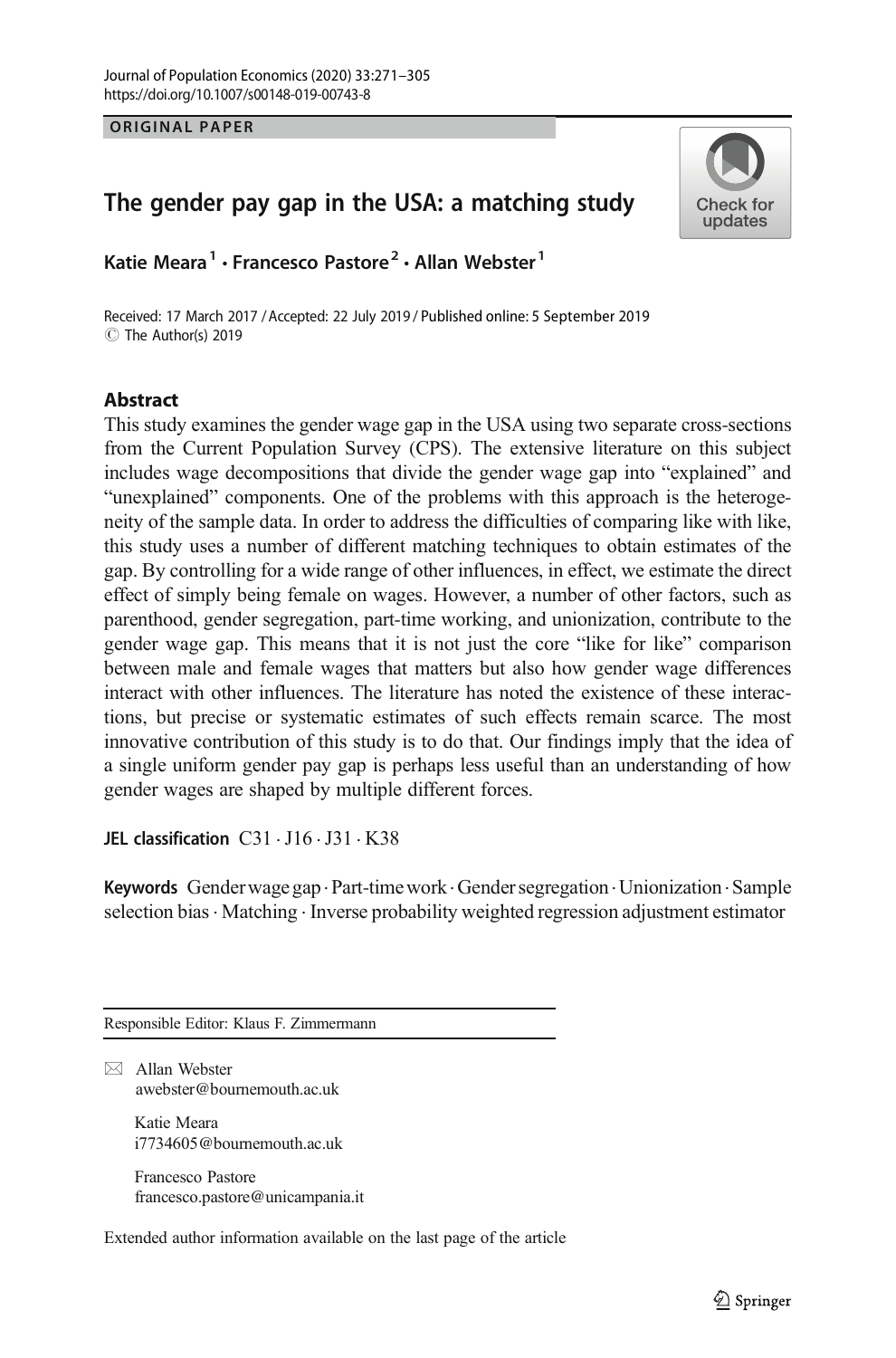# 1 Introduction

This study estimates the gender pay gap in the USA using several different matching estimators. We first justify the use of matching estimators by using an Oaxaca recentered influence function (RIF) model to estimate the gender pay gap. Other authors using a similar approach have found the "unexplained" component of the gender pay gap to be high. Some of these, including Kassenboehmer and Sinning [\(2014\)](#page-34-0) and Töpfer ([2017\)](#page-34-0), attribute this to heterogeneity within their sample. A similar analysis in this study also finds a high "unexplained" component, which implies a heterogeneity problem.

Where heterogeneity is an issue, a well-established approach is to use a matching estimator—see, for example, Ñopo [\(2008\)](#page-34-0). This study therefore relies on several matching estimators for its core analysis. These are discussed from the methodological perspective later, but matching involves a number of conceptual issues which are central to the approach of this study. A matching approach creates a control group (of males) which, as far as possible, matches the treated group (female) in all relevant characteristics. For the estimator not to be biased, relevant characteristics such as part-time working and union membership must be included as covariates. The result is an estimate of the gap between male and female pay that controls for all relevant observable characteristics, including unionization and part-time work. Estimating a pure "gender" effect on wages is one of the advantages of using a matching estimator, but the process of creating a control group omits other more indirect ways by which women are paid less.

For example, working part-time typically involves a substantially lower hourly rate of pay than working full-time, as this study confirms. A much higher proportion of females work part-time than do males. Likewise, unionized workers exhibit significantly higher hourly pay than non-unionized workers, and females are much less likely to be unionized than males. A matching approach is intended to capture the effect on wages of being female and needs to control for overlapping effects like part-time work or union membership. Methodologically this is sound, but it must be properly understood that there is more to the matter. In terms of hourly pay, females are also disadvantaged by, say, working part-time and being less likely to be unionized. It is proper to ignore such effects in a matching estimate of the pure "gender effect," but this study emphasizes that such estimates do not capture the full extent of the wage disadvantages faced by females.

The main focus of this study is, within a matching framework, to examine the important interactions between gender and other relevant characteristics. Union membership and part-time work are two of these. The study also considers the effects of parenthood, age, and gender segregation. An important part of the approach taken is the inverse probability weighted regression adjustment (IPWRA) matching estimator. There are important statistical advantages from using an IPWRA estimator (mainly its "double robustness" property), but the key reason for using IPWRA is behavioral more than statistical. The IPWRA estimator can work with two treatment effects and hence estimate the effects of interactions between gender and another variable. For example, consider female and part-time as treatment variables. The IPWRA approach can simultaneously give the following treatment effects on hourly wages: (a) being female, (b) working part time, and (c) both being female and working part time (an interaction effect).

The conceptual relevance of these interactions is not new in the literature, as Blau and Kahn ([2017](#page-33-0)) make clear, but such interaction effects have not previously been formally estimated in a consistent manner, if at all. The contribution of the paper is to provide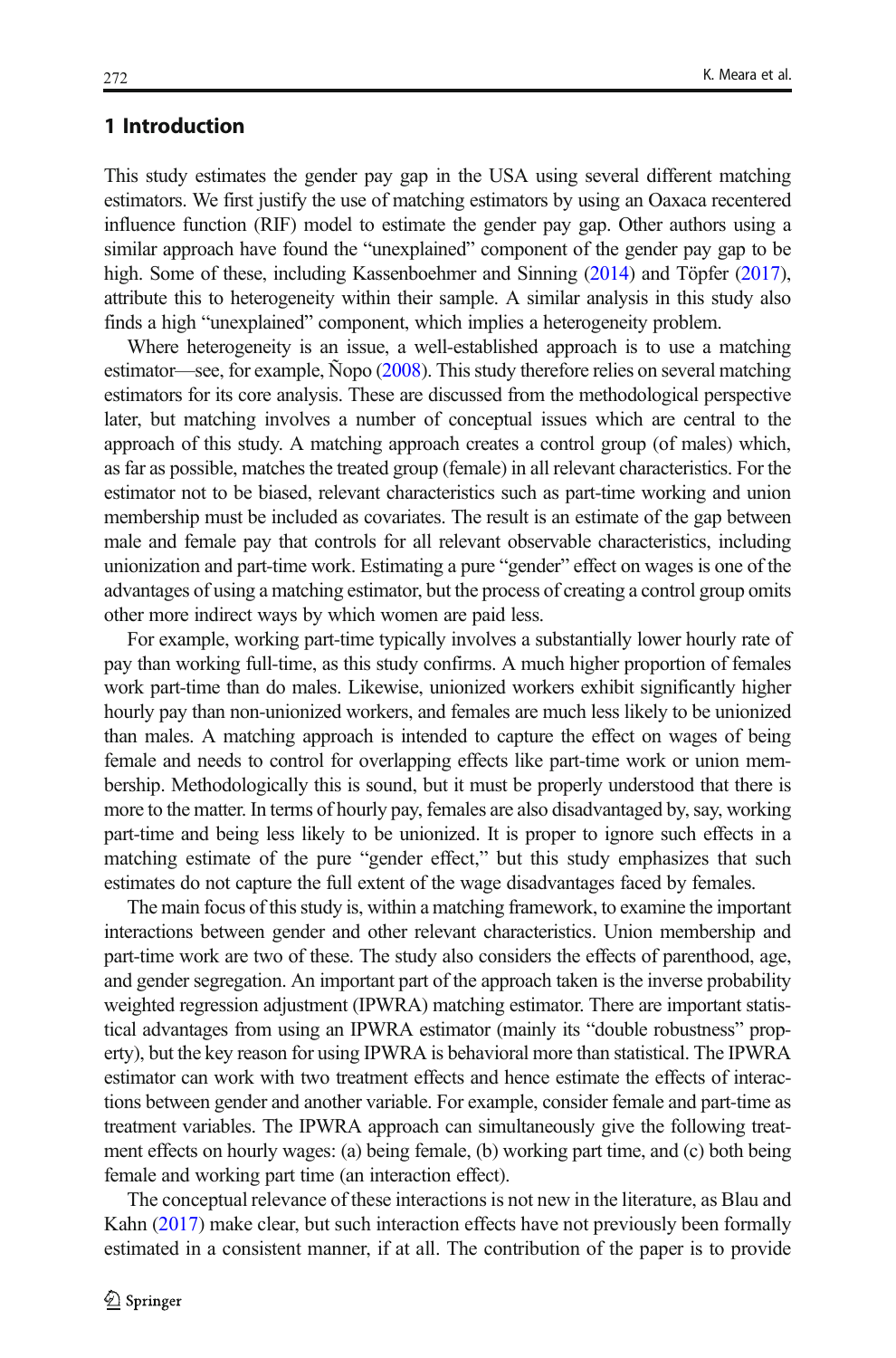clear evidence that a basic matching estimate of the gender pay gap is useful but does not tell the whole story. An analysis which includes not just a "gender only" effect on wages but also interactions between this gender effect and other key covariates (such as parttime work) is a much richer one. This is the main contribution of the study.

Section 2 provides a review of the literature. The data used by the study, which are two samples taken from the US Current Population Survey (CPS) for the period October 2011 to March 2012 and for the period October 2017 to March 2018, are described in Section [3,](#page-5-0) and the methodological approach is described in Section [4](#page-9-0). The matching analysis with a single treatment effect is presented in Section [5](#page-13-0) and the IPWRA analysis in Section [6.](#page-22-0) Section [7](#page-30-0) presents the conclusions of the study.

# 2 Review of literature

Blau and Kahn [\(2017\)](#page-33-0) present a comprehensive review of what is now an extensive literature on the gender pay gap in the USA. A number of themes arising in this literature are developed further in this paper. Blau and Kahn [\(2017\)](#page-33-0) present detailed empirical evidence to show that some of the core issues have changed since the 1970s. Several of these are of particular relevance for this paper. Firstly, the gender wage gap has fallen dramatically but still remains sizeable. This is perhaps surprising given that the gap in education has been reversed in favor of women. They find that the gender wage gap has fallen from about 36–38% in 1970 to between 18 and 21% in 2010. The analysis presented in this study does not consider long-term changes but does confirm that a substantial wage gap remains.

In their meta-analysis of a total of 263 papers, Weichselbaumer and Winter-Ebmer [\(2005\)](#page-34-0) also find evidence of a global reduction of the gender wage gap. At the same time that the gender wage gap was narrowing, the human capital factors used to explain the gap (education and actual work experience) were either moving in favor of women or strongly declining. Beaudry and Lewis [\(2014\)](#page-33-0) associate the declining gender wage gap in the USA with changes in the price of skills, related to skill-biased technical change. In another US study, Borghans et al. [\(2014\)](#page-33-0) find the decline in the gender wage gap to be associated with a growth in the importance of people skills. In a rare natural experiment, Flory et al. [\(2014\)](#page-33-0) link the gap in gender wages to female aversion to competitive work environments.

Blau and Kahn [\(2017\)](#page-33-0) report that the gender gap in years of education has reversed from  $-0.2$  to  $+0.2$  between 1981 and 2011 for the USA. The gap in years of work experience fell from 7 in 1981 to 1.4 years in 2011. In consequence, the role of these traditional factors in the gender wage gap has shrunk. Together, education and work experience explained about 27% of the gap in 1981 but only around 8% in 2010. A number of other explanatory factors have also reduced in significance, such as the effect of unionization on male wages. Despite this decline, the evidence presented in this study shows that unionization still plays a part in gender wage differences. Blau and Kahn [\(2017](#page-33-0)) show that, in contrast, some other factors have become increasingly important. For example, they find that gender segregation by occupation and industry has become of much greater consequence—accounting for only about 27% of the gap in 1980 but about 49% in 2010. The role of gender segregation is another theme which this study seeks to develop further.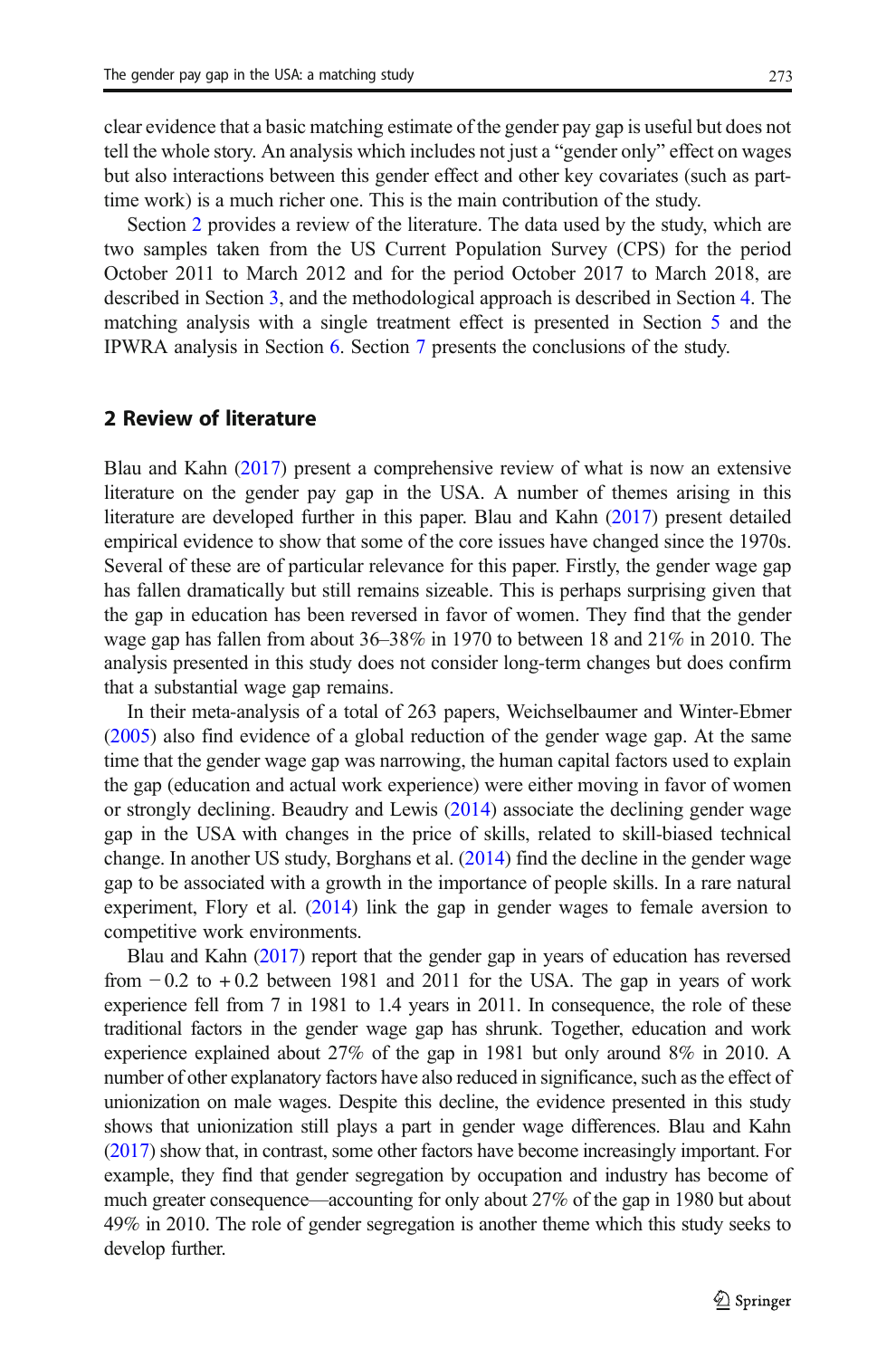The link between gender segregation and the gender wage gap has long since been made. Polachek [\(1981](#page-34-0)) constructs a model in which female earnings potential depreciates during temporary exits from the labor force while males remaining in the labor force see their earnings potential appreciate from continued skill development. The expectation of interruptions to work experience affects female investment in skills and, hence, occupational choice. Maternity drives women to self-segregate into jobs which are less innovative and less skill driven—occupations that tend to be paid less. Cobb-Clark and Moschion [\(2017](#page-33-0)) provide evidence from Australia that gender differences in educational performance exist at an early stage and vary according to socio-economic status.

A number of studies have tried to assess the extent of occupational segregation in the USA and elsewhere by means of the Duncan and Duncan [\(1955\)](#page-33-0) segregation index. Blau and Kahn [\(2013a,](#page-33-0) [b](#page-33-0)) find that the segregation index fell from 64.5 in 1970 to 51.0 in 2009. The decline was more rapid in the 1970s than in the 1980s and even more gradual in the following years. As Blau and Kahn [\(2017\)](#page-33-0) note, even the diminished value of 51% still represents a high degree of occupational segregation. Unsurprisingly (given the known role that segregation has in explaining the gender wage gap), the high value of the segregation index relative to 2009 confirms that occupational and industry differences by gender still remain sizeable. This study also reports gender segregation indices for the USA with similar findings.

Hegewisch et al. ([2010](#page-33-0)) find similar evidence of a declining degree of segregation in the USA. Moreover, they link gender segregation to the gender wage gap, finding a negative relationship between the share of women in employment in an occupation and the gender wage gap. Tomaskovic-Devey and Skaggs [\(2002](#page-34-0)) also link gender segregation to the gender wage gap, finding further evidence of the role of industries as a source of wage inequality. Levanon et al. ([2009](#page-34-0)) consider the view that gender segregation and the gender wage gap are causally related by two sociological processes—devaluation and queuing—using US Census data. Their analysis found some evidence of devaluation (valuing the work of females less) but little evidence of queuing (employers preferring to hire males).

Other studies drew similar conclusions to the USA for other countries. For instance, Barón and Cobb-Clark [\(2010](#page-33-0)) find an important effect of occupational segregation on the gender wage gap in Australia. They find the gender wage gap to be fully explained by productivity characteristics but not fully explained for high-wage workers. Olsen and Walby [\(2004](#page-34-0)) find evidence from the UK that labor market rigidities—including the segregation of women into certain occupations and into smaller, non-unionized firms were responsible for about 36% of the gender wage gap. Walby and Olsen [\(2002\)](#page-34-0) also find both occupational and industrial segregation to have been prevalent in the UK. Livanos and Pouliakas [\(2012\)](#page-34-0), in a study of Greece, find that gender segregation with respect to educational subject explained part of the gender wage gap. Pastore and Verashchagina [\(2011\)](#page-34-0) find that the gender wage gap more than doubled during the transition from plan to market in Belarus, particularly because women have experienced increasing segregation in low-wage industries.

Polachek ([1985](#page-34-0)) further extends this link between gender wages and a life cycle view of occupational choice. Polachek [\(2014\)](#page-34-0) finds the gender pay gap to be smaller between single men and women and larger between married men and women. This is attributable to his life cycle model of human capital and the resulting different occupational structures between the genders. To the extent that educational choices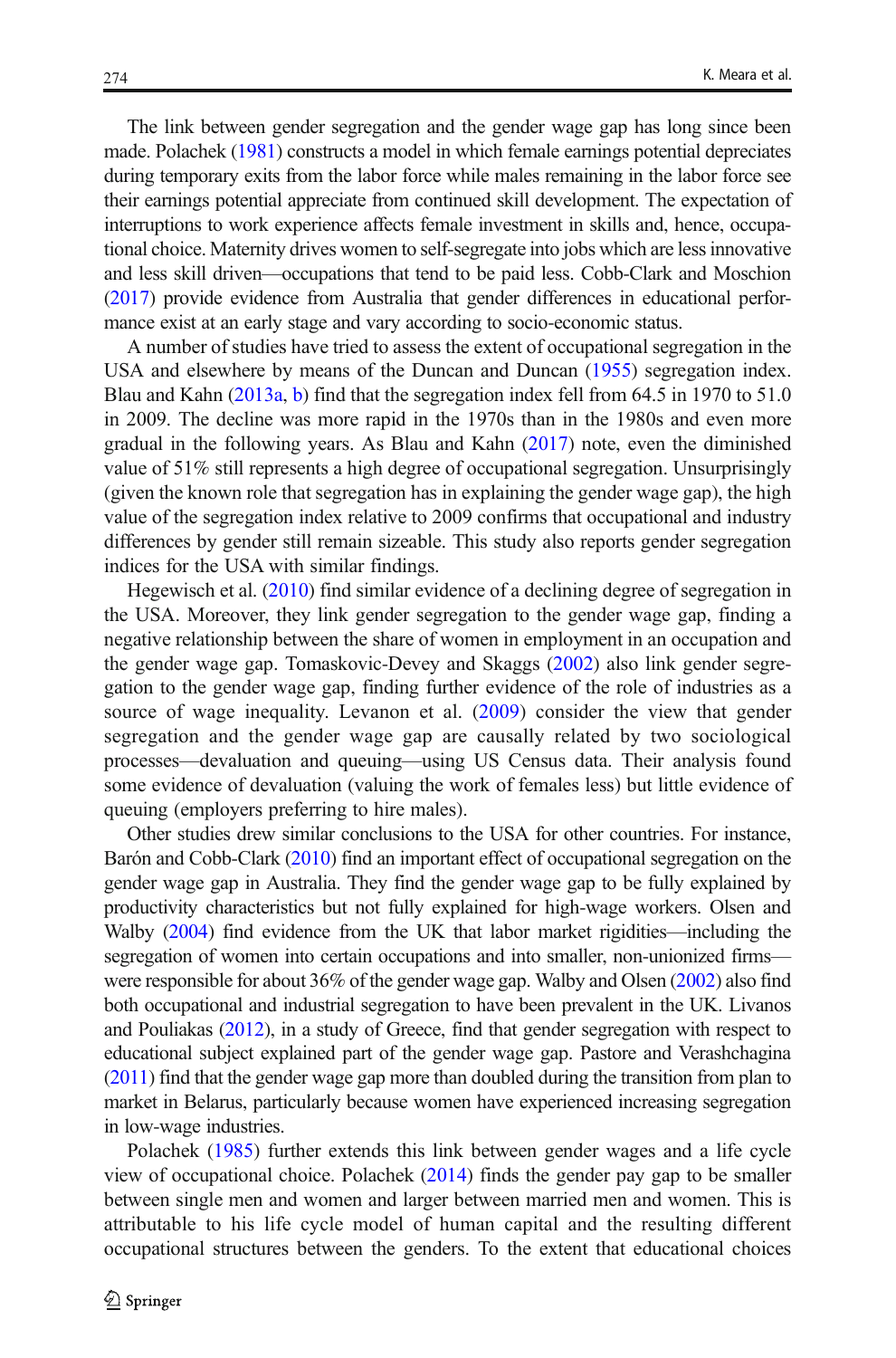by women are related to eventual occupational choices, the study of Danish labor markets by Humlum et al. ([2019](#page-34-0)) suggests that these may also be affected by parental attitudes to labor markets. The role of maternity and aging on female earnings is confirmed by a comparatively recent strand of the literature which focuses on the labor market behavior of young people to try to ascertain at which stage the gender pay gap first arises. Many studies have found little or no gender wage gap among young people. A gap emerges after maternity and widens as workers age. Manning and Swaffield [\(2008\)](#page-34-0) provide an early study of this type for the UK. In a study of US MBAs, Bertrand et al. ([2010](#page-33-0)) attribute a growing gender wage gap that increased with age to career interruptions as well as differences in training and weekly hours of work. More recently, similar findings have been noted for several developing countries—see, for example, Pastore ([2010](#page-34-0)) and Pastore et al. ([2016](#page-34-0)). This study provides recent evidence for the USA which confirms the existence of much narrower differences in gender wages for younger than older workers.

Some research has been aimed at locating the gap along the earning distribution to understand whether it is generalized or whether it is attributable to particular groups of individuals with specific skill levels. Blau and Kahn ([1997](#page-33-0)) find increased demand for highly skilled workers to have widened the gender wage gap. In their study covering 11 countries, Arulampalam et al. ([2007](#page-33-0)) find evidence of a tendency for the gender pay gap to be concentrated mainly among the low-skill (so-called sticky floor effect) and the high-skill (so-called glass ceiling effect) workers. Examples of the latter include managerial positions, particularly senior management, and many highly paid liberal professions (Goldin, [2014](#page-33-0)). In these types of jobs, not only education and human capital are of importance but also relationships of trust with customers. This makes the role of some individuals hard to substitute and, in consequence, requires flexibility with respect to hours of work—conditions that are often not easily met by women. Olivetti ([2006](#page-34-0)) provides a new measure of the returns to work experience, using PSID data for the USA. Her analysis shows that there has been a convergence in the rate of returns to work experience by gender, with female returns increasing more rapidly than those of men. This is attributed to the diffusion of new technologies that favor the skills of women more than those of men.

Sulis ([2012\)](#page-34-0), in a study of Italy, found that search frictions, productivity, and discrimination all shaped the gender wage gap. Another issue related to maternity is the prevalence of part-time working by women. Part-time working attracts lower hourly rates of pay and has often been identified as an important contributor to the gender wage gap. Blau et al. [\(2013\)](#page-33-0) found that US policies encouraged women to undertake part-time work in lower level jobs. Ermisch and Wright ([1993](#page-33-0)) provide evidence that women in the UK received lower wages in part-time than in full-time work. Moreover, as noted above, Goldin ([2014](#page-33-0)) emphasizes the role of flexible working times in highly paid occupations and senior positions. This, in turn, is an argument to support the view that the preference of women for part-time work might tend to exclude women from such types of jobs. The role of part-time working in creating gender wage differences is another focal point of the analysis presented in this study.

Several studies have tried to understand the origins of discrimination and have found evidence that they are related to the persistence of traditional views regarding the gender division of roles in society. Fortin [\(2005\)](#page-33-0) finds perceptions of the role of women in the home and in society to have a significant effect on the gender wage gap—that anti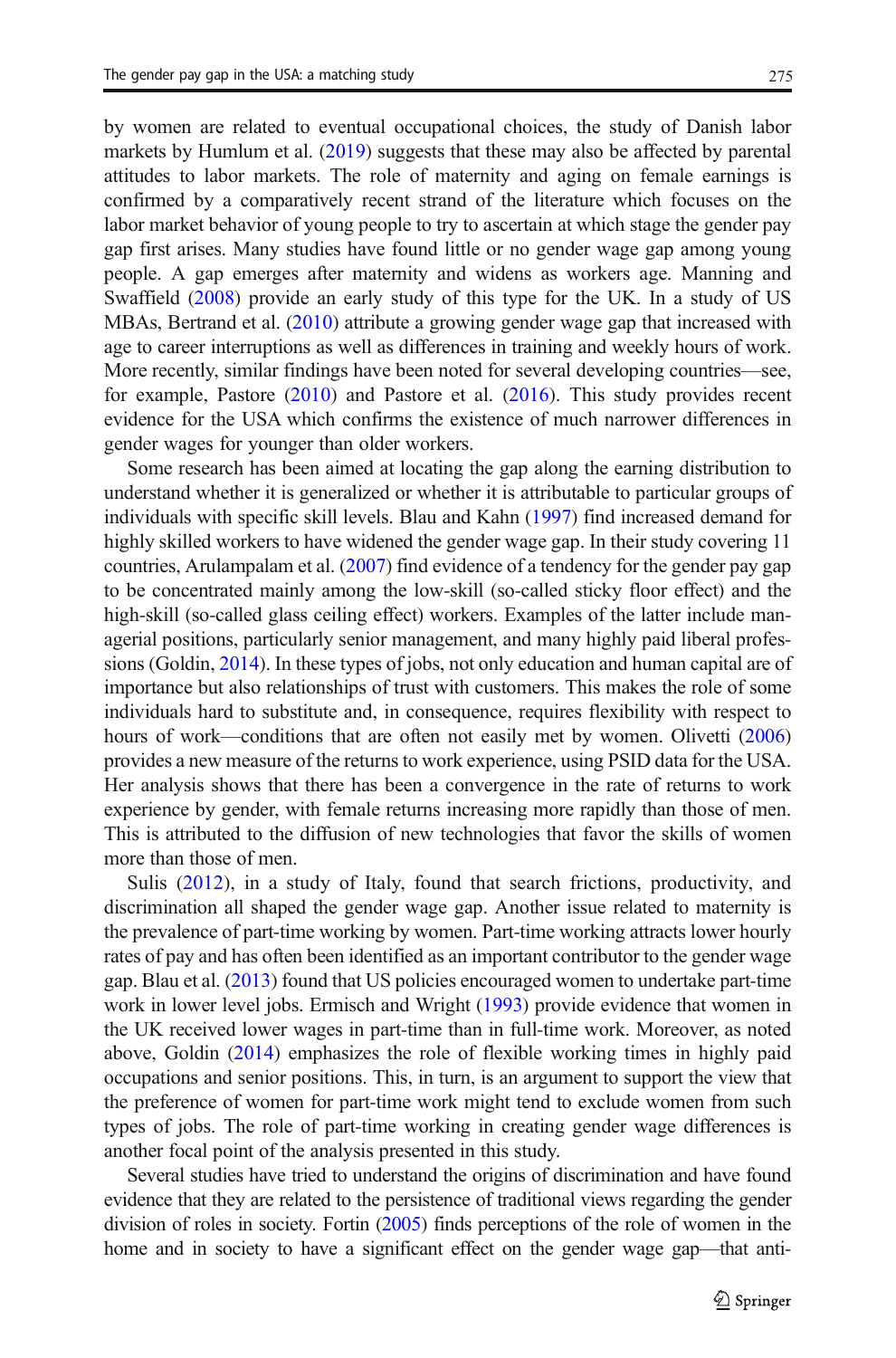<span id="page-5-0"></span>egalitarian views are associated with a higher gender wage inequality. Pastore and Tenaglia [\(2013\)](#page-34-0) find evidence of the role that different religious denominations have in favoring or hindering female employment—as a consequence of a different degree of secularization and of views regarding traditional gender roles and the male breadwinner family model.

Gauchat et al. [\(2012\)](#page-33-0) examine other potential effects on gender wage inequality in the USA, such as the effects of globalization, finding that it contributes to a reduced gender pay gap. Oostendorp [\(2009\)](#page-34-0) finds evidence that the occupational gender wage gap tends to decrease with respect to trade and foreign direct investment in richer countries but found little evidence of any effect in poorer countries. In a study of wages in India, Menon and Van der Meulen Rodgers ([2009](#page-34-0)) even find the gender wage gap to increase with respect to openness to international trade.

All of the key themes developed by this paper have been previously considered in one way or another by the existing literature. At the heart of the gender pay gap is a sense that women are paid less than men for undertaking essentially the same work. Matching techniques offer the opportunity to better compare like with like, and such comparisons are of considerable importance. But the literature makes clear that female employment is typically not like male employment. For example, gender segregation, part-time working, parenthood, and unionization are all factors which affect differences between male and female wages. The contribution of this paper is to provide systematic and robust evidence on how these factors interact with the core "like for like" gender pay gap. It finds, for example, that being both a female and a part-time worker results in a much greater disadvantage in hourly wages than just being female. In so doing, it implies that the concept of a single gender pay gap is a too simplistic representation of reality.

# 3 Data

#### 3.1 Data overview

The study uses two cross-section samples taken from the monthly US Current Population Survey (CPS), the first for October 2011 to March 2012 and the second for October 2017 to March 2018. Since both cross-sections comprise different individuals, it is not possible to formally test for changes between the two periods, but the intention was to check whether key conclusions change between the two periods. The full number of observations for the first sample was 907,775 and for the second 877,776. This sample includes non-responses and individuals who were not in employment at the time. For much of the analysis, the effective sample was necessarily limited to those individuals for whom sufficient information to obtain their usual hourly earnings existed. This amounted to 77,097 individuals for the first sample and 76,308 for the second. It should also be noted that the Stata software automatically removes observations for which there are missing values so the actual number of observations used in any one task may vary from these totals. The first sample (October 2011 to March 2012) comprised 51.6% females and 48.4% males, and the second sample (October 2017 to March 2018) had exactly the same proportions.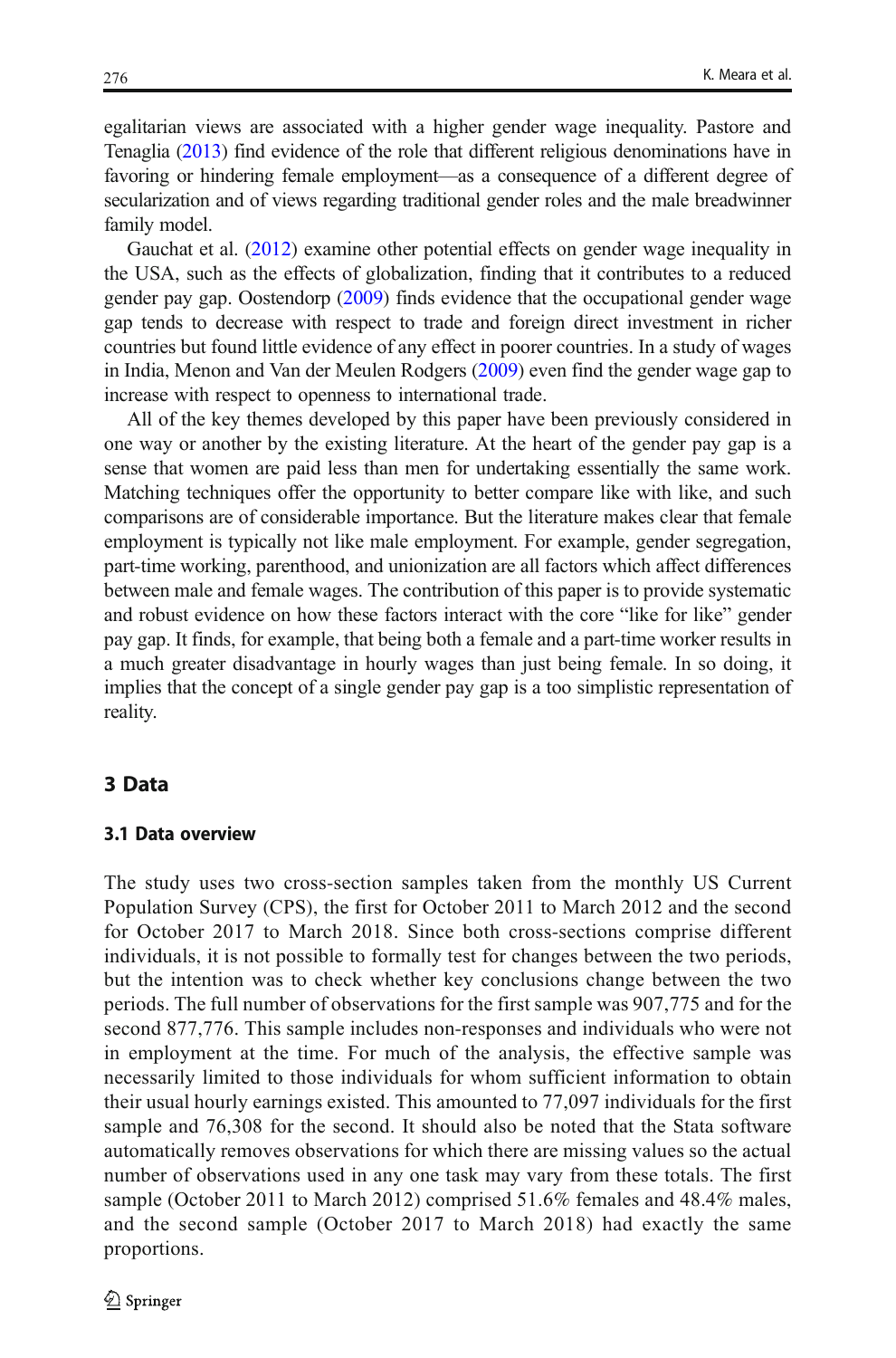#### 3.2 Sample characteristics

Table 1 provides employment rates of males and females for both samples. Participation rates for both males and females increased in the six years between the two samples. In both cases, the proportion of females not in the labor force was about 10% higher than that of males. Lower overall participation rates for females were not the only key difference from males. In both samples, the proportion of females working part time was substantially higher than that of males. In the second later sample, this became more exaggerated with the proportion of females engaged in part-time work being roughly double compared with that of males.

As Blau and Kahn [\(2017](#page-33-0)) note, the existence of gender segregation implies that industry and occupational differences between male and female employment are important contributory factors to gender differences in wages. To assess the extent and evolution of gender segregation, Table [2](#page-7-0) reports gender segregation indices for CPS data over a much longer period (March 2005 to March 2018) than those used for the rest of the study. These indices suggest a gradual decline in gender segregation by occupation between March 2005 and March 2018, but the overall degree of segregation by the end still remained substantial. For segregation by industry, there is very little evidence of longer term change. Segregation by industry is lower than that by occupation but still of

|                            | Age group |           |           |           |
|----------------------------|-----------|-----------|-----------|-----------|
|                            | A11       | $15 - 24$ | $25 - 40$ | $41 - 65$ |
| October 2011 to March 2012 |           |           |           |           |
| Male                       |           |           |           |           |
| Not in labor force         | 32.92%    | 50.74%    | 11.80%    | 21.69%    |
| Full-time labor force      | 56.92%    | 27.99%    | 79.68%    | 70.77%    |
| Part-time labor force      | 10.16%    | 21.27%    | 8.52%     | 7.54%     |
| Female                     |           |           |           |           |
| Not in labor force         | 42.08%    | 51.51%    | 24.82%    | 30.39%    |
| Full-time labor force      | 42.58%    | 22.56%    | 59.48%    | 54.83%    |
| Part-time labor force      | 15.34%    | 25.94%    | 15.70%    | 14.78%    |
| October 2017 to March 2018 |           |           |           |           |
| Male                       |           |           |           |           |
| Not in labor force         | 26.49%    | 55.30%    | 13.41%    | 23.50%    |
| Full-time labor force      | 64.74%    | 25.84%    | 78.90%    | 71.00%    |
| Part-time labor force      | 7.77%     | 17.87%    | 5.61%     | 5.19%     |
| Female                     |           |           |           |           |
| Not in labor force         | 35.75%    | 55.16%    | 27.18%    | 34.38%    |
| Full-time labor force      | 49.28%    | 21.75%    | 59.02%    | 52.70%    |
| Part-time labor force      | 14.86%    | 23.01%    | 13.56%    | 12.87%    |

Table 1 Employment rates for male and females aged 15 or over

Source: CPS surveys for October 2011 to March 2012 and for October 2017 to March 2018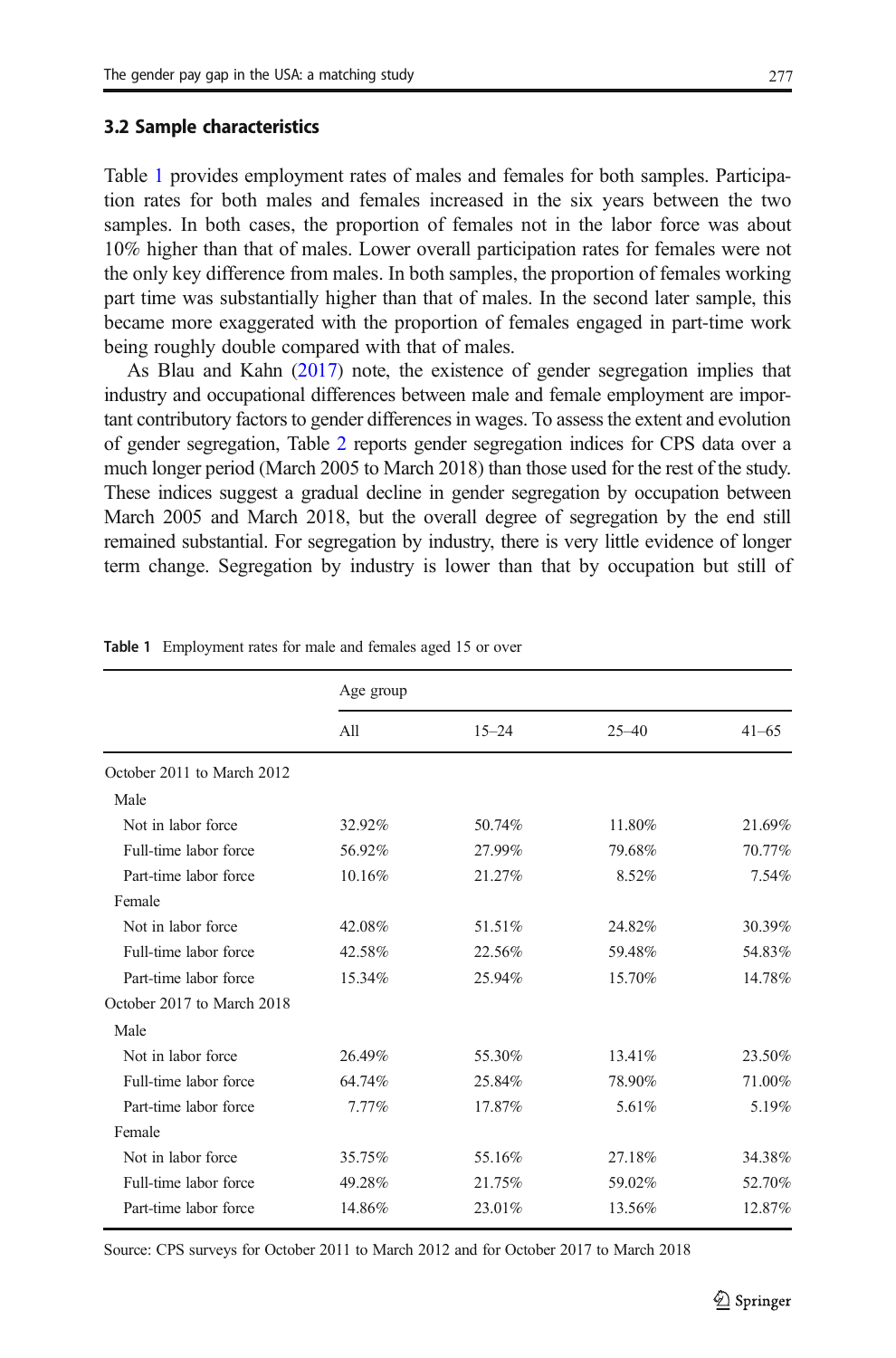<span id="page-7-0"></span>

| Table 2 Gender segregation in-<br>dices by occupation and industry | Month    | Occupation | Industry |
|--------------------------------------------------------------------|----------|------------|----------|
|                                                                    | Mar-05   | 0.5335     | 0.4030   |
|                                                                    | Sep-05   | 0.5206     | 0.4053   |
|                                                                    | Mar-06   | 0.5229     | 0.4023   |
|                                                                    | Sep-06   | 0.5269     | 0.4071   |
|                                                                    | Mar-07   | 0.5221     | 0.4004   |
|                                                                    | Sep-07   | 0.5266     | 0.4065   |
|                                                                    | Mar-08   | 0.5388     | 0.4016   |
|                                                                    | Sep-08   | 0.5260     | 0.4091   |
|                                                                    | Mar-09   | 0.5248     | 0.4051   |
|                                                                    | Sep-09   | 0.5187     | 0.4028   |
|                                                                    | $Mar-10$ | 0.5163     | 0.4034   |
|                                                                    | $Sep-10$ | 0.5255     | 0.3993   |
|                                                                    | $Mar-11$ | 0.5172     | 0.3999   |
|                                                                    | $Sep-11$ | 0.5250     | 0.4037   |
|                                                                    | Mar-12   | 0.5157     | 0.3961   |
|                                                                    | $Sep-12$ | 0.5170     | 0.4135   |
|                                                                    | $Mar-13$ | 0.5266     | 0.3972   |
|                                                                    | $Sep-13$ | 0.5276     | 0.4213   |
|                                                                    | Mar-14   | 0.5219     | 0.3905   |
|                                                                    | $Sep-14$ | 0.5389     | 0.4201   |
|                                                                    | $Mar-15$ | 0.5123     | 0.3967   |
|                                                                    | $Sep-15$ | 0.5219     | 0.4043   |
|                                                                    | Mar-16   | 0.5147     | 0.3994   |
|                                                                    | $Sep-16$ | 0.4974     | 0.3855   |
| Duncan and Duncan (1955)                                           | $Mar-17$ | 0.5016     | 0.3910   |
| indices                                                            | $Sep-17$ | 0.5031     | 0.4078   |
| Source: Current Population Sur-<br>$V$ ev (CPS)                    | Mar-18   | 0.5031     | 0.4011   |

indices Source: Current vey (CPS)

consequence. It is worth noting carefully that the values of gender segregation indices are necessarily affected by how both "occupation" and "industry" are defined. The narrower the definitions, the more likely one is to observe a greater degree of gender segregation.

These findings are consistent with other studies of gender segregation in US labor markets. Most notably, Blau et al. [\(2013\)](#page-33-0) find a value of 51% for occupational segregation in 2009 compared with about 52% in March and September 2009 in this study. The results are also consistent with the findings of Hegewisch et al. ([2010\)](#page-33-0) on occupational segregation. The findings support the view of Blau and Kahn [\(2017](#page-33-0)) that the decline in gender segregation observed in earlier decades has stalled at levels that still represent a high degree of occupational segregation. Available existing evidence on segregation by industry is much more limited so providing such evidence is one of the contributions of this study.

The analysis necessarily used the CPS definitions of both occupation and industry. Detailed definitions of both industry and occupation were used. Due to changes in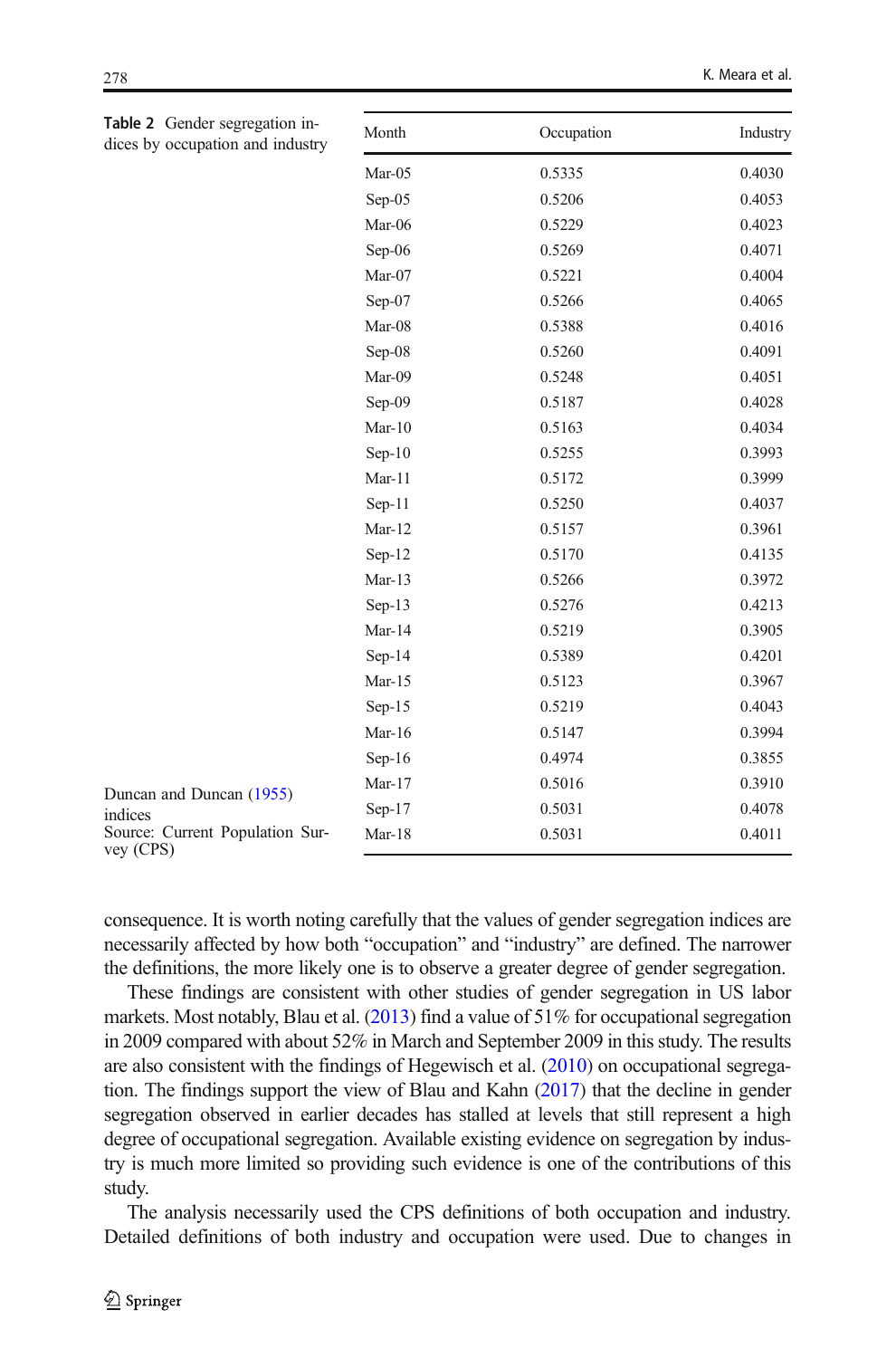definitions over the period, the precise number of each varied, but there were at least 600 occupation and 250 industry categories included throughout. It is recognized that such definitions can never be wholly satisfactory and that the results could have been significantly affected by a different alternative set of definitions.

Another relevant feature of the data is that women exhibited lower rates of unionization than men. In the first sample (October 2011 to March 2012), 12.8% of males and 11.4% of females were unionized. In the second sample (October 2017 to March 2018), the comparable proportions were 11.0% for males and 9.9% for females.

# 3.3 Variables

Much of the analysis was concerned with the effect of gender on wages. For this, the outcome (dependent) variable was the lhwage, the log of usual hourly earnings. For most of the analysis, the key treatment variable was female (0 if male, 1 if female).

The following variables were used mainly as covariates but also served as treatment variables in some instances:

- & parttime, 0 if full time and 1 if part time
- young, 0 if 25 or over and 1 if under 25
- & parent, 1 if a parent of a child aged under 18 but 0 if not
- & union, 1 if a union member but 0 if not.

The following variables were used as covariates only:

- age
- married, 1 if married but 0 if not
- & edyears, number of years of education
- hours, the usual number of weekly hours worked
- & exper, expected experience (explained further below)
- migrant, 0 if born in the USA but 1 if not
- regional dummy variables
- dummy variables for race
- occupational dummy variables
- sector dummy variables.

Both the occupational and sector dummies used the standard CPS definitions. It is recognized that occupations and industries are impossible to define in a wholly satisfactory way and that variations in these definitions could result in quite results for these dummy variables.

To calculate expected experience for each individual in the model, a probit model was used to estimate (separately) the probability of employment at each age starting at 15 and ending at 65. The role of expected experience (and of gender differences in the effect of parenthood) as a determinant of the gender pay gap was first advanced by Polachek ([1975](#page-34-0)). In this paper, the model of expected experience was of the general form:

$$
P(\text{empl} = 1|x) = \alpha_0 + \alpha_1 \text{married} + \alpha_2 \text{parent} + \alpha_3 \text{migrant} + \gamma D + u \qquad (1)
$$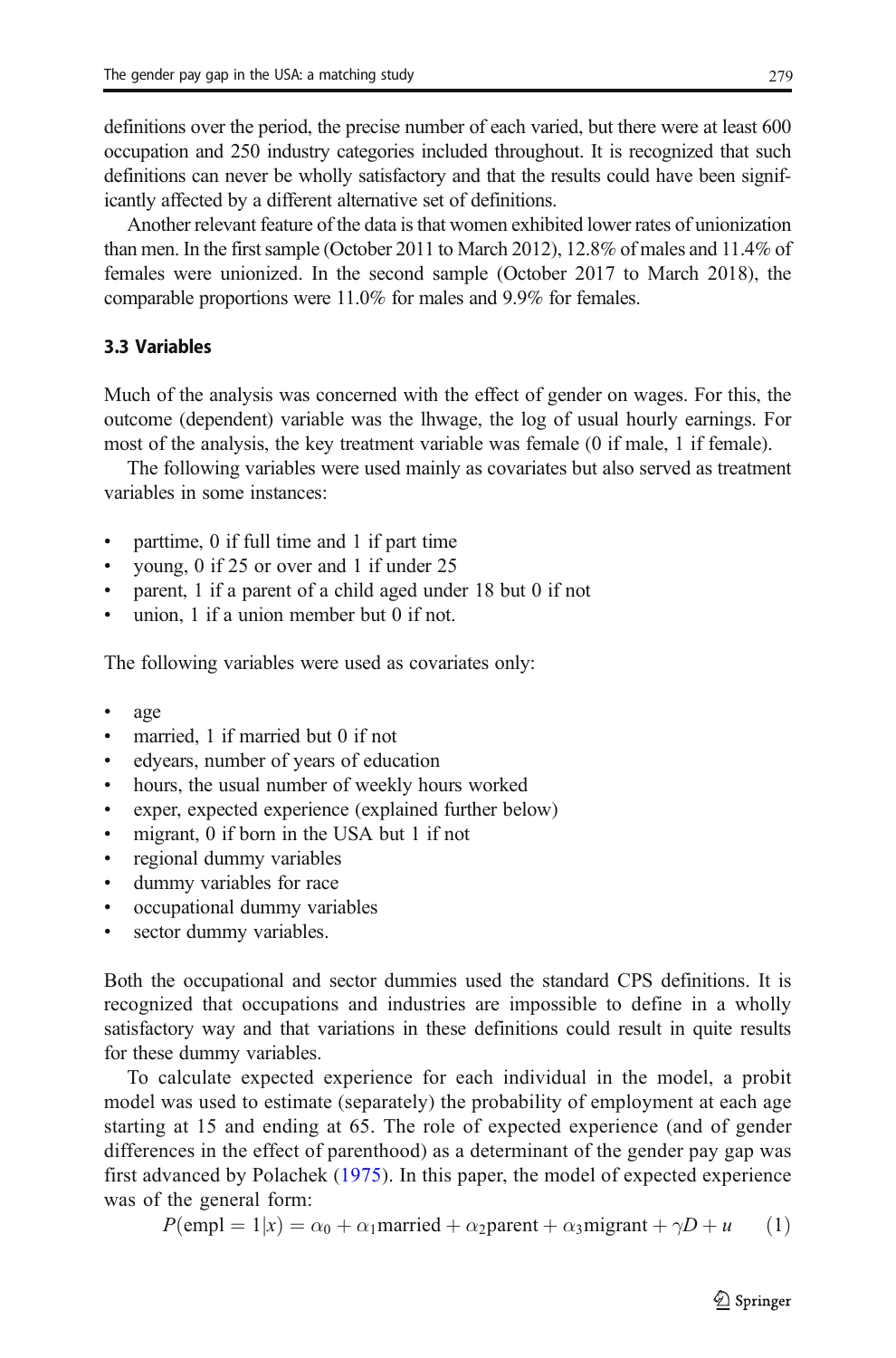<span id="page-9-0"></span>where empl is the  $(0, 1)$  variable for whether the individual was employed and D is a vector of regional and race dummy variables.

The marginal effects (probabilities) were then used to calculate the probability that each individual would have been in employment at each age from 15 to 65. These were then added together to give the expected experience in years. Given space constraints, the results are not reported here but are available from the authors on request.

# 4 Methodology

#### 4.1 Wage decompositions using recentered influence functions

Firpo et al. ([2018](#page-33-0)) offer an extension of the Oaxaca-Blinder wage decomposition using recentered influence functions (RIF). The technique involves two steps, the first of which is to divide the wage distribution into a composition and structure effect using a reweighted procedure (where the weights are estimated). The second step estimates structure and composition effects for each covariate; essentially in a manner similar to that of Oaxaca-Blinder. The key difference is that, using the method developed by Firpo et al. [\(2009\)](#page-33-0) and Fortin et al. [\(2011\)](#page-33-0), the dependent variable of the regression is replaced by the appropriate RIF. To implement this procedure, we used the oaxaca\_rif routine in Stata.

Authors using different data sets than those of this study have used Oaxaca RIF decompositions to estimate the gender pay gap. Some of these, such as Kassenboehmer and Sinning ([2014](#page-34-0)) and Töpfer ([2017\)](#page-34-0), found a high proportion of unexplained gender differences which they attributed to heterogeneity in their data. Wage decompositions were not a focus of this study. Our main purpose in producing such estimates was to demonstrate that similar problems existed with the two data sets used for this study. The evidence that similar issues exist with the CPS data is intended to support the use of matching estimators in this study. A summary of the results of the Oaxaca RIF analysis is presented in the [Appendix.](#page-31-0) More detailed results are available from the authors on request. The interpretation of the results needs some care. In particular, the "unexplained" component is open to misinterpretation and differing points of view. Further details are not provided here since this study argues that a different methodological approach is more suited to its topic.

#### 4.2 Matching with a single treatment variable

The existing empirical literature emphasizes the need to compare like with like with respect to gender pay differences. Some authors, including Ñopo [\(2008\)](#page-34-0) and Frölich [\(2007\)](#page-33-0), have advocated the use of matching estimators for this purpose. Both authors propose these techniques as an alternative to the decompositions of the type proposed by Blinder ([1973](#page-33-0)) and Oaxaca [\(1973\)](#page-34-0). For example, Ñopo [\(2008\)](#page-34-0) argues that matching addresses the "out of support" problem inherent in Blinder-Oaxaca wage decomposition models. Section 4.1 above argued that a more modern version of wage decompositions using RIF is still subject to heterogeneity issues. Matching approaches are well equipped to deal with heterogeneity issues. In addition, the heart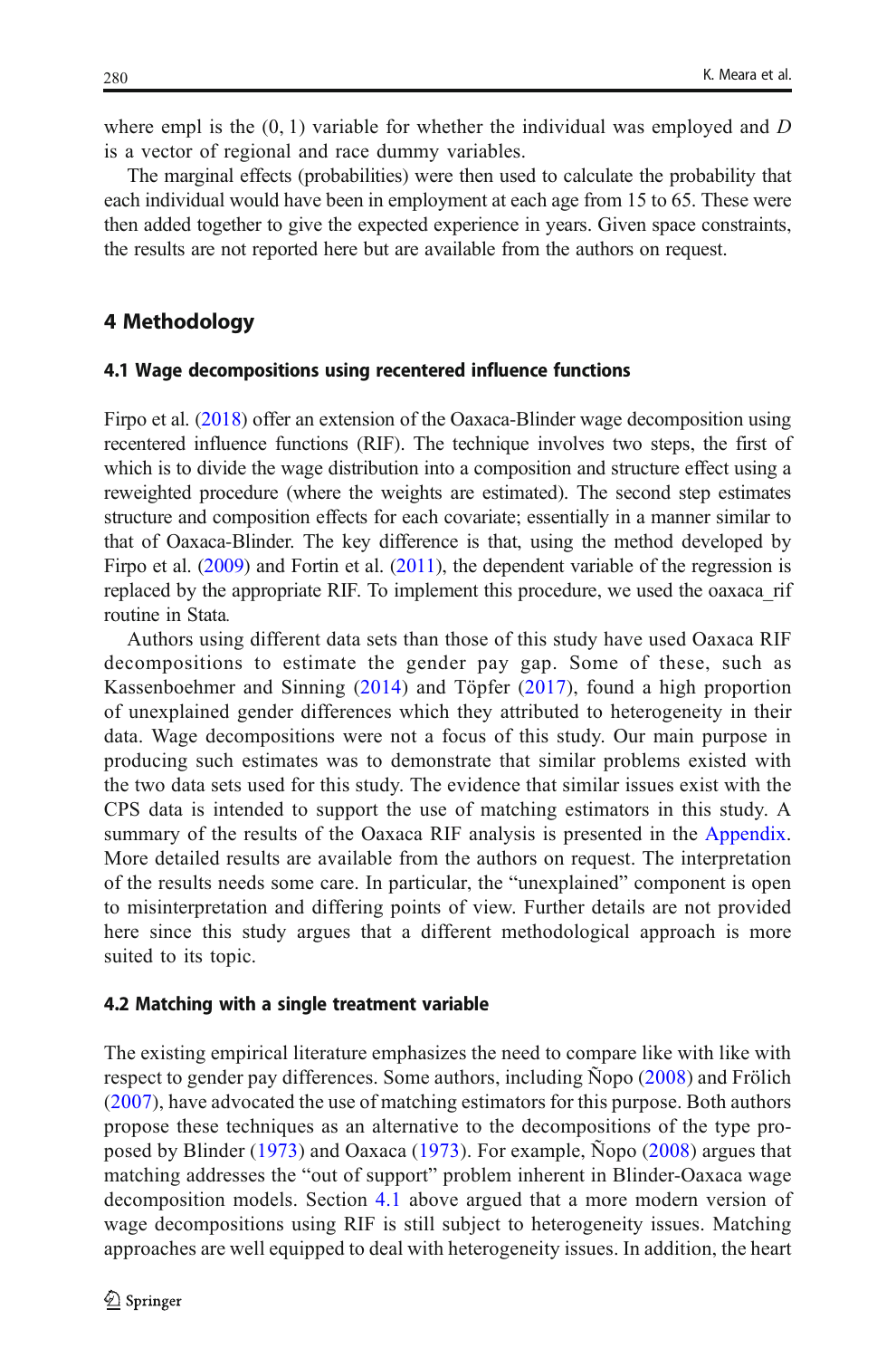of the matching approach (the selection of a carefully matched control group) has considerable intuitive appeal in any attempt to compare like with like.

A matching approach starts by defining an outcome variable (log of hourly earnings) and a (0, 1) treatment variable (female). It seeks to establish whether a statistically significant difference exists in the log of hourly earnings between the *treated* (female) group and the untreated (male) group. The procedure selects a control group from the untreated (male) group which is selected to be, as far as possible, identical in all other relevant observable characteristics to the *treated* (female) group.

A key issue for all matching techniques is the "missing data" problem. For example, the treatment variable (say being female) is observed, but, to compare male and female wages accurately, we would need to know what would have happened if the same individual had been born male. This clearly cannot be observed, and the "missing data" problem is how best to replicate it from an appropriate counterfactual. With a single treatment variable, this means selecting an appropriate control group.

This study uses three different approaches to the selection of the control group. These are propensity score (PS) matching (using kernel density matching), matching by Mahalanobis distance, and coarsened exact matching (CEM). Given the widespread use of the first two matching techniques in the literature, no further explanation is offered here. The CEM technique is a more recent addition to the matching toolbox: see Iacus et al. ([2012](#page-34-0)). For matching by both propensity score and by Mahalanobis distance, the treated group is not changed and the only "matching" occurs in the creation of a control group. With coarsened exact matching, the process excludes all those observations from the treated group for which a nearly exact match on all covariates cannot be found. CEM sets a maximum difference in the covariates between the treated and untreated groups and removes observations from both groups where no nearly exact match exists. In many respects, this makes it a more rigorous attempt to compare like with like, but, unlike the other approaches, it results in sample size reductions.

Neither PS nor Mahalanobis matching techniques remove those observations from the treated group that are "difficult" to match closely. In consequence, an issue arises of how closely the control group matches the treated group (sometimes referred to as "bias on observables"). For each analysis using both techniques, the match between the two groups was checked using the psmatch2 routine in Stata. The resulting graphs are reported in the separate appendices available from [https://www.researchgate.](https://www.researchgate.net/publication/331703104_Meara_Pastore_Webster_specification_checks) [net/publication/331703104\\_Meara\\_Pastore\\_Webster\\_specification\\_checks.](https://www.researchgate.net/publication/331703104_Meara_Pastore_Webster_specification_checks)

A further more intractable problem is the risk of bias on unobservables: an excluded confounding variable may have biased the results. This study uses a large number of covariates in the treatment model in an attempt to reduce this risk (see Section [3\)](#page-5-0). However, as King and Nielsen [\(2016](#page-34-0)) have pointed out, doing this can create a risk of a different form of bias: from matching on irrelevant variables. To limit that risk, all covariates included in the probit (treatment) model were first tested for statistical significance in a regression model with the outcome as the dependent variable. These regressions are not reported but details are available from the authors on request.

The approach taken in this study reflects conceptual as well as statistical issues. For matching estimators to be unbiased, they need to include all relevant observables. This means that in estimating the gender pay gap, the technique should control for other covariates that are known to also affect the difference in gender wages. These include the effects of gender segregation, part-time working, unionization,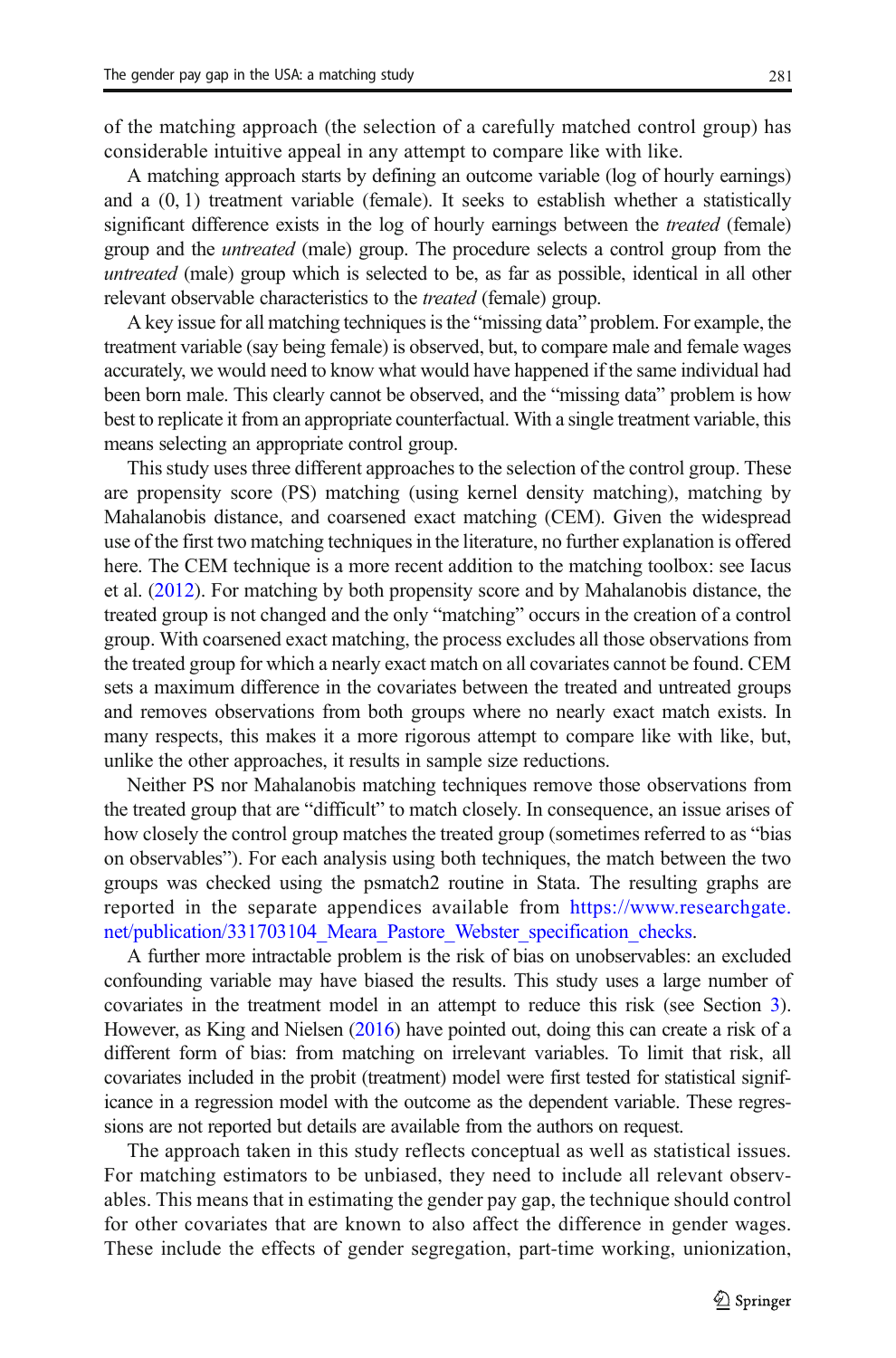and parenthood. It is, of course, central to the study to estimate the gender wage gap on as close to a "like for like" basis as possible. However, it is also important to recognize that this is an estimate of the direct consequence of gender on wages and that there are other less direct mechanisms that affect gender wages. The approach of this study is to identify how the gender pay gap changes when these "indirect" effects of being female are taken into account.

The CPS data reveal, as expected, that part-time working is more common among females than males and that females are less unionized. The study first uses matching to show that, with the CPS data, there existed a union wage premium and an hourly wage discount for working part time. Next, the study estimated the core (like for like) gender pay gap for both samples. This is estimated firstly with industry and occupation dummies. It was then re-estimated without these dummy variables to identify the effect of gender segregation on the gender pay gap. For the remainder of the matching analysis, the sample was sub-divided into two according to one of the key covariates. These were used to show how the gender pay gap varies between one group and another. For example, the sample was divided into young (under 25) and older workers and the gender pay gap estimated for each. A similar approach was taken for part-time working, union membership, and parenthood. These provided a key insight into how each of these variables influences differences in gender wages.

#### 4.3 Matching with inverse probability weighted regression adjustment (IPWRA)

The IPWRA estimator derived by Cattaneo [\(2010\)](#page-33-0) and Cattaneo et al. [\(2013\)](#page-33-0) differs from most matching estimators in that it estimates both a treatment model and an outcome model. The treatment model is similar to most matching models. It estimates the probability of the treatment variable (female in this case) being associated with each of a number of characteristics. Many matching models use probit for this purpose. In this study, the IPWRA treatment model used a logit model.

The treatment model gives the probability of, say, observing a female given that one observes a part-time worker. That is, the treatment model is used to assign a sampling probability for each observation. The inverse of this probability is then used to weight each observation in the outcome models. The inverse probabilities are used to address the "missing data" problem. Using these inverse probabilities, in essence, creates a counterfactual to address the missing data issue. The technique next estimates a number of (inverse probability) weighted regression outcome models, one for each treatment level. Each of these produces a series of treatment-specific predicted outcomes, one for each treatment level. The means of these predicted outcomes are then used to estimate the treatment effect.

The IPWRA estimator can be shown to have some important statistical properties. The most important of these is the property of "double robustness": see Cattaneo [\(2010\)](#page-33-0) and Cattaneo et al. ([2013](#page-33-0)). That is, if either the treatment model or the outcome model is incorrectly specified but the other is correctly specified, then the estimates are still consistent. This means that it is only necessary for one of the two to be correctly specified for the estimator to be consistent. As a corollary, it is necessary to assume that at least one of the treatment or outcome models does not exclude a confounding variable.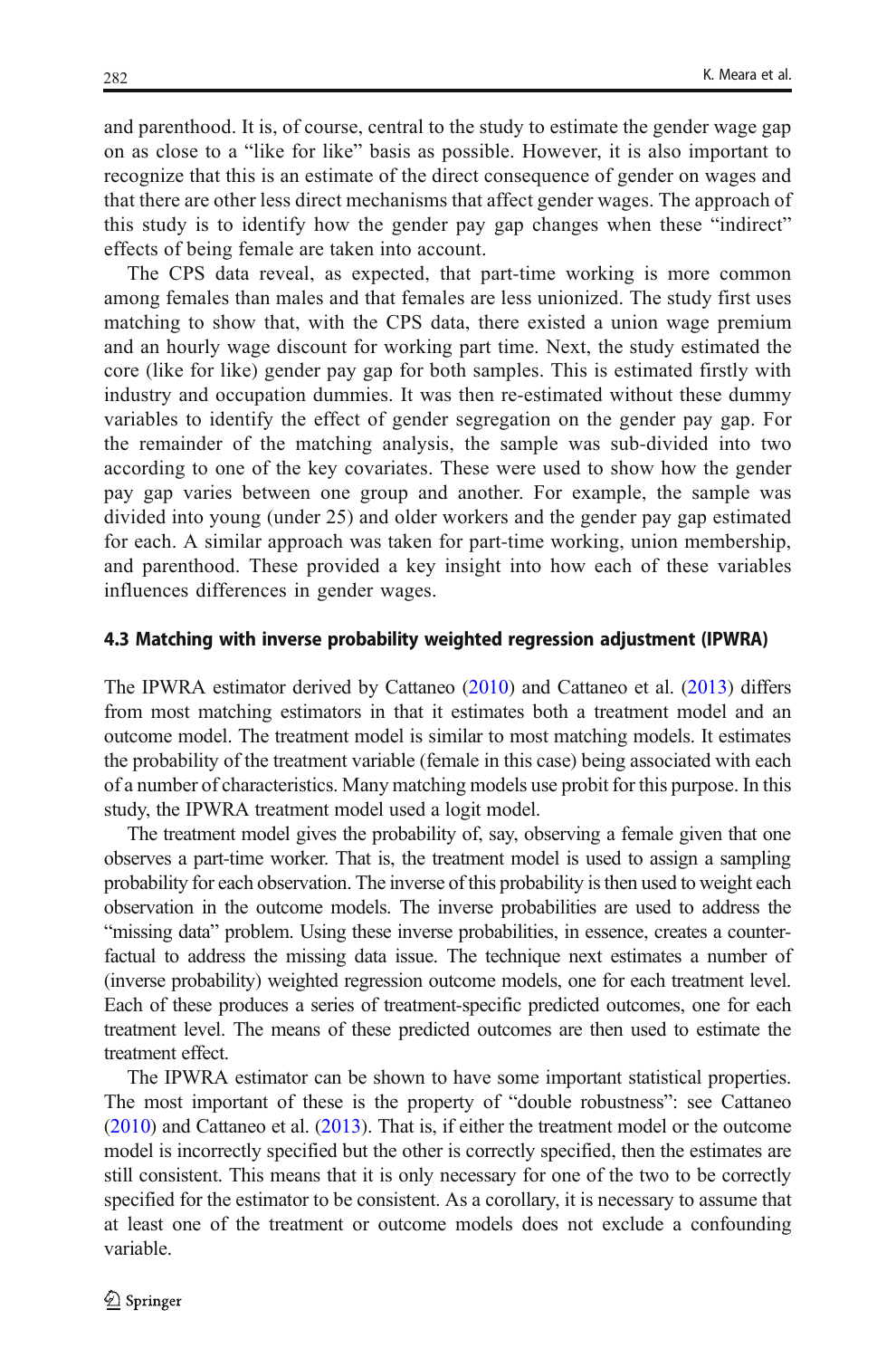Hirano et al. ([2003](#page-33-0)) have shown that doubly robust estimators (which include IPWRA) exhibit a lower bias than estimators without the double robustness property. Another common problem with matching models is mis-matching on irrelevant variables. King and Nielsen ([2016](#page-34-0)) point out that IPWRA estimators are less prone to mis-matching on irrelevant observables.

From the perspective of this paper, the reasons for using the IPWRA are not just for the desirable statistical properties of the estimator but also for the questions that it can address. The model is specified to work with a number of discrete treatment levels. This means that it can be adapted to work with more than one treatment variable. For example, suppose that that we have two (0, 1) treatment variables: female and parttime. This can be adapted into four treatment levels:

- $\bullet$  Treatment level 0: female = 0 and parttime = 0
- Treatment level 1: female = 1 and parttime =  $0$
- Treatment level 2: female  $= 0$  and parttime  $= 1$
- Treatment level 3: female  $= 1$  and parttime  $= 1$

In this way, it is possible to use the IPWRA to estimate both treatment effects separately and to estimate their joint (interaction) effect when both apply. It is this feature that makes it particularly useful for analyzing the interaction between gender and other related influences such as part-time working, unionization, and parenthood.

In this study, the outcome variable for all IPWRA models was the log of hourly wages. For both the treatment and outcome models, the full set of covariates listed in the preceding section was used. An important assumption of the IPWRA model is known as the overlap assumption. This means that every individual must have a positive probability of receiving each treatment level. For example, it must be possible that union members can be male and can be female. If unions excluded all males or all females, the overlap assumption would be violated. Stata produces graphical checks for the overlap assumption. These are not reported for the IPWRA models in Section [6](#page-22-0) but are available in separate appendices available from [https://www.researchgate.](https://www.researchgate.net/publication/331703104_Meara_Pastore_Webster_specification_checks) [net/publication/331703104\\_Meara\\_Pastore\\_Webster\\_specification\\_checks.](https://www.researchgate.net/publication/331703104_Meara_Pastore_Webster_specification_checks)

Finally, as with other matching models, the IPWRA analysis assumes that treatments and outcomes are statistically independent (conditional mean independence).

#### 4.4 Interpretation of results

For both the single treatment and the IPWRA matching analysis, the outcome variable is the log of hourly wages. Consequently, the average treatment effect on the treated (ATT) is the difference in the log of wages between, say, females and males. This is often interpreted as the percentage difference in wages. However, the difference in logs is only a linear approximation (by means of a Taylor expansion) of the true percentage difference. This approximation (as can be seen in our results) is only accurate when the difference between the two sets of wages is small. Since the precise percentage difference can readily be derived from the matching output, this is reported together with the relevant ATT throughout this paper, except for the CEM analysis (for which the ATT is estimated differently and correctly reflects the exact percentage difference).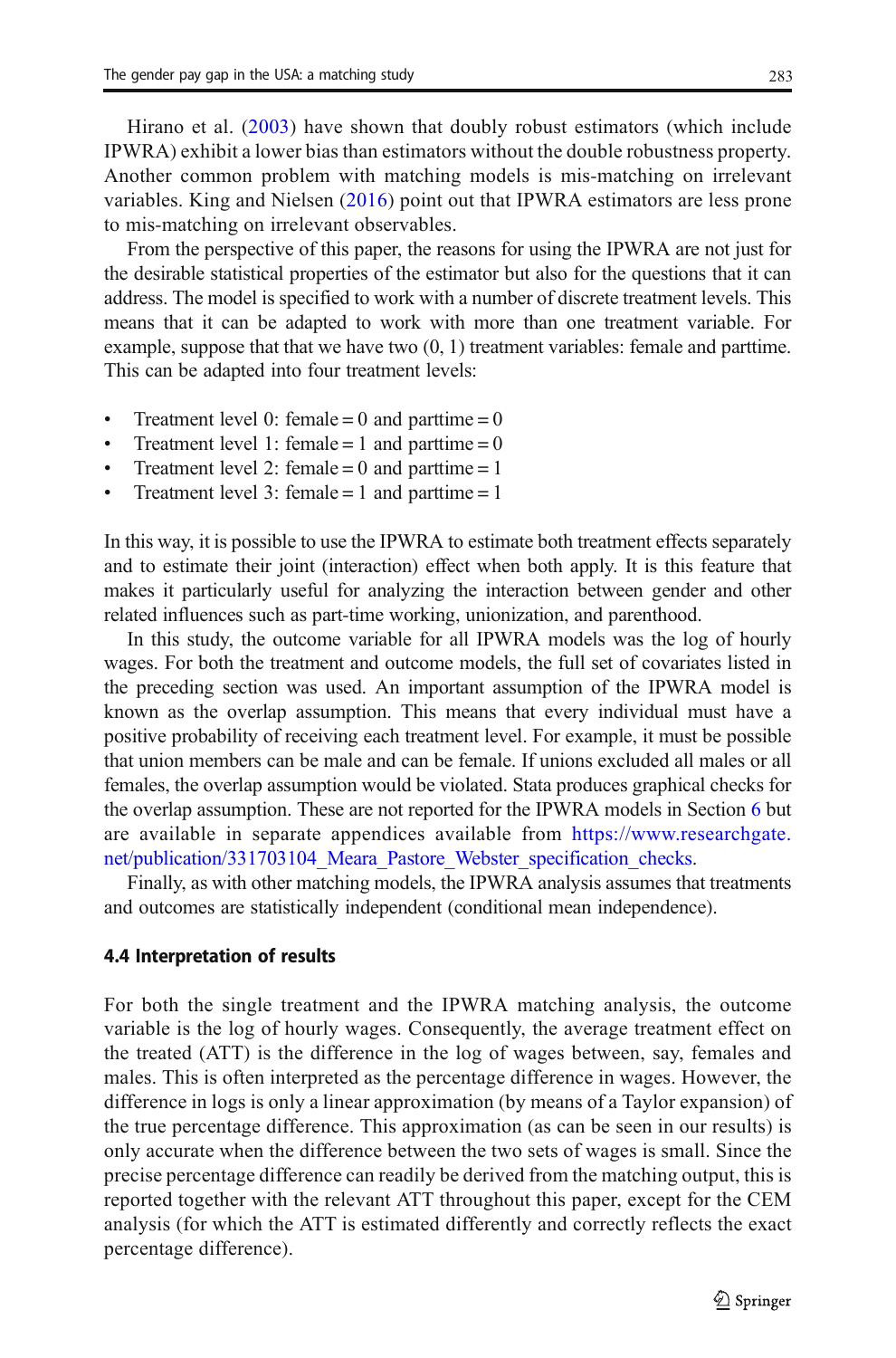## <span id="page-13-0"></span>5 Matching analysis with a single treatment variable

#### 5.1 Treatment effects of part-time working and union membership

This section provides a supporting analysis for work to follow on the gender pay gap. Earlier analysis of the CPS data (Section [3](#page-5-0)) has shown that women are less likely than men to be unionized but more likely to be working part time. The purpose of this analysis is to demonstrate that, with the CPS data, both union membership and parttime working have significant effects on wages in their own right.

Table [3](#page-14-0) presents matching estimates of the reduction in hourly wages from working part time and the wage premium from being a union member. These are for the full sample and made use of the full set of covariates listed in Section [4](#page-9-0) earlier, including industry, occupation, race, and region dummies. Results are for propensity score (kernel density) matching and use a second set of estimates (from matching by Mahalanobis distance) as a robustness check. Since this is a supporting analysis, we do not also provide a set of CEM estimates (as is done with later analysis) in the interests of being concise.

Table [3](#page-14-0) shows a statistically significant premium for union membership according to the PS matching estimator. The results (statistically significant at 99% confidence) imply a union wage premium of about 14% for our first sample and about 13% for the second. The Mahalanobis estimates for the first sample are comparable with those of the PS estimator for the first sample (a premium of about 14%) but slightly lower for the second sample (a premium of about 11%). Both estimators support a substantial and statistically significant union wage premium in each sample.

For part-time working, our results consistently show a substantial and statistically significantly lower hourly wage than for full-time working. Propensity score estimates for both our samples are comparable: a part-time discount of about 19% in October 2011 to March 2012 and of about 21% in October 2017 to March 2018. Estimates for matching by Mahalanobis distance are again comparable across the two samples—discounts of about 14% and 16%—but are somewhat lower than those for the propensity score estimator. Nonetheless, both estimators support a conclusion that a substantial disadvantage in hourly wages exists from working on a part-time basis.

This study reported earlier that, for our samples from the US CPS data, women were more likely to work part time and less likely to be unionized. The analysis in this section has shown that, for the same data, both characteristics would contribute to an overall difference between male and female wages that goes beyond the impact of the direct effect of gender alone. This is a key point to be explored further in this study. It implies that a "like for like" comparison of the direct effect of gender on wages is not the only effect that merits consideration.

# 5.2 Treatment effects of gender

This section focuses on matching estimates for the gender pay gap in the US using both our samples. As discussed earlier, it is important that the matching process makes use of all relevant observed covariates. Not to do so would expose the estimates to an increased risk of bias on unobservables. The resulting estimate is, in consequence, an estimate of the effect on wages of being female with the effects of all other observed covariates controlled by the matching process. Such estimates are unquestionably useful but give rise to two sets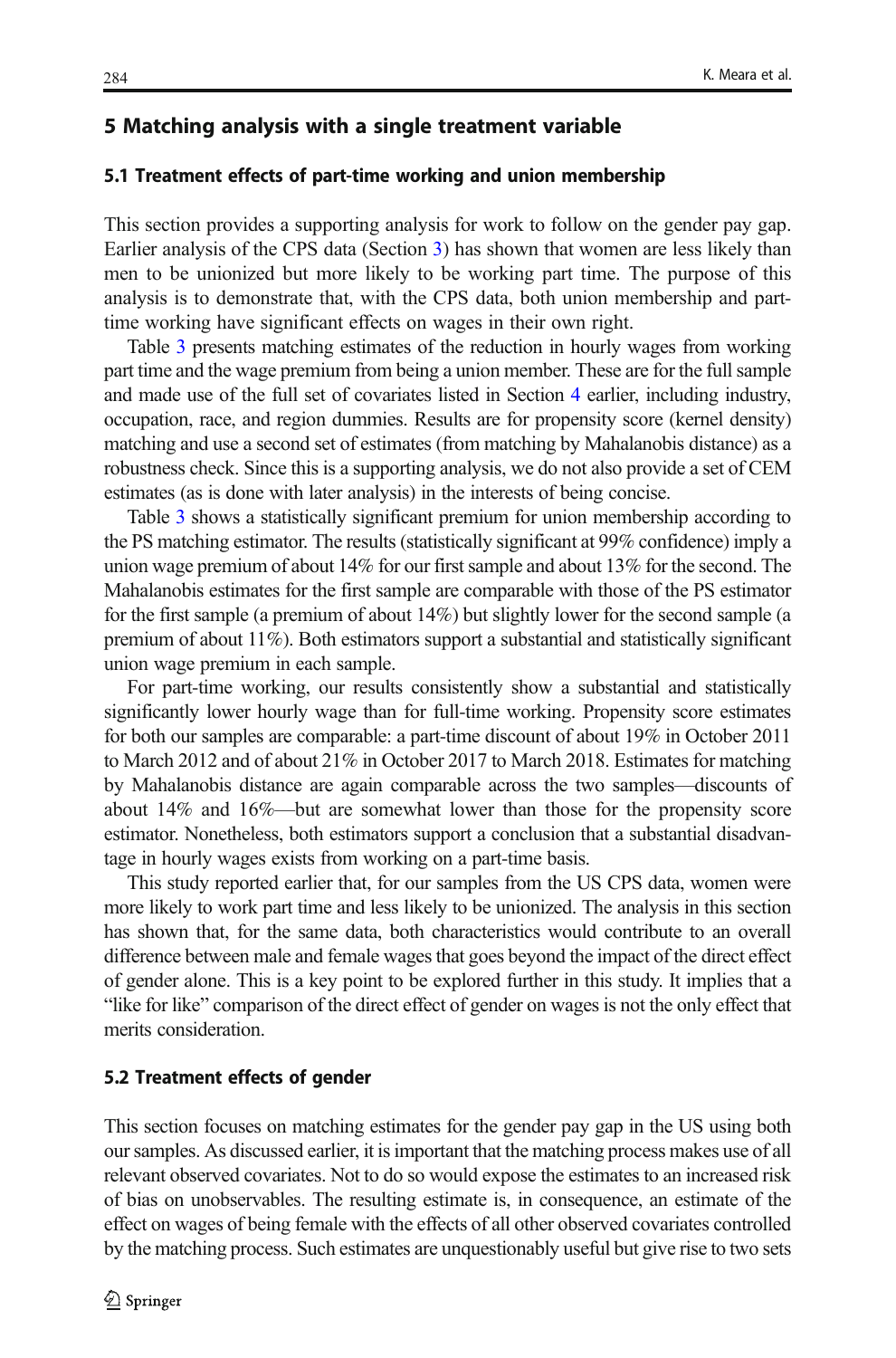<span id="page-14-0"></span>

| <b>Table 3</b> Effects of part-time working and union membership on wages |  |  |  |  |
|---------------------------------------------------------------------------|--|--|--|--|
|---------------------------------------------------------------------------|--|--|--|--|

|                                                                          | Treated | Controls | Difference   | S.E.   | $T-stat$ | <b>Observations</b> |           |
|--------------------------------------------------------------------------|---------|----------|--------------|--------|----------|---------------------|-----------|
|                                                                          |         |          |              |        |          | <b>Untreated</b>    | Treated   |
| (a) Sample: October 2011-March 2012                                      |         |          |              |        |          |                     |           |
| Propensity score matching (kernel density, bootstrapped standard errors) |         |          |              |        |          |                     |           |
| (a) Part-time working                                                    |         |          |              |        |          | $%$ pay gap         | $-19.2%$  |
| Unmatched                                                                | 2.4650  | 2.9429   | $-0.4779$    | 0.0055 | $-86.35$ | 63,049              | 14,048    |
| Matched                                                                  | 2.4650  | 2.6784   | $-0.2134***$ | 0.0064 | $-33.36$ |                     |           |
| (b) Union membership                                                     |         |          |              |        |          | $%$ pay gap         | 13.6%     |
| Unmatched                                                                | 3.0657  | 2.8269   | 0.2388       | 0.0068 | 35.12    | 67,750              | 9347      |
| Matched                                                                  | 3.0657  | 2.9380   | $0.1277***$  | 0.0067 | 19.12    |                     |           |
| Mahalanobis matching                                                     |         |          |              |        |          |                     |           |
| (a) Part-time working                                                    |         |          |              |        |          | $%$ pay gap         | $-14.2\%$ |
| Unmatched                                                                | 2.4650  | 2.9429   | $-0.4779$    | 0.0055 | $-86.35$ | 63,049              | 14,048    |
| Matched                                                                  | 2.4650  | 2.6179   | $-0.1529***$ | 0.0103 | $-14.85$ |                     |           |
| (b) Union membership                                                     |         |          |              |        |          | $%$ pay gap         | 12.9%     |
| <b>Unmatched</b>                                                         | 3.0657  | 2.8269   | 0.2388       | 0.0068 | 35.12    | 67,750              | 9347      |
| Matched                                                                  | 3.0657  | 2.9445   | $0.1212***$  | 0.0099 | 12.2     |                     |           |
| (b) Sample: October 2017-March 2018                                      |         |          |              |        |          |                     |           |
| Propensity score matching (kernel density, bootstrapped standard errors) |         |          |              |        |          |                     |           |
| (a) Part-time working                                                    |         |          |              |        |          | $%$ pay gap         | $-20.9%$  |
| Unmatched                                                                | 2.5870  | 3.0678   | $-0.4808$    | 0.0058 | $-83.04$ | 63,834              | 12,474    |
| Matched                                                                  | 2.5870  | 2.8217   | $-0.2347***$ | 0.0067 | $-34.8$  |                     |           |
| (b) Union Membership                                                     |         |          |              |        |          | % pay gap           | 13.0%     |
| <b>Unmatched</b>                                                         | 3.1847  | 2.9664   | 0.2183       | 0.0073 | 30.06    | 68,324              | 7,984     |
| Matched                                                                  | 3.1847  | 3.0626   | $0.1220***$  | 0.0070 | 17.51    |                     |           |
| Mahalanobis matching                                                     |         |          |              |        |          |                     |           |
| (a) Part-time working                                                    |         |          |              |        |          | $%$ pay gap         | $-16.4%$  |
| Unmatched                                                                | 2.5870  | 3.0678   | $-0.4808$    | 0.0058 | $-83.04$ | 63.834              | 12,474    |
| Matched                                                                  | 2.5870  | 2.7663   | $-0.1793***$ | 0.0108 | $-16.58$ |                     |           |
| (b) Union membership                                                     |         |          |              |        |          | % pay gap           | 11.4%     |
| Unmatched                                                                | 3.1847  | 2.9664   | 0.2183       | 0.0073 | 30.06    | 68,324              | 7984      |
| Matched                                                                  | 3.1847  | 3.0771   | $0.1076***$  | 0.0102 | 10.5     |                     |           |

Estimated treatment effects and percentage pay gaps are in italic type. Outcome = log of hourly wage

\*\*\*Statistically significant at 99%

\*\*Statistically significant at 95%

\*Statistically significant at 90%

of concerns. These are not really statistical but are important for our understanding of gender wage differences. Firstly, we know from the literature that gender wage differences can vary by, for example, age group and that gender segregation affects gender wage differences. It is important to understand these factors. Secondly, the process of matching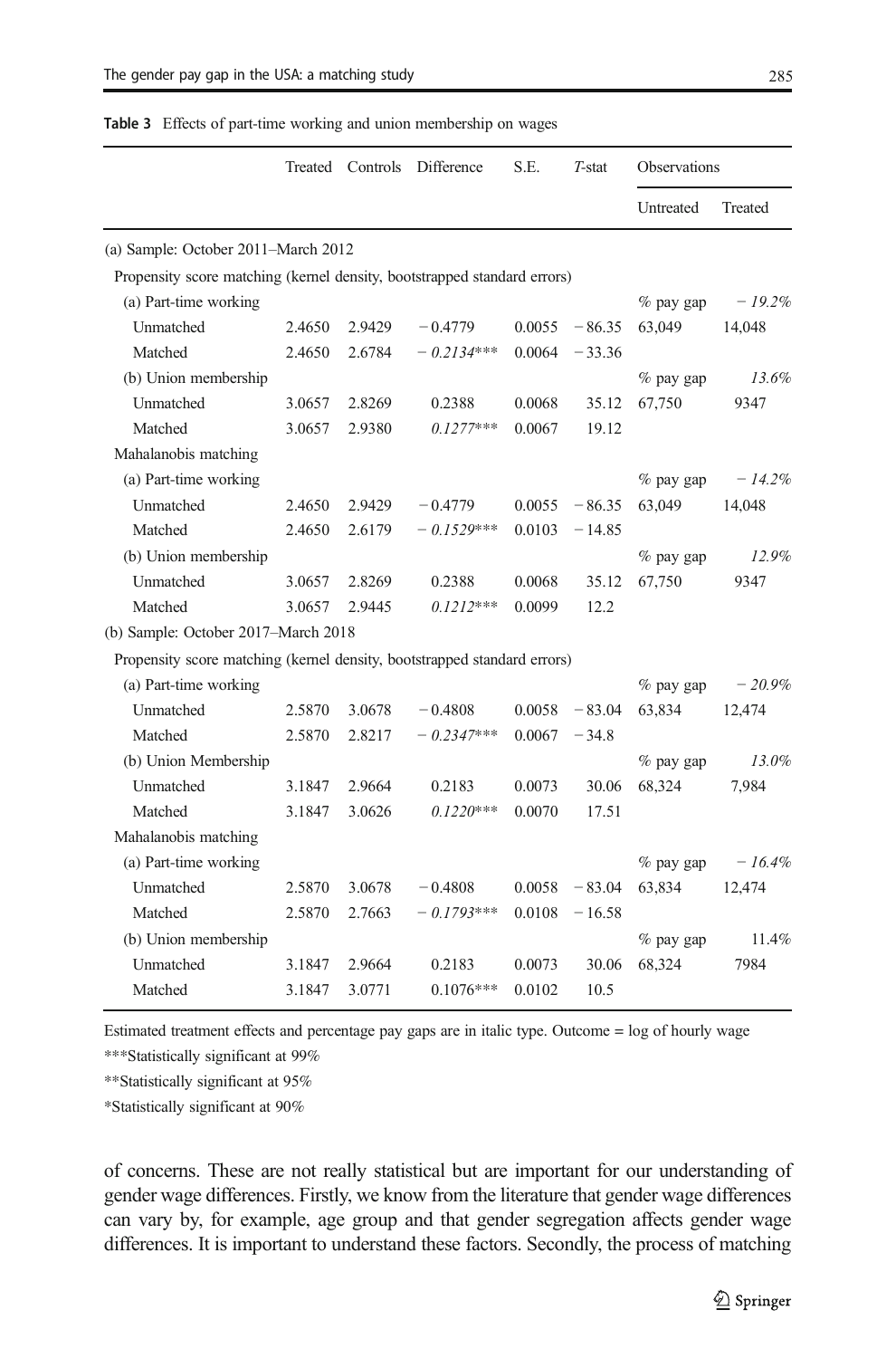selects controls (males) which are similar in terms of, say, parenthood, part-time working, or union membership. All of these can affect gender wage differences. In short, there needs to be an estimate of the effect of gender on wages where, as far as possible, like is compared with like. But in so doing, it is important not to neglect other more indirect routes by which gender wage differences occur.

In this section we start by estimating the gender pay gap for both our samples. The main estimate of the gender pay pap quite properly controls for the effect on wages of the concentration of women in lower paid occupations or industries (gender segregation). To identify the effects of gender segregation, we repeat the analysis but without industry or sector dummy variables. Next, we consider the effect of age on the gender wage differences by applying our matching estimates to two sub-samples—young (under 25) and older. Since part-time working results in lower hourly wages (see the preceding section), we then estimate separate gender wage gaps for part-time and full-time workers. Separate gender pay gaps are then estimated for parents and non-parents and for union members and non-members. The purpose of all of these is to provide a much richer analysis and interpretation than just the direct effect of gender on wages.

Table [4](#page-16-0) reports the results of this analysis using propensity score (PS) matching (kernel density), Table [5](#page-18-0) repeats the analysis for matching by Mahalanobis distance, and Table [6](#page-20-0) also repeats the analysis using coarsened exact matching (CEM). The PS matching (Table [4](#page-16-0)) is included since it is the most widely understood matching technique. Matching by Mahalanobis distance (Table [5](#page-18-0)) and matching by the CEM technique (Table [6\)](#page-20-0) are both included as robustness checks on the findings of the PS matching analysis.

The PS matching analysis (Table [4](#page-16-0)) produced an estimate of a statistically significant gender pay gap of about 13% for the October 2011 to March 2012 sample and of about 12% for the October 2017 to March 2018 sample. Comparable estimates using (a) Mahalanobis distance (Table [5](#page-18-0)) and (b) CEM (Table [6](#page-20-0)) were (a)  $13\%$  and  $10.5\%$  and (b) 12% and 14%. In all cases, these estimates were statistically significant at 99% confidence. These estimates represent the gender pay gap resulting from the direct effect of being female. That is, the secondary effects of, for example, part-time working, parenthood, or union membership are included in the controls and not in the estimate.

Table [4](#page-16-0) shows the effect of taking into account gender segregation by means of industry and occupation dummy variables. Removing these industry and occupation dummies increased the estimate of the gender pay gap to 15% for the first sample and to 16% for the second. A comparable effect was observed with both the Mahalanobis and CEM estimators (Tables [5](#page-18-0) and [6\)](#page-20-0). Interpretation of these findings is important. It is not necessary to choose between estimates with industry and occupation dummy variables and those without. Both convey complementary information. To the extent to which the matching was successful in comparing like with like, the estimates for, say, the second sample showed that being female involved hourly wages that were typically 13% less than those for males. Since this estimate controls for differences in industry and occupation, it does not take into account gender segregation. When we allow for the effects of females being more concentrated in lower paid industries and occupations, the comparable estimate is a pay gap of 17%. As with Blau and Kahn [\(2017](#page-33-0)), this supports the conclusion that gender segregation by industry and by occupation is important in understanding gender wage differences.

The next sub-division of the sample was between young (under 25) and older. Previous studies have found the gender pay gap to be smaller or even non-existent for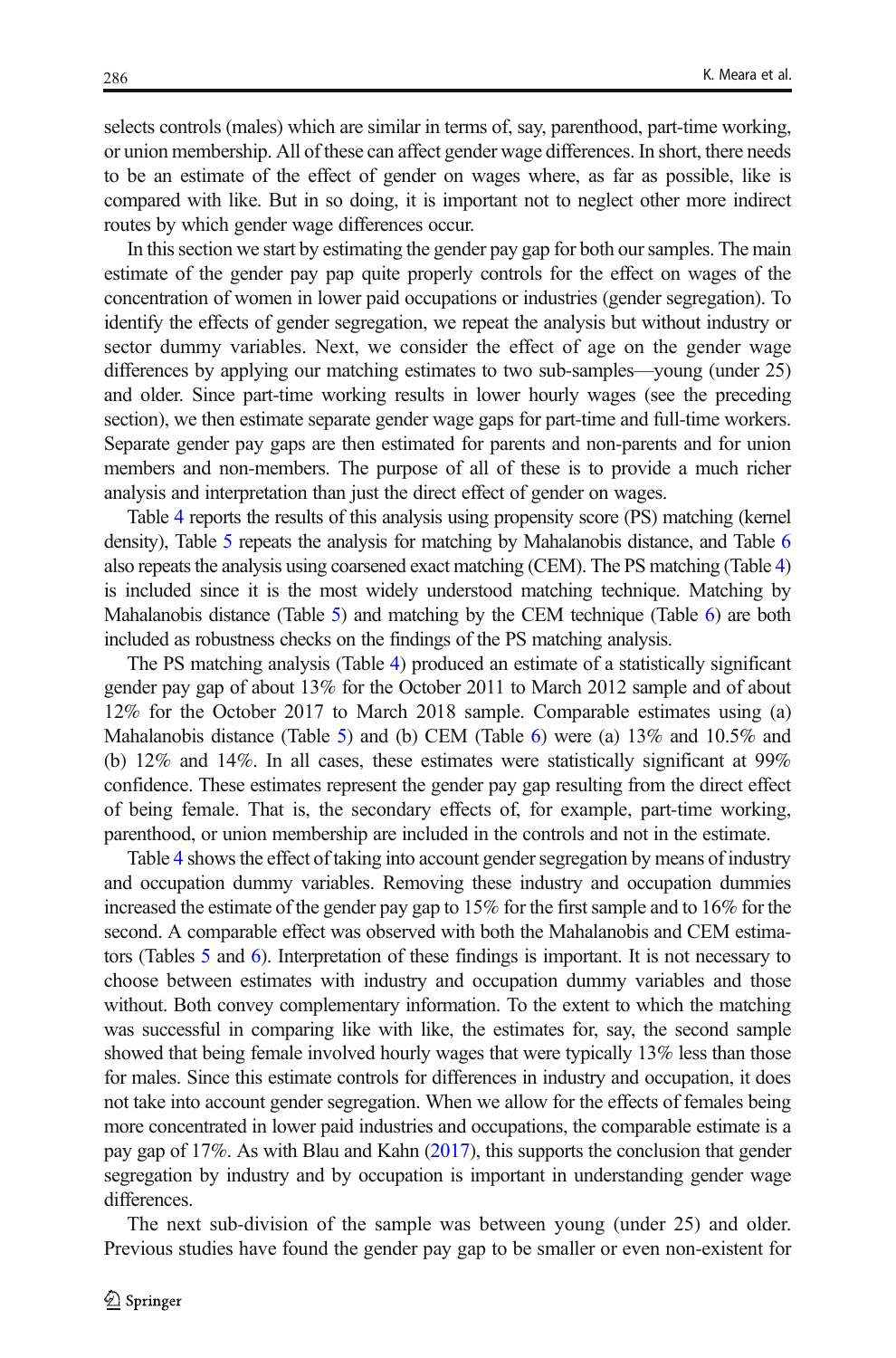<span id="page-16-0"></span>

|                                                            |                  |                  | Sample: October 2011-March 2012 |                  |                     |                    |                  |                  | Sample: October 2017-March 2018 |                  |                                          |                     |
|------------------------------------------------------------|------------------|------------------|---------------------------------|------------------|---------------------|--------------------|------------------|------------------|---------------------------------|------------------|------------------------------------------|---------------------|
|                                                            | Treated          |                  | Controls Difference             | S.E.             | Observations        |                    |                  |                  | Treated Controls Difference     | S.E.             | Observations                             |                     |
|                                                            |                  |                  |                                 |                  | Untreated<br>(male) | Treated<br>female) |                  |                  |                                 |                  | <b><i><u>Intreated</u></i></b><br>(male) | (female)<br>Treated |
| (a) With industry and occupation<br>dummies<br>Full sample |                  |                  |                                 |                  | gap:<br>$\%$ pay    | $-11.0\%$          |                  |                  |                                 |                  | $\%$ pay gap                             | $-12.2%$            |
| Umnatched<br>Matched                                       | 2.7638<br>2.7638 | 2.8803<br>2.9477 | $-0.1165***$<br>$-0.1839$       | 0.0044<br>0.0059 | 38,569              | 38,528             | 2.8983<br>2.8983 | 3.0286<br>3.0781 | $-0.1304***$<br>$-0.1799$       | 0.0044<br>0.0058 | 38,588                                   | 37,720              |
| (b) Without industry and occupation<br>dummies             |                  |                  |                                 |                  | $\%$ pay gap        | $-15.0\%$          |                  |                  |                                 |                  | $\%$ pay gap                             | $-15.7%$            |
| Unnatched<br>Matched                                       | 2.7638<br>2.7638 | 2.9262<br>2.9477 | $-0.1624***$<br>$-0.1839$       | 0.0044<br>0.0047 | 38,569              | 38,528             | 2.8983<br>2.8983 | 3.0692<br>3.0781 | $-0.1710***$<br>$-0.1799$       | 0.0044<br>0.0047 | 38,588                                   | 37,720              |
| Sample divided by the age group                            |                  |                  |                                 |                  |                     |                    |                  |                  |                                 |                  |                                          |                     |
| (a) Young $(24$ or under)                                  |                  |                  |                                 |                  | $\%$ pay gap        | $-2.4%$            |                  |                  |                                 |                  | $%$ pay gap                              | $-3.0\%$            |
| Unmatched                                                  | 2.2787           | 2.3499           | $-0.0712$                       | 0.0099           | 4529                | 4692               | 2.4477           | 2.5320           | $-0.0843$                       | 0.0098           | 4664                                     | 4460                |
| Matched                                                    | 2.2787           | 2.3033           | $-0.0245***$                    | 0.0123           |                     |                    | 2.4477           | 2.4780           | $-0.0303***$                    | 0.0120           |                                          |                     |
| (b) Older (25 or over)                                     |                  |                  |                                 |                  | $\%$ pay gap        | $-13.1%$           |                  |                  |                                 |                  | $\%$ pay gap                             | $-14.1\%$           |
| Unnatched                                                  | 2.8311           | 3.0272           | $-0.1961$                       | 0.0046           | 34,040              | 33,836             | 2.9587           | 3.1532           | $-0.1945$                       | 0.0046           | 33,924                                   | 33,260              |
| Matched                                                    | 2.8311           | 2.9714           | $-0.1403***$                    | 0.0063           |                     |                    | 2.9587           | 3.1103           | $-0.1516***$                    | 0.0062           |                                          |                     |
| Sample divided by part time and full time                  |                  |                  |                                 |                  |                     |                    |                  |                  |                                 |                  |                                          |                     |
| $(a)$ Part time                                            |                  |                  |                                 |                  | $%$ pay gap         | $-3.4%$            |                  |                  |                                 |                  | $\%$ pay gap                             | $-5.8%$             |
| Unnatched                                                  | 2.4827           | 2.4283           | 0.0544                          | 0.0111           | 4578                | 9470               | 2.5997           | 2.5621           | 0.0376                          | 0.0121           | 4220                                     | 8254                |
| Matched                                                    | 2.4827           | 2.5168           | $0.0341***$                     | 0.0156           |                     |                    | 2.5997           | 2.6591           | $0.0594***$                     | 0.0174           |                                          |                     |
| (b) Full-time                                              |                  |                  |                                 |                  | $\%$ pay gap        | $-14.5%$           |                  |                  |                                 |                  | $\%$ pay gap                             | $-15.2%$            |
| Unnatched                                                  | 2.8554           | 3.0177           | $-0.1622$                       | 0.0046           | 33,991              | 29,058             | 2.9819           | 3.1415           | $-0.1596$                       | 0.0046           | 34,368                                   | 29,466              |
| Matched                                                    | 2.8554           | 3.0115           | $-0.1561***$                    | 0.0064           |                     |                    | 2.9819           | 3.1471           | $-0.1652***$                    | 0.0062           |                                          |                     |
| Sample divided by parenthood                               |                  |                  |                                 |                  |                     |                    |                  |                  |                                 |                  |                                          |                     |
| (a) Parents                                                |                  |                  |                                 |                  | $\%$ pay gap        | $-15.3%$           |                  |                  |                                 |                  | $\%$ pay gap                             | $-16.4%$            |

Table 4 Propensity score matching results (full sample)

Table 4 Propensity score matching results (full sample)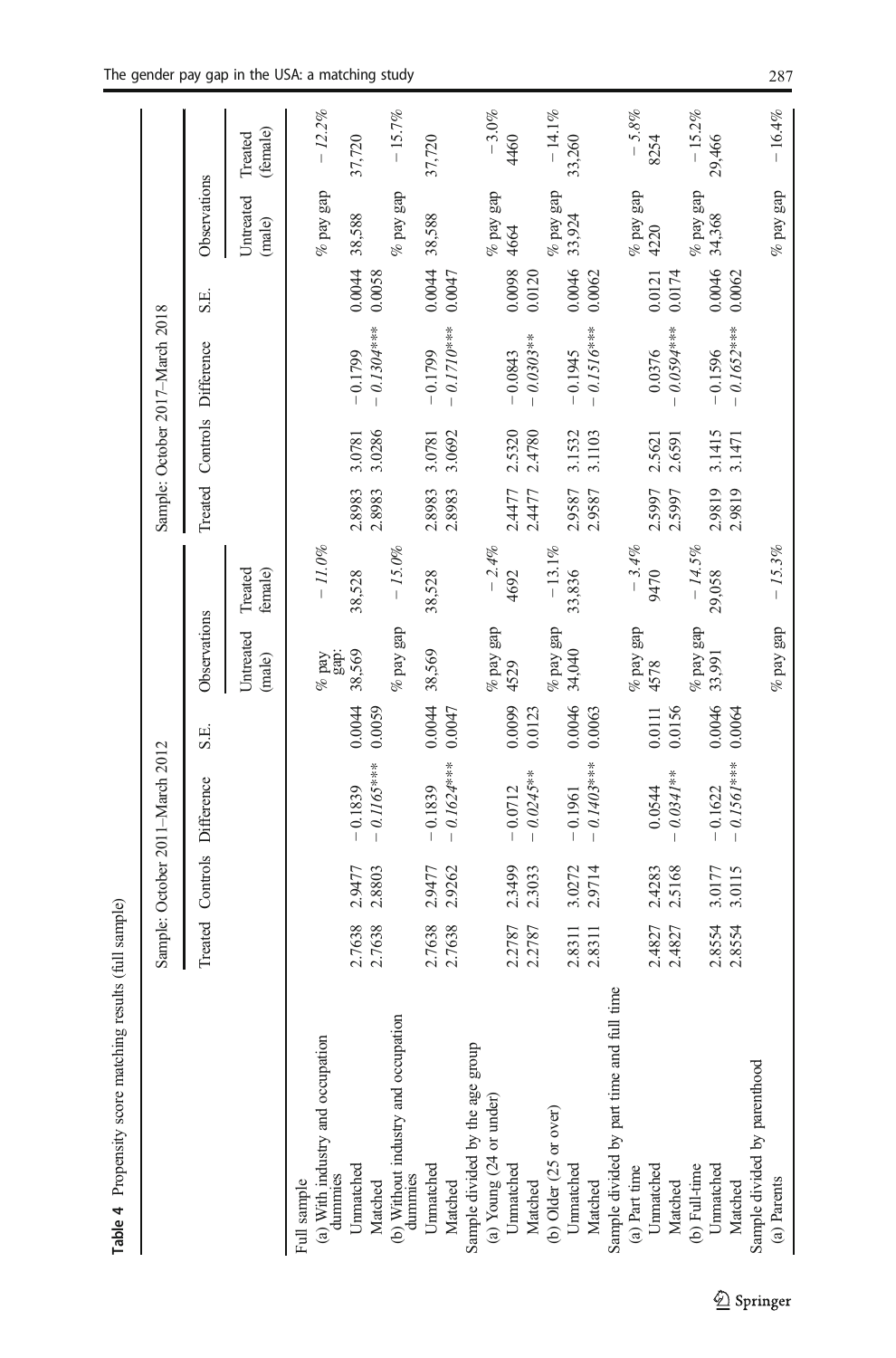|                                                                                                                                                                                              |        |               | Sample: October 2011-March 2012 |        |                     |                    |               |        | Sample: October 2017-March 2018 |        |                             |           |
|----------------------------------------------------------------------------------------------------------------------------------------------------------------------------------------------|--------|---------------|---------------------------------|--------|---------------------|--------------------|---------------|--------|---------------------------------|--------|-----------------------------|-----------|
|                                                                                                                                                                                              |        |               | Treated Controls Difference     | S.E.   | Observations        |                    |               |        | Treated Controls Difference     | S.E.   | Observations                |           |
|                                                                                                                                                                                              |        |               |                                 |        | Untreated<br>(male) | Treated<br>female) |               |        |                                 |        | Untreated Treated<br>(male) | (female)  |
| Unnatched                                                                                                                                                                                    | 2.7944 | 3.0797        | $-0.2853$                       |        | 0.0073 13,160       | 13,640             | 2.9510 3.2183 |        | $-0.2673$                       |        | 0.0075 12,206               | 12,613    |
| Matched                                                                                                                                                                                      | 2.7944 | 2.9599        | $-0.1654***$                    | 0.0126 |                     |                    | 2.9510        | 3.1300 | $-0.1790***$                    | 0.013  |                             |           |
| b) Non-parents                                                                                                                                                                               |        |               |                                 |        | $%$ pay gap         | $-9.4%$            |               |        |                                 |        | $%$ pay gap                 | $-11.0\%$ |
| Unnatched                                                                                                                                                                                    | 2.7471 | 2.8793        | $-0.1323$                       | 0.0055 | 25,409              | 24,888             | 2.8718        | 3.0133 | $-0.1415$                       | 0.0054 | 26,382                      | 25,107    |
| Matched                                                                                                                                                                                      | 2.7471 | 2.8460        | $-0.0989***$                    | 0.0070 |                     |                    | 2.8718        | 2.9883 | $-0.1166***$                    | 0.0069 |                             |           |
| Sample divided by union membership                                                                                                                                                           |        |               |                                 |        |                     |                    |               |        |                                 |        |                             |           |
| (a) Union members                                                                                                                                                                            |        |               |                                 |        | $\%$ pay gap        | $-11.5\%$          |               |        |                                 |        | $\%$ pay gap                | $-15.1%$  |
| Unnatched                                                                                                                                                                                    | 3.0131 | 3.1125        | $-0.0995$                       | 0.0108 | 4942                | 4406               | 3.1280        | 3.2346 | $-0.1066$                       | 0.0118 | 4212                        | 3742      |
| Matched                                                                                                                                                                                      | 3.0131 | 3.1358        | $-0.1227***$                    | 0.0153 |                     |                    | 3.1280        | 3.2919 | $-0.1639***$                    | 0.0168 |                             |           |
| (b) Non-union                                                                                                                                                                                |        |               |                                 |        | % pay gap           | $-10.6\%$          |               |        |                                 |        | $%$ pay gap                 | $-11.8\%$ |
| Unnatched                                                                                                                                                                                    |        | 2.7316 2.9235 | $-0.1918$                       | 0.0048 | 33,628              | 34,122             | 2.8730        | 3.0588 | $-0.1858$                       | 0.0047 | 34,346                      | 33,978    |
| Matched                                                                                                                                                                                      | 2.7316 | 2.8432        | $-0.1116***$                    | 0.0063 |                     |                    | 2.8730        | 2.9982 | $-0.1253***$                    | 0.0062 |                             |           |
| Estimated treatment effects and percentage pay gaps are in italic type. Outcome variable = log of hourly wages. Kernel density matching, treatment = female, bootstrapped standard<br>errors |        |               |                                 |        |                     |                    |               |        |                                 |        |                             |           |

\*\*\*Statistically significant at 99% \*\*Statistically significant at 95% \*Statistically significant at 90%

\*\*\*Statistically significant at 99%  $\ast\ast$  Statistically significant at  $95\%$  $\,$  Statistically significant at  $90\%$ 

Table 4 (continued)

Table 4 (continued)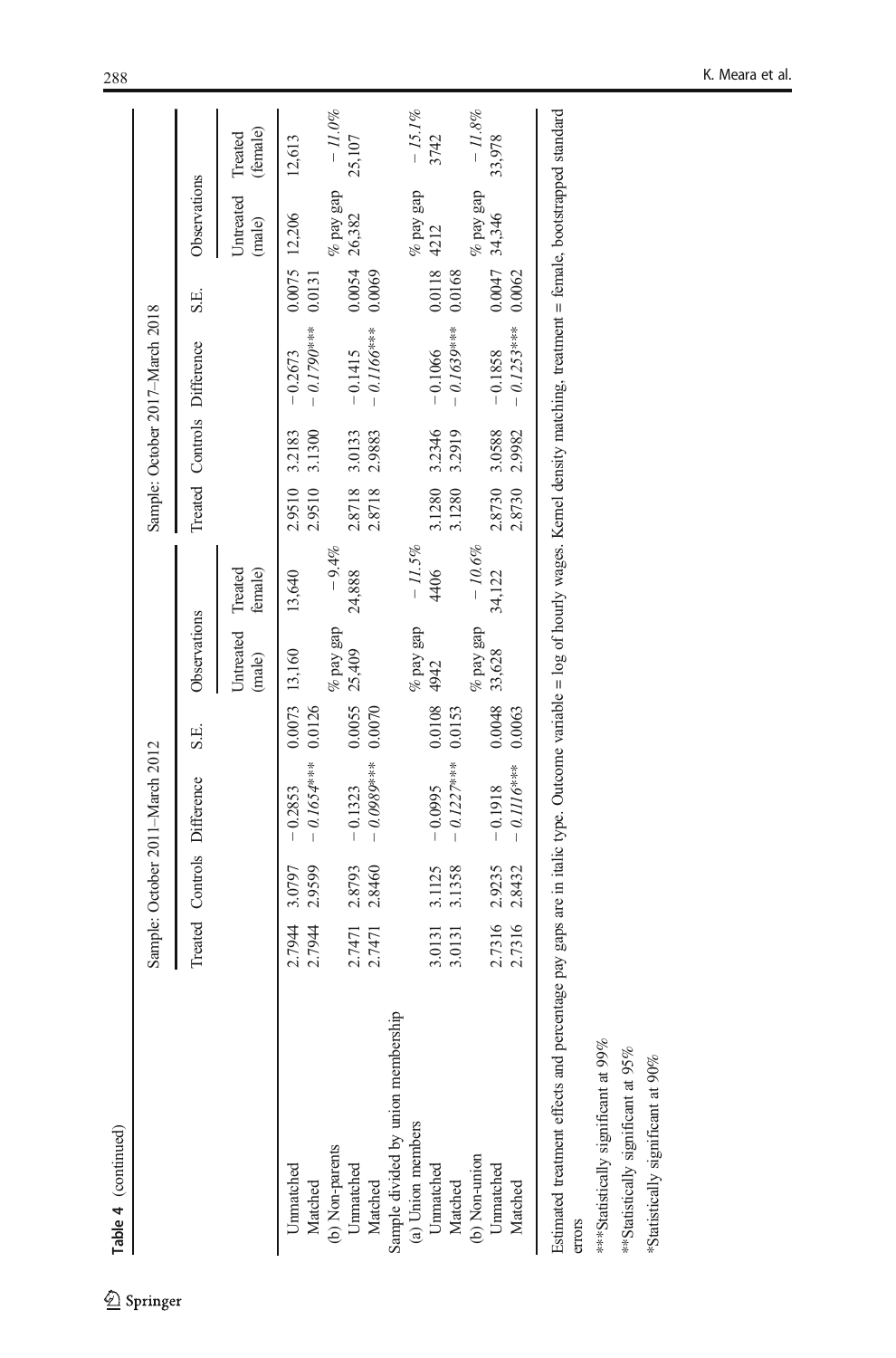<span id="page-18-0"></span>

|                                                |        |        | Sample: October 2011-March 2012 |        |                     |                     |        |        | Sample: October 2017-March 2018 |        |                     |                     |
|------------------------------------------------|--------|--------|---------------------------------|--------|---------------------|---------------------|--------|--------|---------------------------------|--------|---------------------|---------------------|
|                                                |        |        | Treated Controls Difference     | S.E.   | Observations        |                     |        |        | Treated Controls Difference     | S.E.   | Observations        |                     |
|                                                |        |        |                                 |        | Untreated<br>(male) | (female)<br>Treated |        |        |                                 |        | Untreated<br>(male) | (female)<br>Treated |
| Full sample                                    |        |        |                                 |        |                     |                     |        |        |                                 |        |                     |                     |
| (a) With industry and occupation<br>dummies    |        |        |                                 |        | $\%$ pay gap        | $-12.6%$            |        |        |                                 |        | $\%$ pay gap        | $-10.5\%$           |
| Unnatched                                      | 2.7638 | 2.9477 | $-0.1839$                       | 0.0044 | 38,569              | 38,528              | 2.8983 | 3.0781 | $-0.1799$                       | 0.0044 | 38,588              | 37,720              |
| Matched                                        | 2.7638 | 2.8990 | $-0.1351***$                    | 0.0092 |                     |                     | 2.8983 | 3.0093 | $-0.111**$                      | 0.0296 |                     |                     |
| (b) Without industry and occupation<br>dummies |        |        |                                 |        | $\%$ pay gap        | $-13.5%$            |        |        |                                 |        | $\%$ pay gap        | $-14.4%$            |
| Unnatched                                      | 2.7638 | 2.9477 | $-0.1839$                       | 0.0044 | 38,569              | 38,528              | 2.8983 | 3.0781 | $-0.1799$                       | 0.0044 | 38,588              | 37,720              |
| Matched                                        | 2.7638 | 2.9086 | $-0.1448***$                    | 0.0084 |                     |                     | 2.8983 | 3.0533 | $-0.1550***$                    | 0.0085 |                     |                     |
| Sample divided by the age group                |        |        |                                 |        |                     |                     |        |        |                                 |        |                     |                     |
| (a) Young (24 or under)                        |        |        |                                 |        | $\%$ pay gap        | $-2.8%$             |        |        |                                 |        | $\%$ pay gap        | $-2.2%$             |
| Unnatched                                      | 2.2787 | 2.3499 | $-0.0712$                       | 0.0099 | 4529                | 4692                | 2.4477 | 2.5320 | $-0.0843$                       | 0.0098 | 4664                | 4460                |
| Matched                                        | 2.2787 | 2.3072 | $-0.0285*$                      | 0.0163 |                     |                     | 2.4477 | 2.4702 | $-0.0225$                       | 0.0159 |                     |                     |
| (b) Older (25 or over)                         |        |        |                                 |        | $\%$ pay gap        | $-13.9%$            |        |        |                                 |        | $\%$ pay gap        | $-15.0\%$           |
| Unnatched                                      | 2.8311 | 3.0272 | $-0.1961$                       | 0.0046 | 34,040              | 33,836              | 2.9587 | 3.1532 | $-0.1945$                       | 0.0046 | 33,924              | 33,260              |
| Matched                                        | 2.8311 | 2.9813 | $-0.1502***$                    | 0.0096 |                     |                     | 2.9587 | 3.1217 | $-0.1631***$                    | 0.0096 |                     |                     |
| time<br>Sample divided by part time and full   |        |        |                                 |        |                     |                     |        |        |                                 |        |                     |                     |
| (a) Part time                                  |        |        |                                 |        | $\%$ pay gap        | $-0.2\%$            |        |        |                                 |        | $\%$ pay gap        | $0.1\%$             |
| Unmatched                                      | 2.4827 | 2.4283 | 0.0544                          | 0.0111 | 4578                | 9470                | 2.5997 | 2.5621 | 0.0376                          | 0.0121 | 4220                | 8254                |
| Matched                                        | 2.4827 | 2.4843 | $-0.0016$                       | 0.0204 |                     |                     | 2.5997 | 2.5990 | 0.0007                          | 0.0220 |                     |                     |
| (b) Full time                                  |        |        |                                 |        | $\%$ pay gap        | $-14.9%$            |        |        |                                 |        | $%$ pay gap         | $-15.7%$            |
| Unnatched                                      | 2.8554 | 3.0177 | $-0.1622$                       | 0.0046 | 33,991              | 29,058              | 2.9819 | 3.1415 | $-0.1596$                       | 0.0046 | 34,368              | 29,466              |

Table 5 Mahalanobis matching results (full sample) Table 5 Mahalanobis matching results (full sample)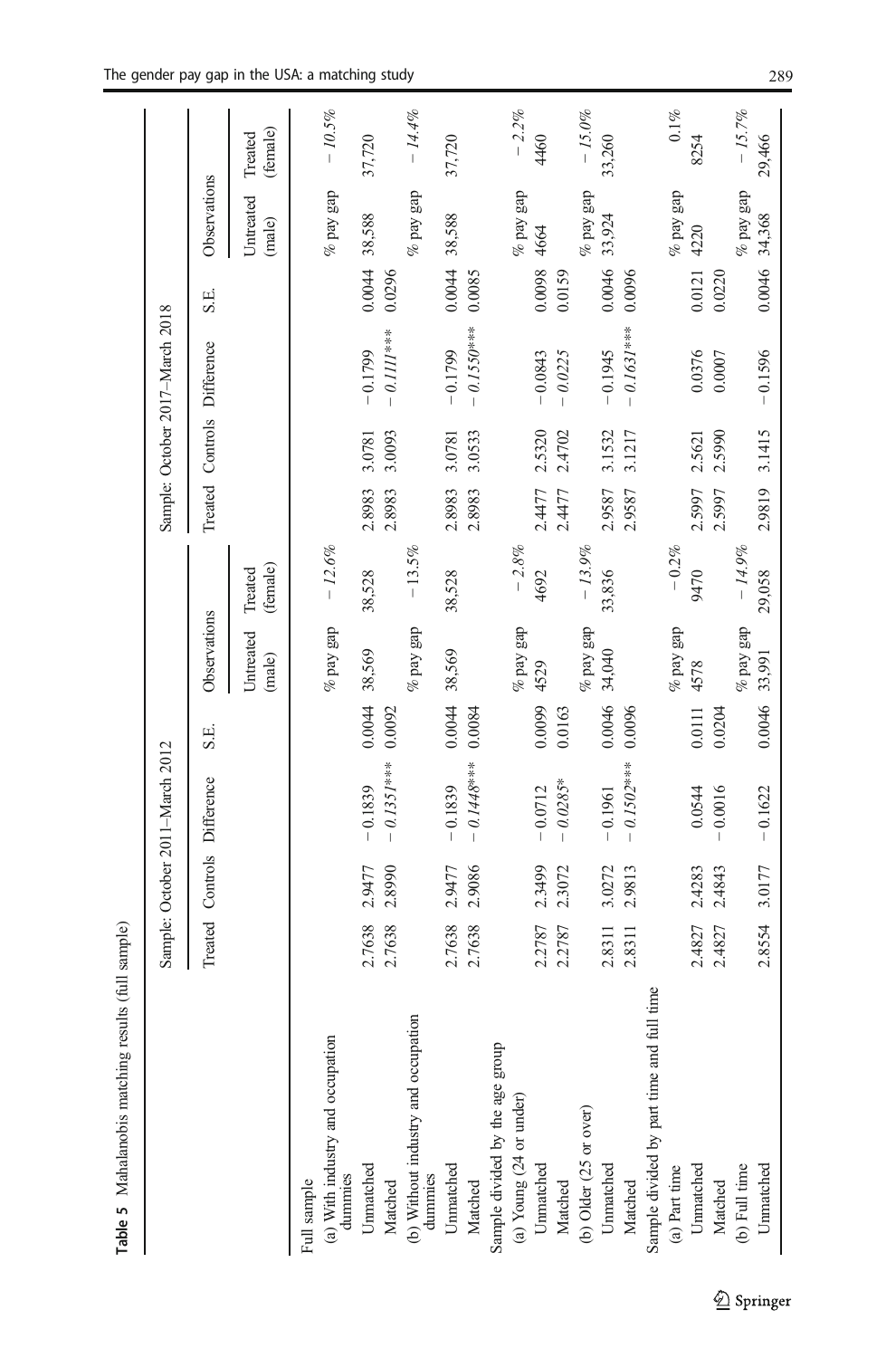| Table 5 (continued)                                                                                                                                    |        |        |                                 |        |                     |                     |         |        |                                 |        |                     |                     |
|--------------------------------------------------------------------------------------------------------------------------------------------------------|--------|--------|---------------------------------|--------|---------------------|---------------------|---------|--------|---------------------------------|--------|---------------------|---------------------|
|                                                                                                                                                        |        |        | Sample: October 2011-March 2012 |        |                     |                     |         |        | Sample: October 2017-March 2018 |        |                     |                     |
|                                                                                                                                                        |        |        | Treated Controls Difference     | S.E.   | Observations        |                     | Treated |        | Controls Difference             | S.E.   | Observations        |                     |
|                                                                                                                                                        |        |        |                                 |        | Untreated<br>(male) | (female)<br>Treated |         |        |                                 |        | Untreated<br>(male) | (female)<br>Treated |
| Matched                                                                                                                                                | 2.8554 | 3.0172 | $-0.1618***$ 0.0095             |        |                     |                     | 2.9819  | 3.1522 | $-0.1703***0.0093$              |        |                     |                     |
| Sample divided by parenthood                                                                                                                           |        |        |                                 |        |                     |                     |         |        |                                 |        |                     |                     |
| (a) Parents                                                                                                                                            |        |        |                                 |        | $\%$ pay gap        | $-16.7%$            |         |        |                                 |        | $\%$ pay gap        | $-18.0%$            |
| Unnatched                                                                                                                                              | 2.7944 | 3.0797 | $-0.2853$                       | 0.0073 | 13,160              | 13,640              | 2.9510  | 3.2183 | $-0.2673$                       | 0.0075 | 12,206              | 12,613              |
| Matched                                                                                                                                                | 2.7944 | 2.9767 | $-0.1823***$                    | 0.0169 |                     |                     | 2.9510  | 3.1494 | $-0.1984***$                    | 0.0177 |                     |                     |
| (b) Non-parents                                                                                                                                        |        |        |                                 |        | $\%$ pay gap        | $-10.9%$            |         |        |                                 |        | $\%$ pay gap        | $-11.7%$            |
| Unnatched                                                                                                                                              | 2.7471 | 2.8793 | $-0.1323$                       | 0.0055 | 25,409              | 24,888              | 2.8718  | 3.0133 | $-0.1415$                       | 0.0054 | 26,382              | 25,107              |
| Matched                                                                                                                                                | 2.7471 | 2.8622 | $-0.1151***$                    | 0.0108 |                     |                     | 2.8718  | 2.9965 | $-0.1247***$                    | 0.0103 |                     |                     |
| Sample divided by union membership                                                                                                                     |        |        |                                 |        |                     |                     |         |        |                                 |        |                     |                     |
| (a) Union members                                                                                                                                      |        |        |                                 |        | $\%$ pay gap        | $-10.3\%$           |         |        |                                 |        | $\%$ pay gap        | $-20.3\%$           |
| Unnatched                                                                                                                                              | 3.0131 | 3.1125 | $-0.0995$                       | 0.0108 | 4,942               | 4,406               | 3.1280  | 3.2346 | $-0.1066$                       | 0.0118 | 4,212               | 3,742               |
| Matched                                                                                                                                                | 3.0131 | 3.1216 | $-0.1085***$                    | 0.0340 |                     |                     | 3.1280  | 3.3544 | $-0.2264***$                    | 0.0695 |                     |                     |
| (b) Non-union                                                                                                                                          |        |        |                                 |        | $\%$ pay gap        | $-10.4\%$           |         |        |                                 |        | $\%$ pay gap        | $-9.4%$             |
| Unnatched                                                                                                                                              | 2.7316 | 2.9235 | $-0.1918$                       | 0.0048 | 33,628              | 34,122              | 2.8730  | 3.0588 | $-0.1858$                       | 0.0047 | 34,346              | 33,978              |
| Matched                                                                                                                                                | 2.7316 | 2.8409 | $-0.1093***$                    | 0.0145 |                     |                     | 2.8730  | 2.9716 | $-0.0986***$                    | 0.0318 |                     |                     |
| Estimated treatment effects and percentage pay gaps are in italic type. Outcome variable = log of hourly wages<br>*** Statistically significant at 99% |        |        |                                 |        |                     |                     |         |        |                                 |        |                     |                     |
|                                                                                                                                                        |        |        |                                 |        |                     |                     |         |        |                                 |        |                     |                     |

\*\*\*Statistically significant at 99% \*\*\*Statistically significant at 99%

\*\*Statistically significant at  $95\%$ \*\*Statistically significant at 95%

\*Statistically significant at 90% \*Statistically significant at 90%

 $\underline{\textcircled{\tiny 2}}$  Springer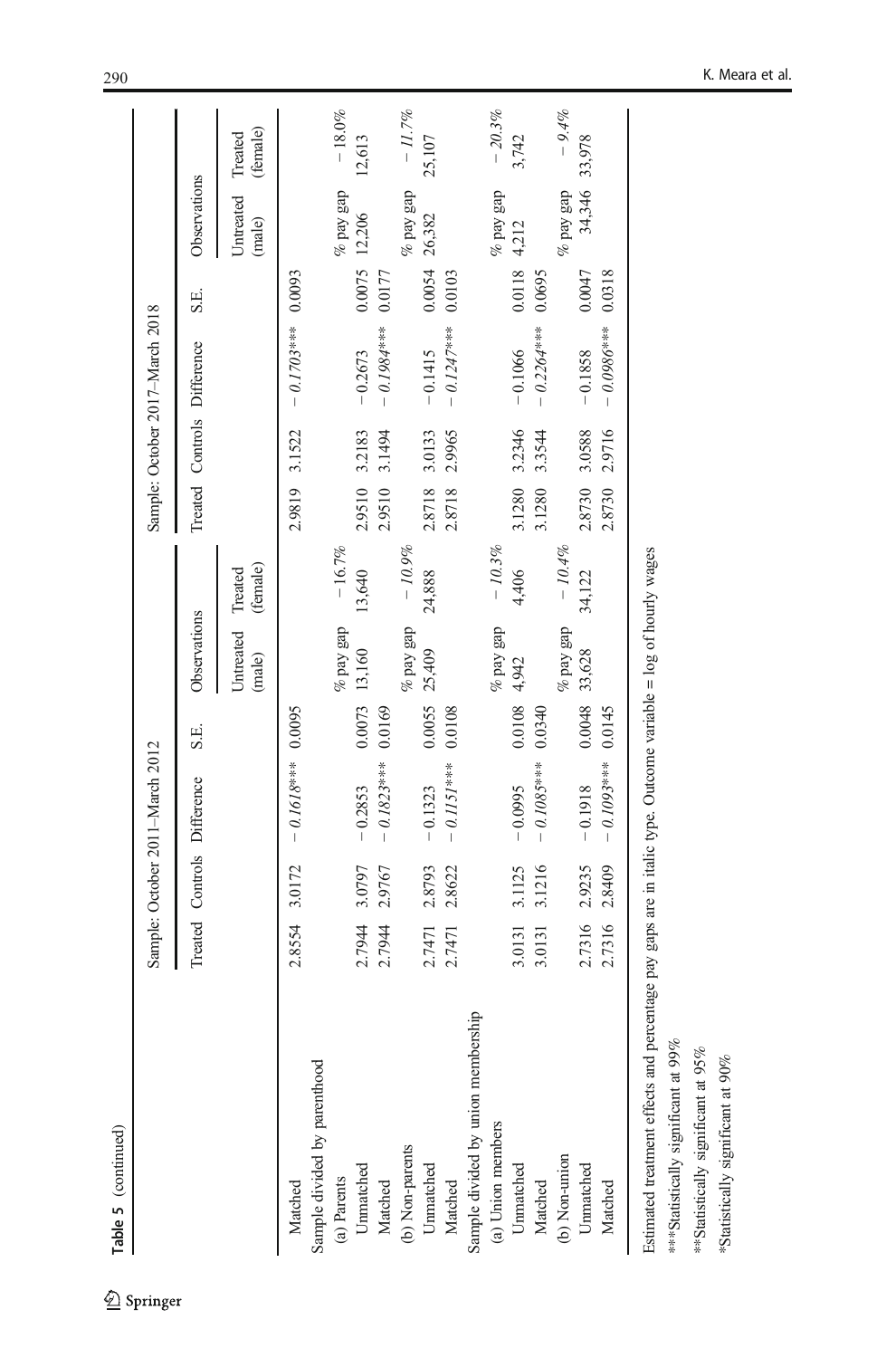#### <span id="page-20-0"></span>Table 6 Coarsened exact matching (CEM) results

|                                             | ATT           | S.E.   | $T$ -stat | P > t  | Observations |
|---------------------------------------------|---------------|--------|-----------|--------|--------------|
| Sample: October 2011-March 2012             |               |        |           |        |              |
| Full sample                                 |               |        |           |        |              |
| (a) With industry and occupation dummies    | $-$ 0.1211*** | 0.0091 | $-13.34$  | 0.0000 | 18644        |
| (b) Without industry and occupation dummies | $-0.1480***$  | 0.0050 | $-29.43$  | 0.0000 | 57060        |
| Sample divided by the age group             |               |        |           |        |              |
| (a) Young (24 or under)                     | 0.0019        | 0.0186 | 0.10      | 0.9190 | 2413         |
| $(b)$ Older $(25$ or over)                  | $-0.1553***$  | 0.0093 | $-16.78$  | 0.0000 | 14165        |
| Sample divided by part time and full time   |               |        |           |        |              |
| (a) Part time                               | $0.03742*$    | 0.0230 | 1.62      | 0.1040 | 1780         |
| (b) Full time                               | $-0.1362***$  | 0.0092 | $-14.75$  | 0.0000 | 16001        |
| Sample divided by parenthood                |               |        |           |        |              |
| (a) Parents                                 | $-0.1537***$  | 0.0151 | $-10.15$  | 0.0000 | 5566         |
| (b) Non-parents                             | $-$ 0.1013*** | 0.0111 | $-9.14$   | 0.0000 | 12945        |
| Sample divided by union membership          |               |        |           |        |              |
| (a) Union members                           | $-0.0926***$  | 0.0222 | $-4.17$   | 0.0000 | 1839         |
| (b) Union non-members                       | $-0.1265***$  | 0.0095 | $-13.27$  | 0.0000 | 17097        |
| Sample: October 2017-March 2018             |               |        |           |        |              |
| Full sample                                 |               |        |           |        |              |
| (a) With industry and occupation dummies    | $-0.1362***$  | 0.0087 | $-15.59$  | 0.0000 | 19692        |
| (b) Without industry and occupation dummies | $-0.1752***$  | 0.0050 | $-35.14$  | 0.0000 | 58291        |
| Sample divided by the age group             |               |        |           |        |              |
| (a) Young (24 or under)                     | $-0.0176$     | 0.0208 | $-0.84$   | 0.3980 | 1936         |
| $(b)$ Older $(25$ or over)                  | $-0.1629***$  | 0.0093 | $-17.48$  | 0.0000 | 15125        |
| Sample divided by part time and full time   |               |        |           |        |              |
| (a) Part time                               | $-0.0337$     | 0.0254 | $-1.33$   | 0.1840 | 1612         |
| (b) Full time                               | $-0.1486***$  | 0.0092 | $-16.21$  | 0.0000 | 16167        |
| Sample divided by parenthood                |               |        |           |        |              |
| (a) Parents                                 | $-0.1768***$  | 0.0148 | $-11.95$  | 0.0000 | 5697         |
| (b) Non-parents                             | $-0.1161***$  | 0.0109 | $-10.70$  | 0.0000 | 13131        |
| Sample divided by union membership          |               |        |           |        |              |
| (a) Union members                           | $-0.1128***$  | 0.0260 | $-4.33$   | 0.0000 | 1271         |
| (b) Union non-members                       | $-0.1378***$  | 0.0091 | $-15.18$  | 0.0000 | 18537        |
|                                             |               |        |           |        |              |

Estimated treatment effects are in italic type. Outcome variable = log of hourly wages

\*\*\*Statistically significant at 99%

\*\*Statistically significant at 95%

\*Statistically significant at 90%

younger workers. With the PS matching (Table [4](#page-16-0)), this study finds a small but statistically significant gender pay gap for young individuals, of about 2% in our first sample and about 3% in the second. Both the Mahalanobis distance matching (Table [5\)](#page-18-0) and the CEM (Table 6) analysis found no statistically significant gender pay differences (at 95%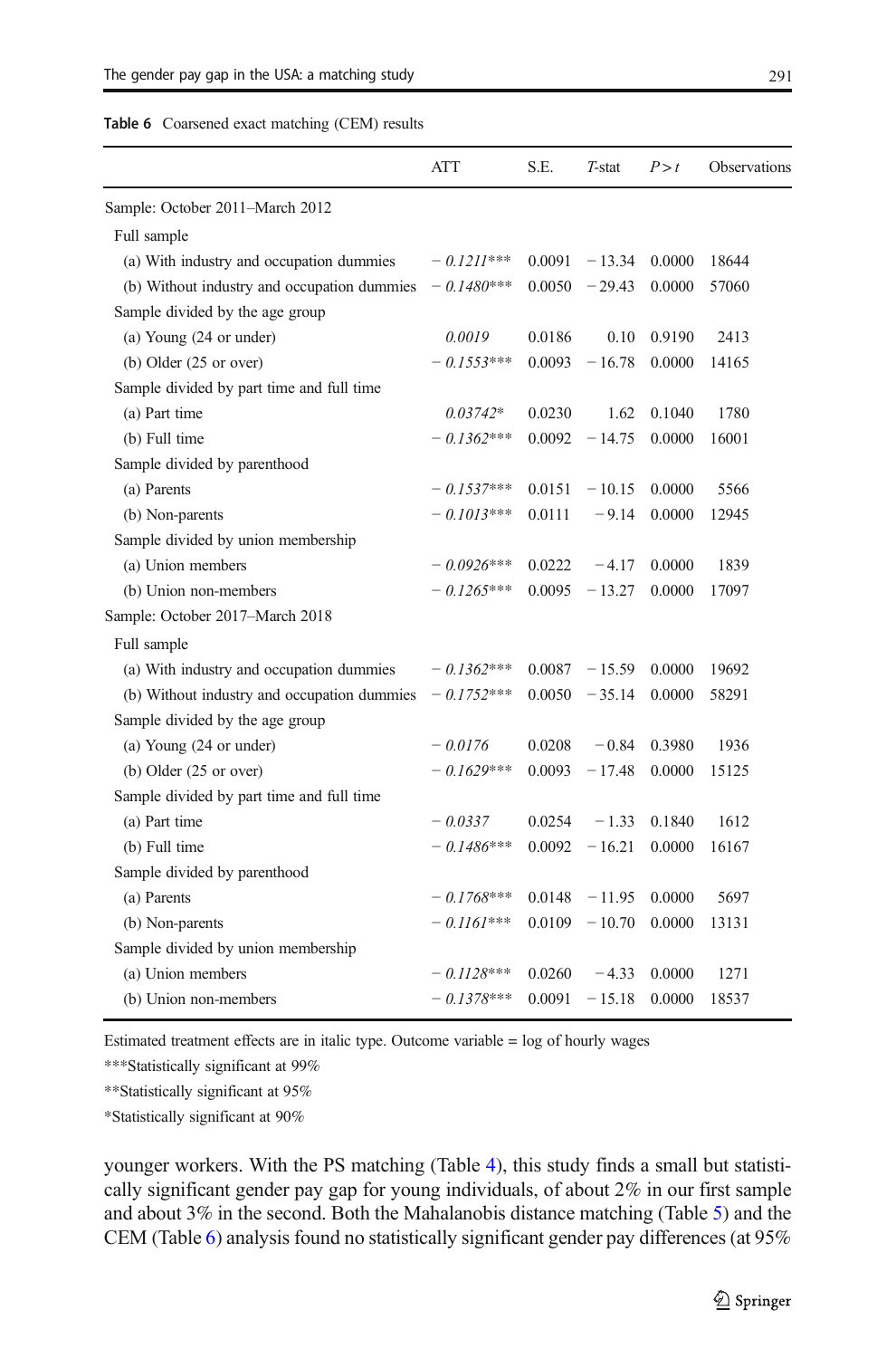confidence) for young workers. These findings contrast sharply for the estimates of the gender pay gap for older workers. For each of the three estimators, these were statistically significant and substantially higher than those for young workers. The PS matching estimates (Table [4\)](#page-16-0) imply a gender pay gap of about 13% for older workers in the first sample and of about 14% in the second sample. Mahalanobis distance (Table [5\)](#page-18-0) and CEM (Table [6\)](#page-20-0) yield similar results. The sharp difference in the gender pay gap between young and older workers has some obvious potential implications for the role of marriage and parenthood in gender pay differences. These are discussed further later.

Sub-dividing the sample by part-time and full-time workers produces some further interesting findings. The PS matching analysis (Table [4\)](#page-16-0) suggests a statistically significant but small gender pay gap for part-time workers. For this first sample, this was estimated at 3% and, for the second sample, 6%. Both Mahalanobis and CEM techniques (Tables [5](#page-18-0) and [6\)](#page-20-0) found no statistically significant (at 95%) gender pay difference between male and female part-time workers. The gender pay gap for full-time workers estimated by PS matching (Table [4](#page-16-0)) was statistically significant and substantial for both samples—14% for the first sample and 15% for the second. Both Mahalanobis and CEM techniques produced similar estimates (Tables [5](#page-18-0) and [6](#page-20-0)). The finding of no statistically significant gender difference in the hourly wages of part-time workers is of consequence. Evidence presented earlier shows both that a higher proportion of females than males work part time and that part-time working involves its own gap in hourly pay relative to full time. That there is little or no gender pay difference between male and female part-time workers implies that the interaction between gender and part-time effects is of importance. That is, the role of part-time working in the gender pay gap is more through the pay disadvantage of part-time working than any significant gender wage difference between part-time workers. This is further analyzed in the next section.

The division of both samples by parenthood finds a statistically significant gender pay gap for both parents (of children under 18) and for non-parents in both samples, according to all three of the matching estimators used. In every case, the estimated wage gap for parents was substantially greater than that for non-parents. For example, the estimated wage gap for parents using PS matching was about 17% in the first sample and about 18% in the second sample. The comparable estimates for non-parents were 10% and 12%. These findings complement those with respect to age, which imply changes in the gender pay gap at ages consistent with parenthood. They also complement the existing literature which finds a role for parenthood affecting the gender pay gap, not least through its impact on experience and human capital. Again, the role of parenthood is further analyzed in the next section.

The last sub-division of the samples was with respect to union membership. Again all three matching estimators find a statistically significant gender pay gap for both samples and for both union and non-union members. In almost all cases, the estimated gender pay gap for union members is greater than that for non-members. With PS matching, the gender pay gap for union members in the first sample was estimated at about 12% and for non-members at 11%. For the second sample, the comparable estimates were 16% and 13%. These findings imply a contradictory effect of union membership on gender wages. Union membership, as shown earlier, involves a wage premium which, given low female unionization, should widen the gender pay gap. In contrast, the gender pay gap not only exists between male and female union members but also is higher than that for those who are not unionized. This implies that to fully understand the net overall effect of the interaction between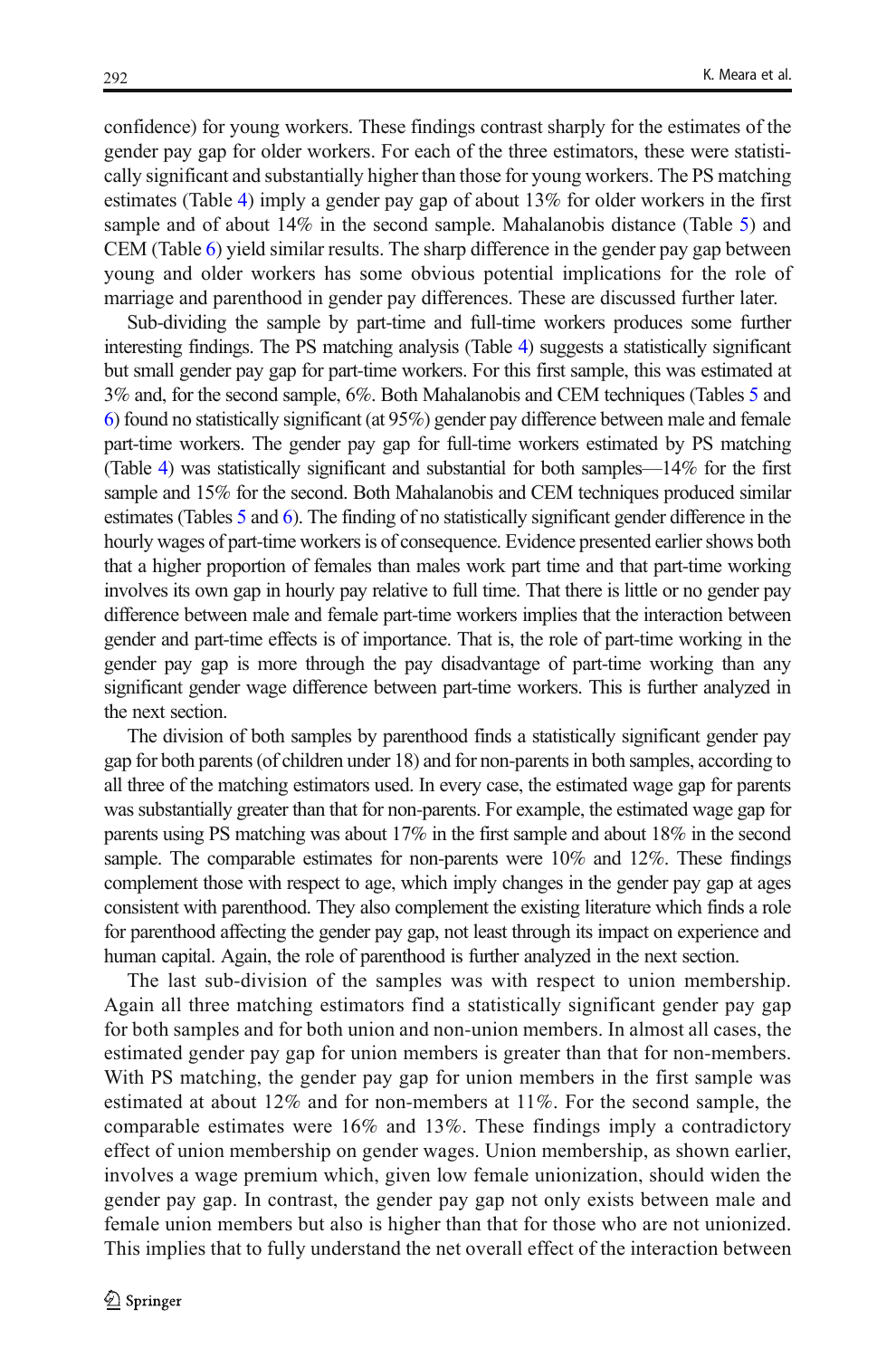<span id="page-22-0"></span>unionization and gender on pay, further analysis is needed. This is provided in the next section.

## 6 IPWRA analysis for the full sample

#### 6.1 With gender and part-time working as treatments

Table [7](#page-23-0) presents the results of the IPWRA analysis with both female and parttime as treatment variables. The two treatment variables were combined to produce the following composite treatment levels:

- Treatment level 0—male full time (female = 0 and parttime = 0)
- Treatment level 1—female full time (female = 1 and parttime =  $0$ )
- Treatment level 2—male part time (female  $= 0$  and parttime  $= 1$ )
- Treatment level 3—both female and part time (female  $= 1$  and parttime  $= 1$ )

The results are divided into two parts—absolute and relative treatment effects. Absolute effects are the treatment effects where the control group is treatment level 0 (comparable male full-time workers). Relative effects compare the other (non-zero) treatment levels with each other. In particular, treatment effects were estimated for:

- (a) Treatment level 1 (female full time) relative to treatment level 2 (male part time)
- (b) Treatment level 1 (female full time) relative to treatment level 3 (female part time)
- (c) Treatment level 2 (male part time) relative to treatment level 3 (female part time).

In a similar manner to the earlier matching analysis, the full set of variables listed in Section [4](#page-9-0) was used to construct the relevant treatment and outcome models in each case.

The absolute effects presented in Table [7](#page-23-0) produce some interesting findings. Firstly, the gender pay gap between male and female full-time workers was 14% in both the earlier and later of the two samples. These are values consistent with the earlier matching analysis. Secondly, the analysis confirms a substantial gap in hourly pay rates between part-time and full-time workers. The gap in hourly pay between full-time and part-time males was about 24% in both samples. This confirms the earlier findings that part-time working involves a substantial disadvantage in hourly pay rates relative to full-time working. Lastly, the (separate) pay gaps for being female and for working part time reenforce each other when it comes to the pay gap between part-time women and full-time men. For the earlier sample, this estimated gap in pay was about 27% and for the later sample approximately 28%. This provides clear evidence that the prevalence of part-time working is an important mechanism by which the "like for like" gender pay gap is worsened. That is, it shows that the wage disadvantage of being female is substantially worsened when the prevalence of female part-time working is taken into account.

For the relative effects, female part-time working was found to result in substantially lower hourly wages compared with all female workers. This gap was found to be about 15% in the earlier sample and 16.5% in the later one. This provides evidence that the gap between part-time and full-time rates exists for females as well as for males. Female part-time workers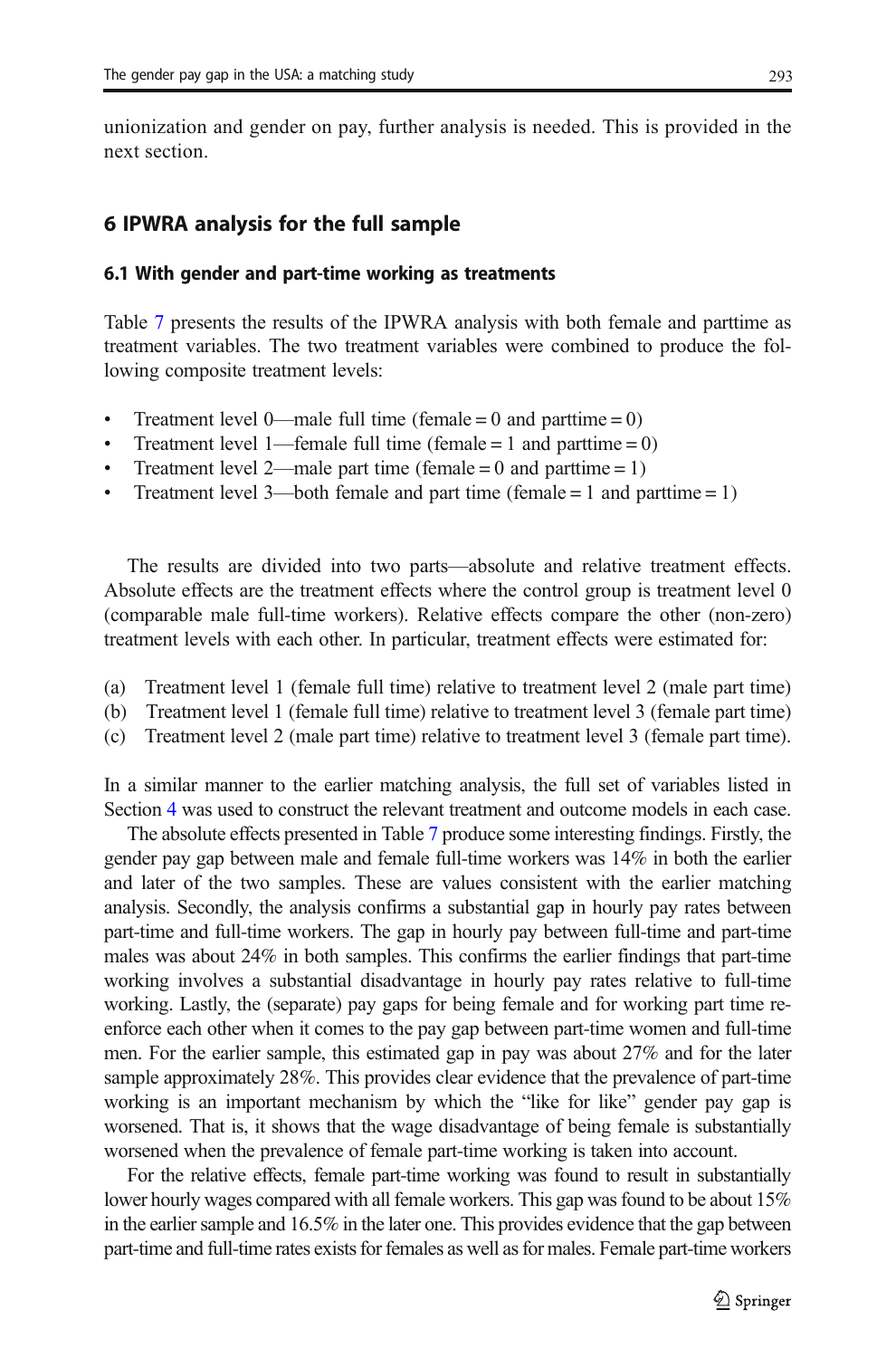| Part-time female<br>$-0.3126317***$<br>$-0.3283074***$<br>$-0.0342584**$<br>$-0.029512**$<br>0.0151307<br>0.0158032<br>0.008056<br>0.007561<br>$-26.8%$<br>$-28.0%$<br>$-2.9%$<br>$-3.4%$<br>Female part time vs. all female<br>$-0.1598952***$<br>$-0.1797706***$<br>$-0.2764848***$<br>$-0.2686567***$<br>Male part time<br>0.0066229<br>0.0093558<br>0.0100663<br>0.0069925<br>$-14.8\%$<br>$-23.6%$<br>$-16.5%$<br>$-24.2%$<br>Part-time male vs. female<br>Female full time<br>$-0.1264906**$<br>$-0.1399539***$<br>Absolute effects<br>$-0.1509107***$<br>$-0.1506149***$<br>Relative effects<br>0.0050759<br>0.0051284<br>0.0111137<br>0.0110365<br>$-14.0\%$<br>$-11.9\%$<br>$-14.0\%$<br>$-13.1%$<br>$\%$ pay gap<br>$\%$ pay gap<br>$\%$ pay gap<br>$\%$ pay gap<br>Std error<br>Std error<br>Std error<br>Std error<br><b>ATT</b><br>ATT<br>ATT<br>ĀТ<br>October 2017 to March 2018<br>October 2017 to March 2018<br>October 2011 to March 2012<br>October 2011 to March 2012<br>Sample |  |  |                                    |
|----------------------------------------------------------------------------------------------------------------------------------------------------------------------------------------------------------------------------------------------------------------------------------------------------------------------------------------------------------------------------------------------------------------------------------------------------------------------------------------------------------------------------------------------------------------------------------------------------------------------------------------------------------------------------------------------------------------------------------------------------------------------------------------------------------------------------------------------------------------------------------------------------------------------------------------------------------------------------------------------------|--|--|------------------------------------|
|                                                                                                                                                                                                                                                                                                                                                                                                                                                                                                                                                                                                                                                                                                                                                                                                                                                                                                                                                                                                    |  |  |                                    |
|                                                                                                                                                                                                                                                                                                                                                                                                                                                                                                                                                                                                                                                                                                                                                                                                                                                                                                                                                                                                    |  |  |                                    |
|                                                                                                                                                                                                                                                                                                                                                                                                                                                                                                                                                                                                                                                                                                                                                                                                                                                                                                                                                                                                    |  |  |                                    |
|                                                                                                                                                                                                                                                                                                                                                                                                                                                                                                                                                                                                                                                                                                                                                                                                                                                                                                                                                                                                    |  |  |                                    |
|                                                                                                                                                                                                                                                                                                                                                                                                                                                                                                                                                                                                                                                                                                                                                                                                                                                                                                                                                                                                    |  |  |                                    |
|                                                                                                                                                                                                                                                                                                                                                                                                                                                                                                                                                                                                                                                                                                                                                                                                                                                                                                                                                                                                    |  |  |                                    |
|                                                                                                                                                                                                                                                                                                                                                                                                                                                                                                                                                                                                                                                                                                                                                                                                                                                                                                                                                                                                    |  |  |                                    |
|                                                                                                                                                                                                                                                                                                                                                                                                                                                                                                                                                                                                                                                                                                                                                                                                                                                                                                                                                                                                    |  |  |                                    |
|                                                                                                                                                                                                                                                                                                                                                                                                                                                                                                                                                                                                                                                                                                                                                                                                                                                                                                                                                                                                    |  |  |                                    |
|                                                                                                                                                                                                                                                                                                                                                                                                                                                                                                                                                                                                                                                                                                                                                                                                                                                                                                                                                                                                    |  |  | Female part time vs. all part time |
|                                                                                                                                                                                                                                                                                                                                                                                                                                                                                                                                                                                                                                                                                                                                                                                                                                                                                                                                                                                                    |  |  |                                    |
|                                                                                                                                                                                                                                                                                                                                                                                                                                                                                                                                                                                                                                                                                                                                                                                                                                                                                                                                                                                                    |  |  |                                    |
|                                                                                                                                                                                                                                                                                                                                                                                                                                                                                                                                                                                                                                                                                                                                                                                                                                                                                                                                                                                                    |  |  |                                    |
|                                                                                                                                                                                                                                                                                                                                                                                                                                                                                                                                                                                                                                                                                                                                                                                                                                                                                                                                                                                                    |  |  |                                    |
|                                                                                                                                                                                                                                                                                                                                                                                                                                                                                                                                                                                                                                                                                                                                                                                                                                                                                                                                                                                                    |  |  |                                    |
|                                                                                                                                                                                                                                                                                                                                                                                                                                                                                                                                                                                                                                                                                                                                                                                                                                                                                                                                                                                                    |  |  |                                    |
|                                                                                                                                                                                                                                                                                                                                                                                                                                                                                                                                                                                                                                                                                                                                                                                                                                                                                                                                                                                                    |  |  |                                    |
|                                                                                                                                                                                                                                                                                                                                                                                                                                                                                                                                                                                                                                                                                                                                                                                                                                                                                                                                                                                                    |  |  |                                    |
| *** Statistically significant at 99%                                                                                                                                                                                                                                                                                                                                                                                                                                                                                                                                                                                                                                                                                                                                                                                                                                                                                                                                                               |  |  |                                    |

Table 7 IPWRA analysis with female and part-time working as treatments Table 7 IPWRA analysis with female and part-time working as treatments

<span id="page-23-0"></span>

\*\*\*Statistically significant at 99% \*\*Statistically significant at 95% \*Statistically significant at 90%

\*\*Statistically significant at 95% \*Statistically significant at 90%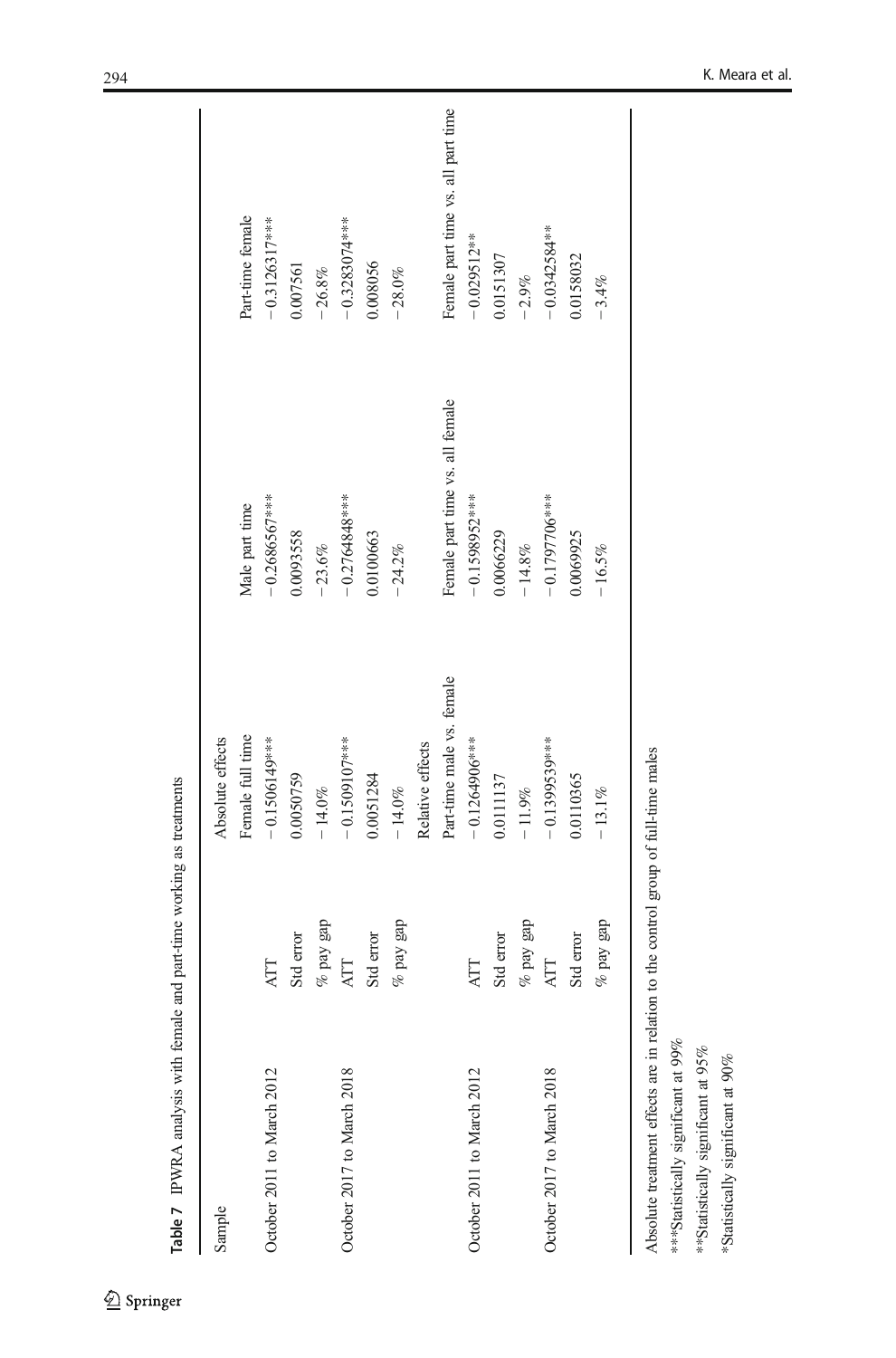were also found to have statistically significantly lower hourly wages than comparable parttime workers of both genders. However, the gender pay gap among part-time workers was comparatively modest—about 3% in both samples. Finally, part-time males were found to have substantially lower wages than females (both part and full time). This implies that the wage disadvantage of working part time is larger than the disadvantage from being female. This finding emphasizes the importance of including the wage disadvantages of part-time working within the understanding of gender wage differences.

The outcome of the IPWRA analysis of gender and part-time working performs two key functions. Firstly, it shows that the disadvantages of working part time and the prevalence of part-time working among females are both relevant and important for understanding gender wage differences. Secondly, it provides a robustness check on many of the earlier findings of the matching analysis. Since there are also no substantial behavioral differences between the two different time periods, the main findings are not just robust with respect to choice of estimator but also robust with respect to the choice between the two cross-sections.

#### 6.2 With gender and union membership as treatments

Table [8](#page-25-0) presents the results of the IPWRA analysis using both gender and unionization as treatments. The following composite treatment levels were used:

- Treatment level 0—male non-union (female = 0 and union = 0)
- Treatment level 1—female non-union (female  $= 1$  and union  $= 0$ )
- Treatment level 2—male union (female = 0 and union = 1)
- Treatment level 3—both female and union (female  $= 1$  and union  $= 1$ )

In this case, the absolute effects are the treatment effects in relation to the control group of non-union males (treatment level 0).

Relative effects compare:

- (a) Treatment level 1 (female non-union) with treatment level 2 (male union)
- (b) Treatment level 1 (female non-union) with treatment level 3 (female union)
- (c) Treatment level 2 (male union) with treatment level 3 (female union).

As before, the full set of variables listed in Section [4](#page-9-0) was used to construct the relevant treatment and outcome models. These included industry and occupation dummy variables.

Table [8](#page-25-0) finds a gender pay gap between non-unionized females and non-unionized males of about  $14\%$  in the earlier sample and around  $15\%$  in the later one. Again this is consistent with the preceding estimates of the "like for like" gender pay gap. The results also provide evidence of a substantial union wage premium. Male workers benefited from a union wage premium of approximately 18% in the October 2011 to March 2012 sample and of about 17% in the October 2017 to March 2018 sample. Relative to non-unionized males, the effect of female union membership was to reduce the gender pay gap to about 8% in the earlier sample and about 10% in the later sample. That is, the existence of a union wage premium helps to reduce the overall pay gap for females but does not eliminate it.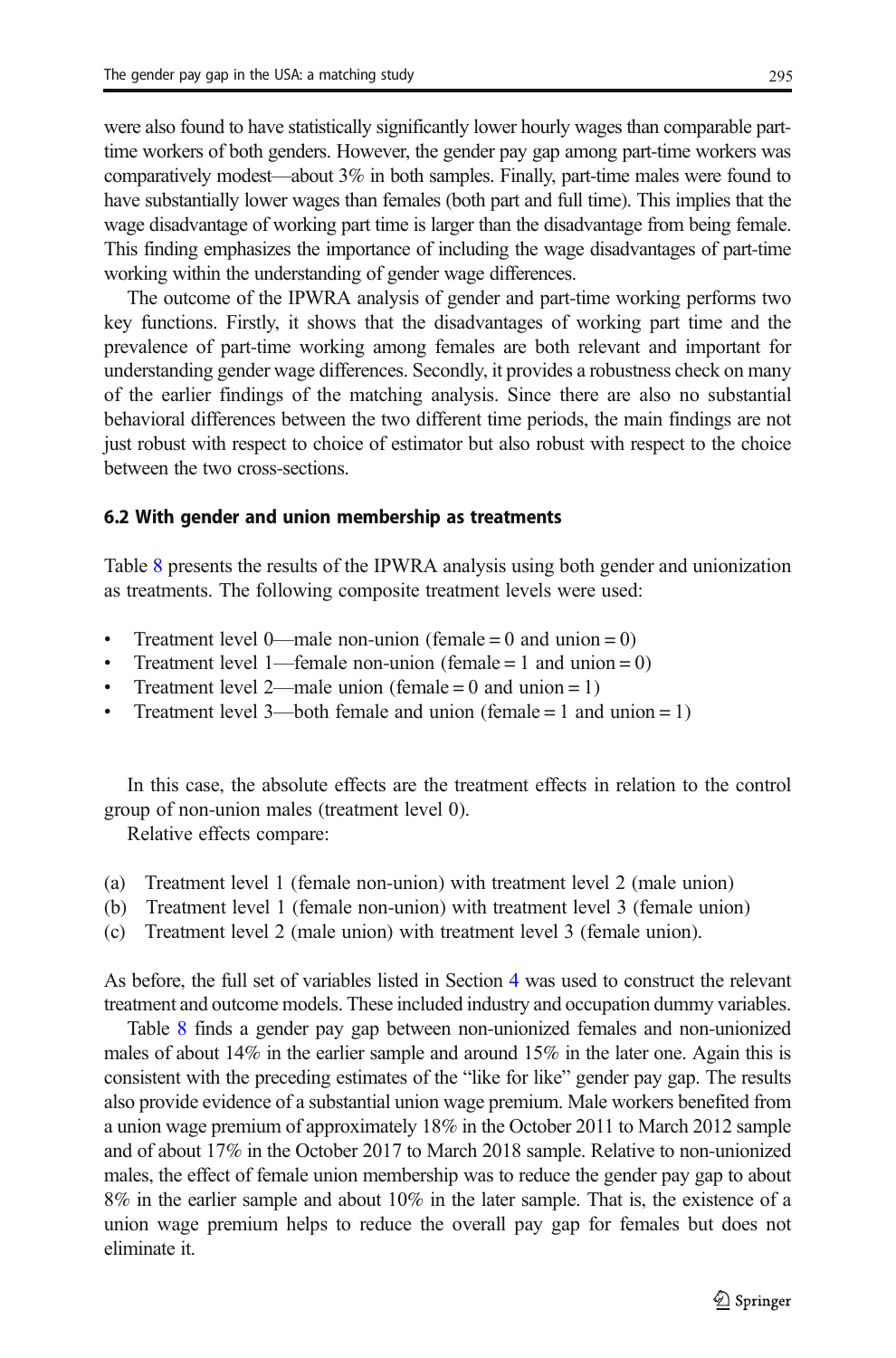<span id="page-25-0"></span>

| Sample                     |              | Absolute effects            |                                 |                                |
|----------------------------|--------------|-----------------------------|---------------------------------|--------------------------------|
|                            |              | Female non-union            | Union male                      | Jnion female                   |
| October 2011 to March 2012 | AТТ          | $-0.1433004***$             | 0.1674234***                    | $-0.0860974***$                |
|                            | Std error    | 0.0045878                   | 0.0075557                       | 0.0087147                      |
|                            | $\%$ pay gap | $-13.4%$                    | $18.2\%$                        | $-8.2%$                        |
| October 2017 to March 2018 | ATT          | $-0.154094***$              | 0.1589312***                    | $-0.1097635***$                |
|                            | Std error    | 0.0045878                   | 0.0081502                       | 0.0096724                      |
|                            | $\%$ pay gap | $-14.3%$                    | 17.2%                           | $-10.4%$                       |
|                            |              | Relative effects            |                                 |                                |
|                            |              | Union (male) vs. all female | Union and female vs. all female | Union and female vs. all union |
| October 2011 to March 2012 | ATT          | 0.3505533***                | $0.0819906***$                  | $-0.1347025***$                |
|                            | Std error    | 0.0140801                   | 0.0082004                       | 0.0132658                      |
|                            | $\%$ pay gap | 42.0%                       | 8.5%                            | $-12.6\%$                      |
| October 2017 to March 2018 | ATT          | 0.3360117***                | 0.0607354***                    | $-0.1703606***$                |
|                            | Std error    | 0.0145856                   | 0.0088402                       | 0.0152186                      |
|                            | $\%$ pay gap | 39.9%                       | $6.3\%$                         | $-15.7%$                       |

Table 8 IPWRA analysis with female and union membership as treatments Table 8 IPWRA analysis with female and union membership as treatments Absolute treatment effects are in relation to the control group of non-unionized males \*\*\* Statistically significant at 99% \*\*\*Statistically significant at 99%

\*\*Statistically significant at 95% \*\*Statistically significant at 95%

\*Statistically significant at 90% \*Statistically significant at 90%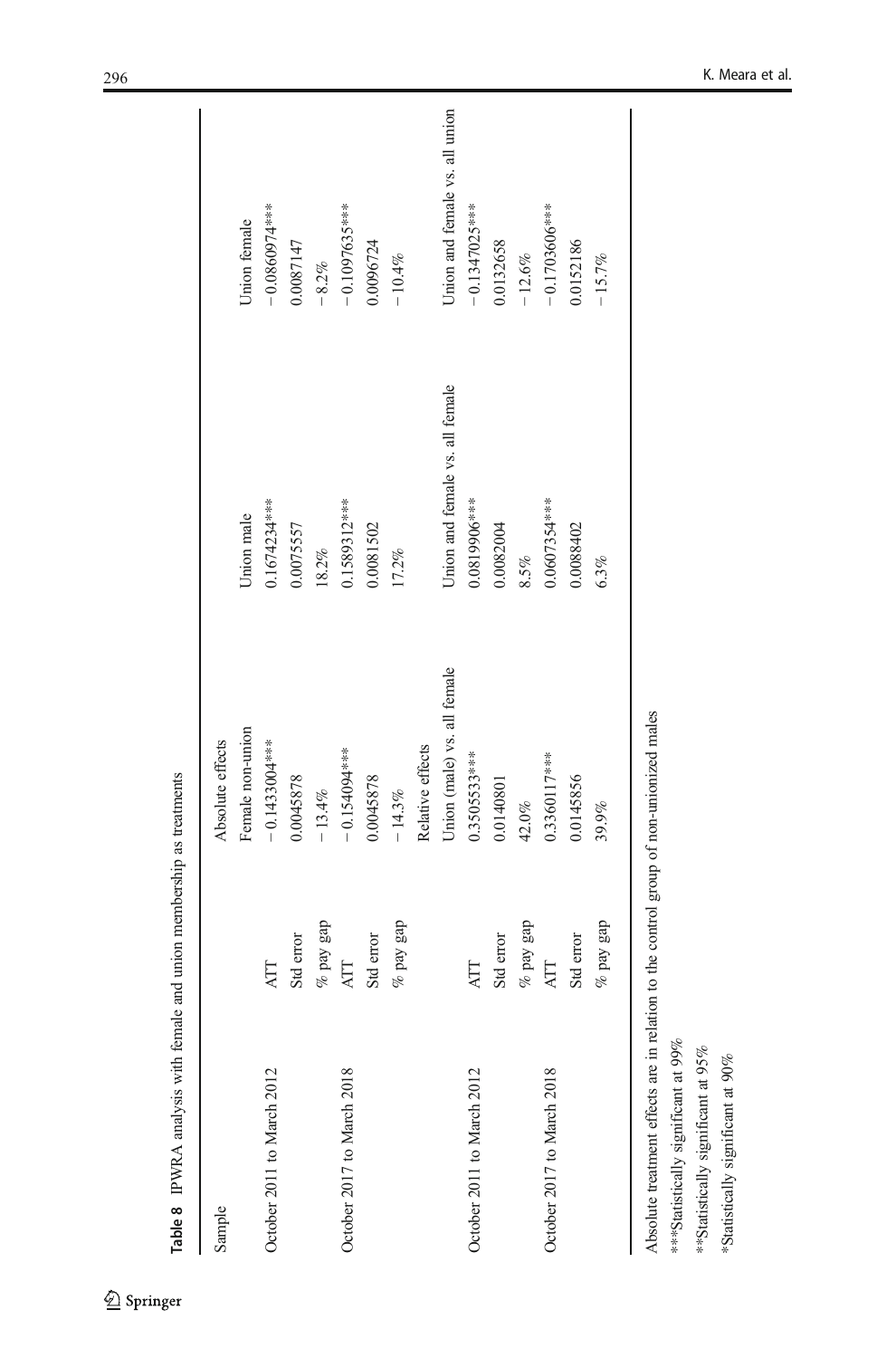The relative treatment effects also produce some interesting and relevant findings. One of these is that there exists a gender pay gap within unionized labor. In the earlier sample, female union members were typically paid about 13% less than comparable males and in the later sample about 16% less. For women, as with men, the results show a union wage premium but this is smaller than that for males. The estimated female wage premium was 8.5% in the earlier sample and about 6% in the later one, both less than one half of the male union wage premium. The estimated gender pay gap between non-unionized females and unionized males is in the order of 40% for both samples.

As with part-time working, the IPWRA analysis shows that a strict "like for like" comparison between male and female wages ignores another indirect mechanism by which female wages are disadvantaged. For both male and female workers, there is a union wage premium, although the premium for women is lower. That females are less likely to be unionized also means that any given union wage premium does less to reduce the overall difference in gender wages. A combination of union premium and gender wage gap leads to very large differences in hourly pay rates between nonunionized females and unionized males.

#### 6.3 With gender and parenthood as treatments

This analysis considers composite treatments derived from the two (0, 1) treatment variables female and parent. The following composite treatment levels were used:

- $\bullet$  Treatment level 0—male non-parent (female = 0 and parent = 0)
- Treatment level 1—female non-parent (female  $= 1$  and parent  $= 0$ )
- Treatment level 2—male parent (female  $= 0$  and parent  $= 1$ )
- Treatment level 3—both female and parent (female  $= 1$  and parent  $= 1$ )

Absolute treatment effects were in comparison to the control group of treatment level 0 (male non-parents).

Relative effects compare:

- (a) Treatment level 1 (female non-parent) with treatment level 3 (female parent)
- (b) Treatment level 1 (female non-parent) with treatment level 2 (female parent)
- (c) Treatment level 2 (male parent) with treatment level 3 (female parent).

Table [9](#page-27-0) presents the results of this analysis. For non-parents, the core ("like for like") gender pay gap was statistically significant in both the October 2011 to March 2012 and the October 2017 to March 2018 samples (about 10% in the first sample and about 11% in the second). The effect of being a male parent (relative to comparable male nonparents) was estimated to result in a statistically significant wage premium of about 8% in the first sample and about 3% in the second. The (absolute) effect of being both female and a parent implies a wage disadvantage of about 5% compared with male nonparents in the first sample and about 11% in the second.

The relative effects are of particular interest. For females, as with males, the results suggest that a statistically significant wage premium exists for parents in relation to nonparents. This premium was estimated at just under 4% for both samples. Within the subsample of all parents, the results show a substantial wage disadvantage from being a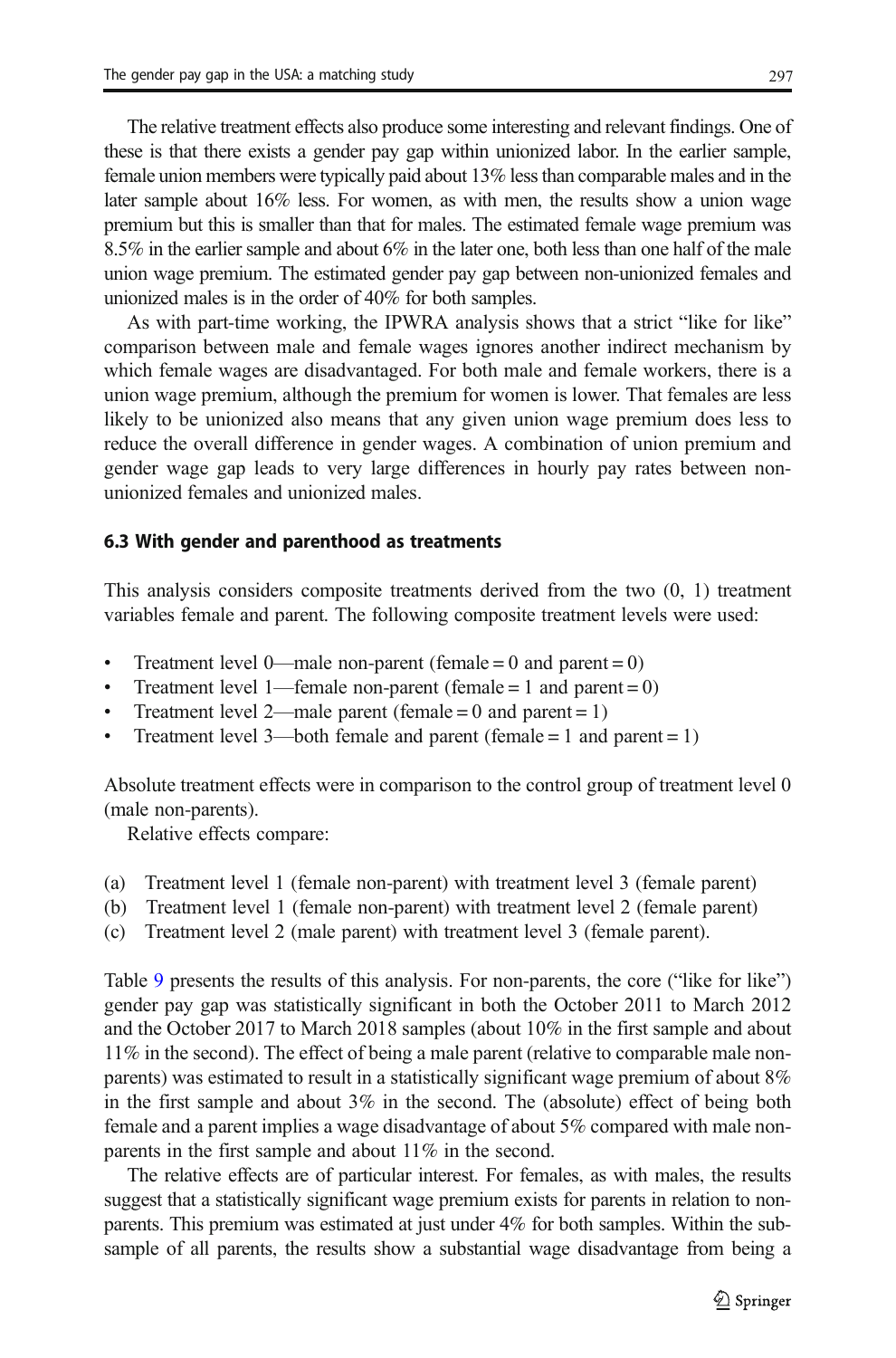| Sample                            | Absolute effects           |                                     |                               |
|-----------------------------------|----------------------------|-------------------------------------|-------------------------------|
|                                   |                            |                                     |                               |
|                                   | Female non-parent          | Male parent                         | Female parent                 |
| ATT<br>October 2011 to March 2012 | $-0.1044071***$            | 0.0786845***                        | $-0.0534829***$               |
| Std error                         | 0.0056823                  | 0.0085743                           | 0.0092277                     |
| $\%$ pay gap                      | $-9.9%$                    | $8.2\%$                             | $-5.2%$                       |
| ATT<br>October 2017 to March 2018 | $-0.1150088***$            | 0.0312197**                         | $-0.1129916***$               |
| Std error                         | 0.0058242                  | 0.0136288                           | 0.0181983                     |
| $\%$ pay gap                      | $-10.9\%$                  | 3.2%                                | $-10.7%$                      |
|                                   | Relative effects           |                                     |                               |
|                                   | Male parent vs. all female | Female parent vs. female non-parent | Female parent vs. male parent |
| ATT<br>October 2011 to March 2012 | $0.216141***$              | 0.0366413***                        | $-0.1528647***$               |
| Std error                         | 0.0187269                  | 0.0069996                           | 0.0100491                     |
| $\%$ pay gap                      | 24.1%                      | 3.7%                                | $-14.2%$                      |
| ATT<br>October 2017 to March 2018 | $0.2411885***$             | 0.0368083***                        | $-0.1593309***$               |
| Std error                         | 0.0289689                  | 0.0116059                           | 0.0114096                     |
| $\%$ pay gap                      | 27.3%                      | 3.7%                                | $-14.7%$                      |

Table 9 IPWRA analysis with female and parenthood as treatments Table 9 IPWRA analysis with female and parenthood as treatments

<span id="page-27-0"></span>

\*\*\*Statistically significant at 99% \*\*Statistically significant at 95% \*Statistically significant at 90%

\*\*\* Statistically significant at 99% \*\*Statistically significant at 95% \*Statistically significant at 90%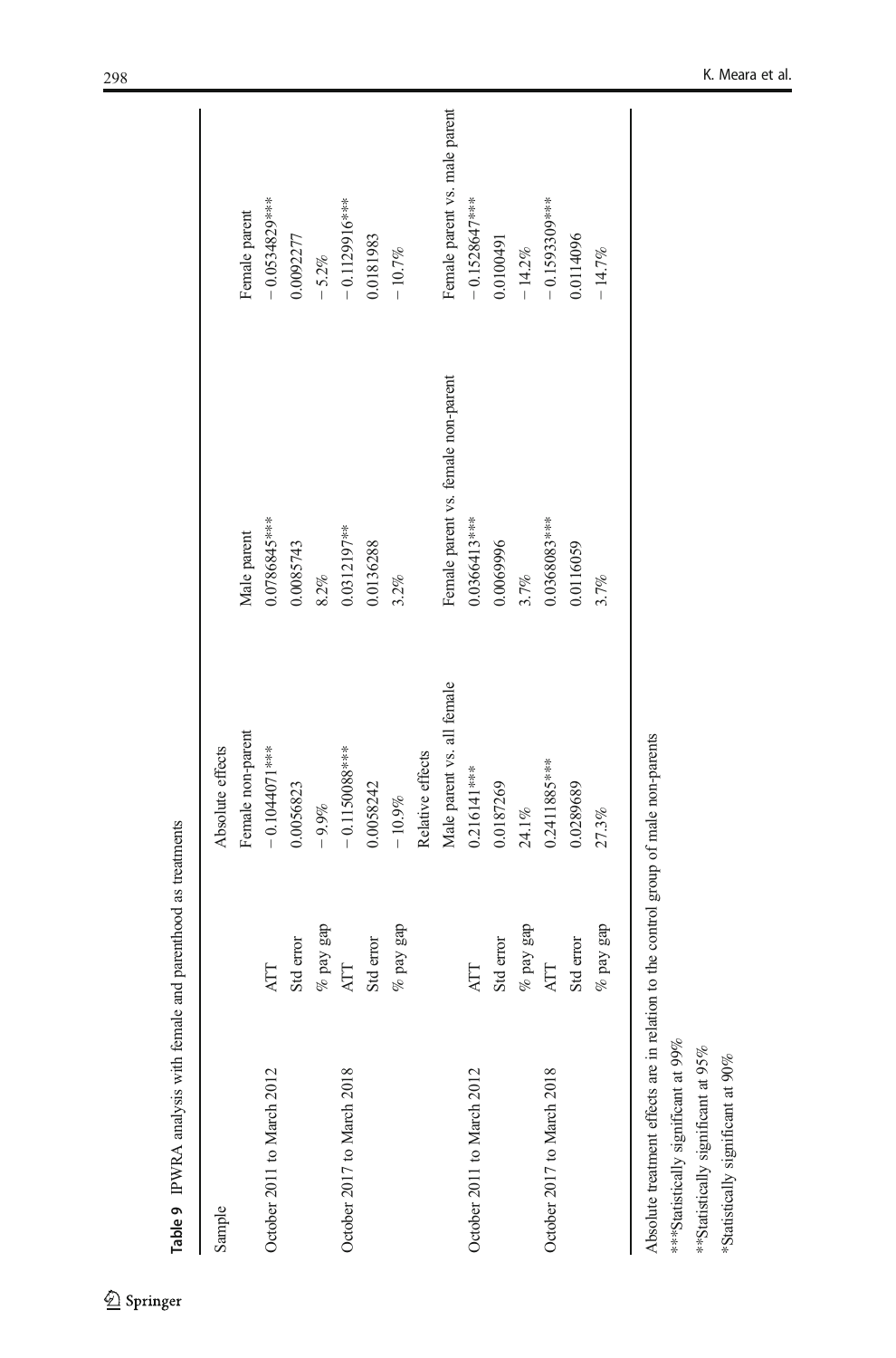female parent (in relation to male parents). This disadvantage was estimated at 14.2% for the first sample and 14.7% for the second. Lastly, the results suggest that the effect of parenthood is to widen the gender pay gap. The estimated treatment effect (in relation to all females) of being a male parent implied a gender wage gap of about 22% in the October 2011 to March 2012 sample and of about 24% in the October 2017 to March 2018 sample.

The finding that parenthood is a further source of wage disadvantage for females is, perhaps, not surprising but important to be supported with evidence. These findings do, however, need careful interpretation. The data include only those females in employment at the time of the relevant surveys. The CPS data identifies parents of children under 18 years at the time of survey. This means that they are not capable of incorporating past adverse effects on human capital for those parents whose offspring are now adults. Despite these limitations, the analysis offers evidence which supports the existing literature which emphasizes the role of female parenthood in understanding the gender pay gap.

#### 6.4 With gender and youth as treatments

Table [10](#page-29-0) presents the IPWRA analysis which considers composite treatments derived from the treatment variables female and youth (defined as age under 25). The following composite treatment levels were defined:

- Treatment level 0—older male (female = 0 and youth = 0)
- Treatment level 1—older female (female = 1 and youth = 0)
- Treatment level 2—young male (female  $= 0$  and youth  $= 1$ )
- Treatment level 3—young female (female = 1 and youth = 1)

Absolute treatment effects were in comparison to the control group of treatment level 0 (older males).

Relative effects compare:

- a) Treatment level 1 (older female) with treatment level 3 (young female)
- b) Treatment level 1 (older female) with treatment level 2 (young male)
- c) Treatment level 2 (young male) with treatment level 3 (young female).

The results presented in Table [10](#page-29-0) imply a gender pay gap for those aged 25 or over of about 12% in the October 20011 to March 2012 sample and of 12.5% for the October 2017 to March 2018 sample. For those aged under 25 years, there was also a statistically significant gender pay gap but of much smaller magnitude. For both samples, this was estimated at approximately 3%.

For males, the effect of being young, unsurprisingly, results in statistically significantly lower hourly wages compared with being older. For the earlier sample, the gap was estimated at about 25% and for the later sample at about 22%. For females, the comparable effect was a gap of about 21% for the earlier sample and around 20% for the later one. Given that both being young and being female involve lower hourly wages, it is not wholly surprising that both effects re-enforce each other to create a substantial wage gap between young females and older males. For the earlier sample, this gap was estimated at about 27% and for the later sample at just over 25%.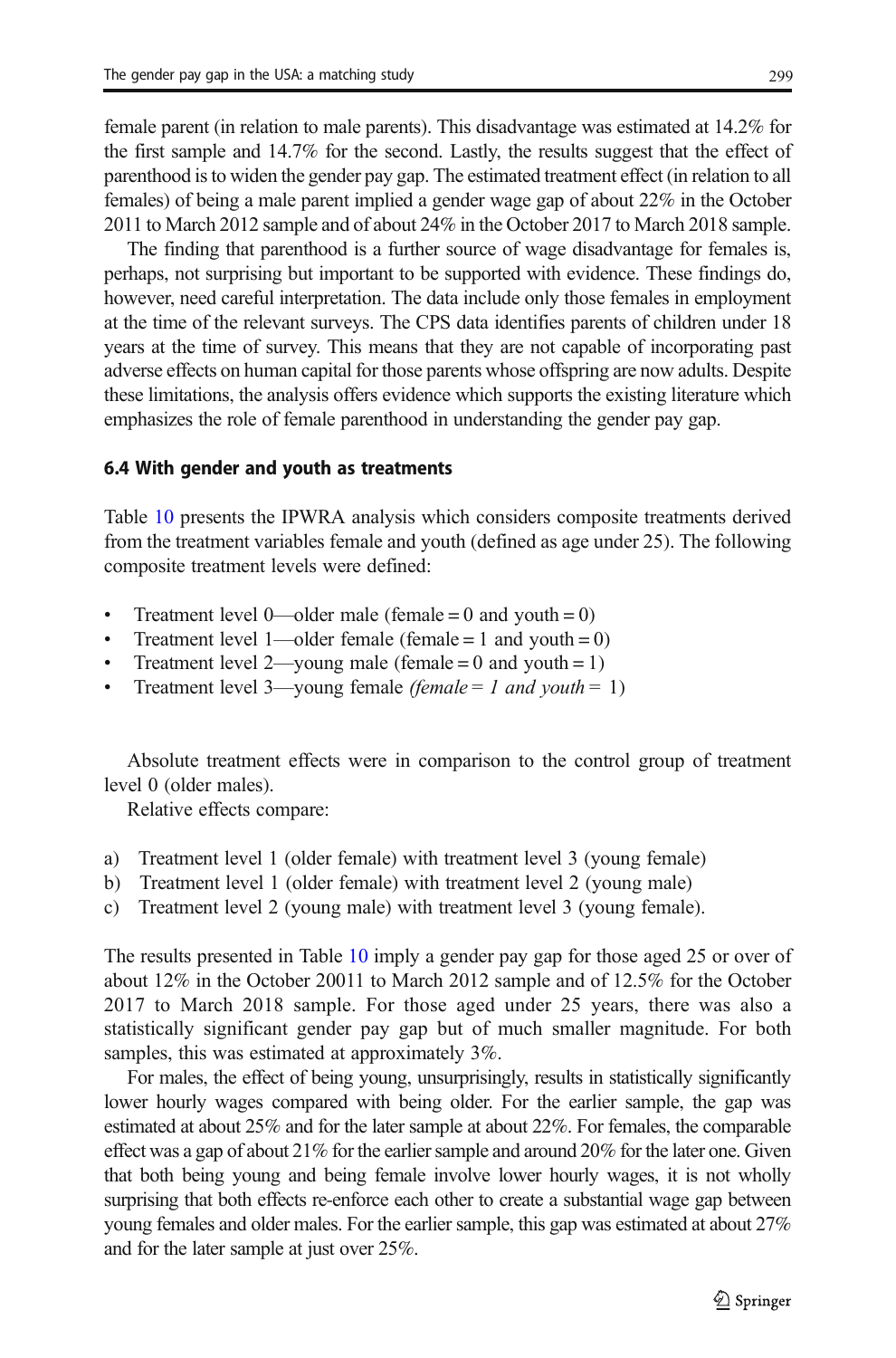<span id="page-29-0"></span>

| Sample                     |              | Absolute effects      |                             |                            |
|----------------------------|--------------|-----------------------|-----------------------------|----------------------------|
|                            |              | Older female          | Young male                  | Young female               |
| October 2011 to March 2012 | <b>ATT</b>   | $-0.126687$ ***       | $-0.2867032***$             | $-0.3171643***$            |
|                            | Std error    | 0.0055007             | 0.010819                    | 0.0128166                  |
|                            | $\%$ pay gap | $-11.9\%$             | $-24.9%$                    | 27.2%                      |
| October 2017 to March 2018 | <b>ATT</b>   | $-0.134000$ **        | $-0.249279$ ***             | $-0.2884496***$            |
|                            | Std error    | 0.0057161             | 0.0096056                   | 0.0119941                  |
|                            | $\%$ pay gap | $-12.5%$              | $-22.1%$                    | $-25.1%$                   |
|                            |              | Relative effects      |                             |                            |
|                            |              | Young male vs. female | Young female vs. all female | Young female vs. all young |
| October 2011 to March 2012 | <b>ATT</b>   | $-0.1901406***$       | $-0.2391415***$             | $-0.0302316***$            |
|                            | Std error    | 0.0114119             | 0.0093985                   | 0.01096                    |
|                            | $\%$ pay gap | $-17.3%$              | $-21.3%$                    | $-3.0\%$                   |
| October 2017 to March 2018 | ATT          | $-0.165945***$        | $-0.2201208***$             | $-0.026699***$             |
|                            | Std error    | 0.012069              | 0.0096542                   | 0.0108057                  |
|                            | $\%$ pay gap | $-15.3%$              | $-19.8%$                    | $-2.6%$                    |

Absolute treatment effects are in relation to the control group of older males Absolute treatment effects are in relation to the control group of older males

\*\*\* Statistically significant at 99% \*\*\*Statistically significant at 99%

\*\*Statistically significant at 95% \*\*Statistically significant at 95%

\*Statistically significant at 90% \*Statistically significant at 90%

 $\underline{\textcircled{\tiny 2}}$  Springer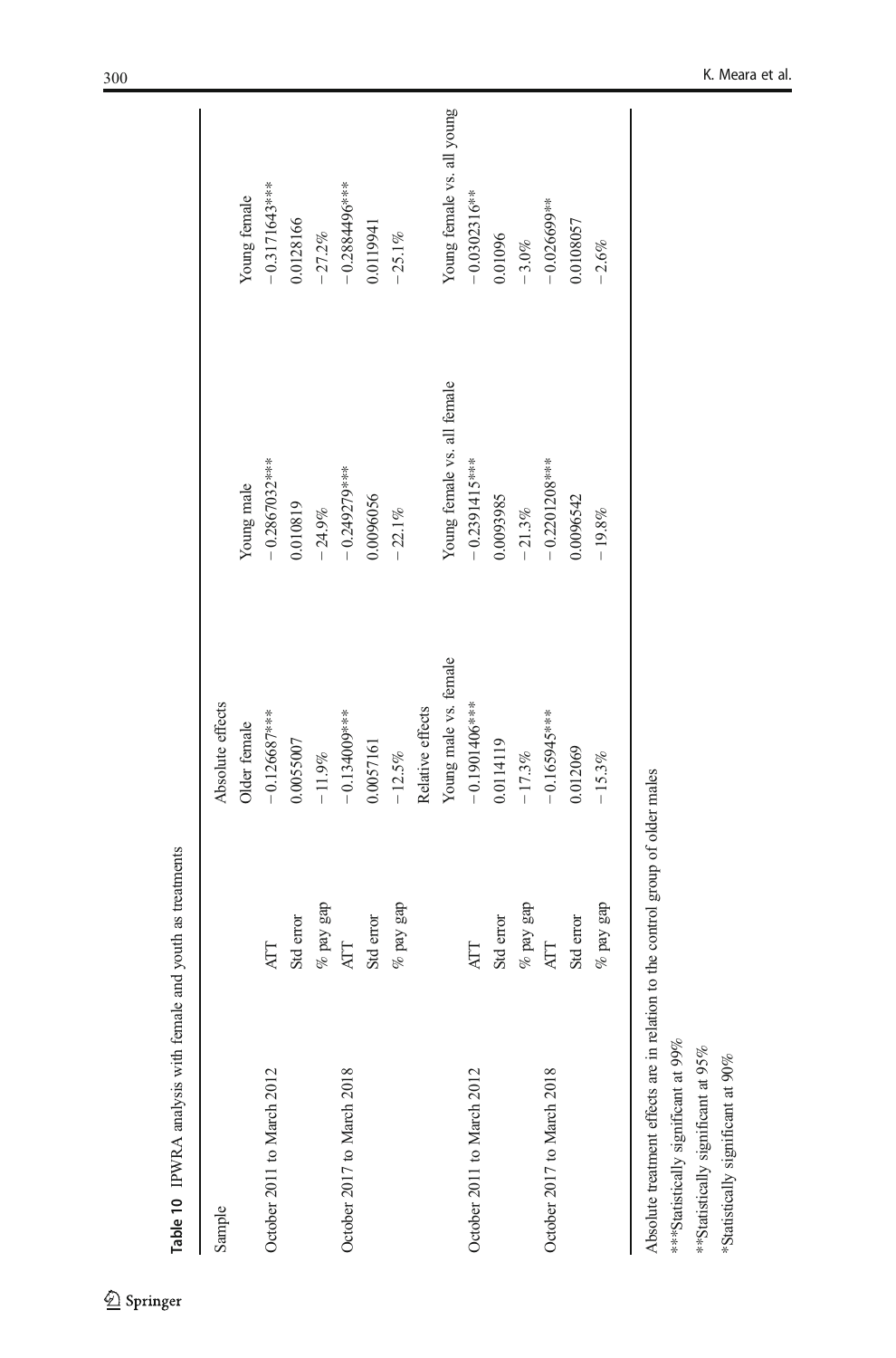<span id="page-30-0"></span>The existing literature on the gender pay gap is extensive and the range of potential causes very numerous. This study has, for example, only touched on a sub-set of the wide range of issues covered by Blau and Kahn [\(2017\)](#page-33-0). However, there remains a scope for formal statistical analysis. Not all relevant propositions have been tested. Estimations of the gender pay gap through Oaxaca RIF wage decompositions are still beset with concerns relating to the unexplained component and heterogeneity within the sample. Matching estimators provide a stronger basis for controlling for heterogeneity. In a sense, they provide more reassurance that the "unexplained" gender pay gap is in fact not explained by observable characteristics such as part-time working or parenthood.

Despite the strengths of a matching approach in controlling for covariates other than gender, it is too easy to overlook that some of these are also relevant to understanding gender wage differences. Part of the contribution of this study is that it does not ignore many of the more relevant covariates. It shows that when the concentration of women in lower paid occupations and industries (gender segregation) are taken into account, then the gender pay gap increases. It shows that the gap in hourly wages is much smaller for parttime than for full-time workers and for younger than for older workers and, in some cases, not even statistically significant.

The main contribution of this study is in looking at how these key mechanisms by which females are further disadvantaged interact with the gender effect itself. The IPWRA analysis estimates (for October 2017 to March 2018) a gender pay gap of about 15% and a gap in hourly wages from working part time (compared to full time) of about 27%. For those individuals who are both a female and a part-time worker, the gap compared with that for full-time males was estimated at 31%. This shows that part-time working has as important an effect on gender wage differences as the direct "like for like" gender effect.

The matching analysis also showed the gender pay gap for unionized workers to be higher than that for non-unionized workers. It also showed that unionized workers of both genders benefit from a union wage premium. The IPWRA analysis shows that the net effect of union membership is that female union members face a smaller gender pay gap than other workers. That is, despite the gender pay gap being greater for unionized females than for non-unionized females, the existence of the union wage premium means that they face a lower gender pay gap overall.

This paper used a matching approach to obtain as close as possible a "like for like" estimate of the gender pay gap and then examined how the gender pay gap changes with respect to other influences on gender wage differences such as gender segregation, parttime working, and low female unionization. The extensive literature on gender pay means that these have all been discussed somewhere previously. The contribution of this paper is to provide explicit, soundly based estimates of these interactions. This offers a much richer understanding of the way in which different sources of disadvantage for females interact in the creation of gender pay differences. In some instances, it implies that it might be better not to think of a single gender pay gap but of a series of different pay gaps for different groups.

Acknowledgement The authors would like to thank the anonymous referees for helpful comments and suggestions.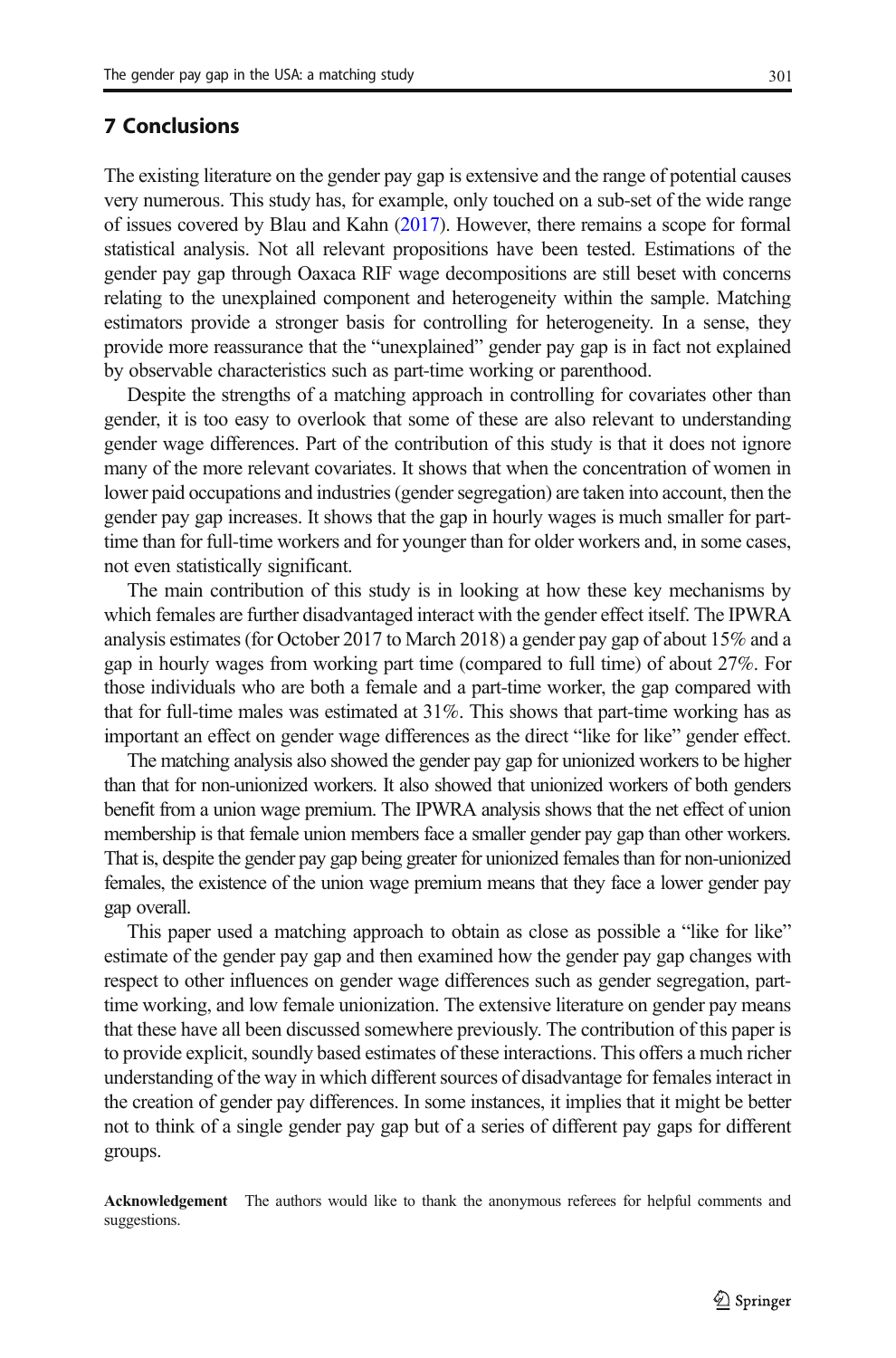| aga i                                                        |
|--------------------------------------------------------------|
| j                                                            |
| יירים מוסוס אי היי                                           |
| of the                                                       |
|                                                              |
| <b>SIE Accountant</b>                                        |
| ו<br>ו<br>ׅׅׅ֧֧֧֧֚֚֚֚֚֚֚֚֚֚֚֚֚֚֚֚֚֚֚֚֚֚֚֚֚֚֬֡֡֡֓֡֓֡֓֡֓֝֓֝֓֝֬ |
| CJEXEL                                                       |
| <b>Nino modia</b>                                            |

 $\underline{\textcircled{\tiny 2}}$  Springer

<span id="page-31-0"></span>

|                                                                                                                   | Basic model       | Reweighted model |                                                                                  |                                                                                                                                                                                                                                |                                     |                                         |
|-------------------------------------------------------------------------------------------------------------------|-------------------|------------------|----------------------------------------------------------------------------------|--------------------------------------------------------------------------------------------------------------------------------------------------------------------------------------------------------------------------------|-------------------------------------|-----------------------------------------|
|                                                                                                                   | ЭŐ                | $\overline{050}$ | $\frac{80}{2}$                                                                   | $\frac{1}{2}$                                                                                                                                                                                                                  | $\overline{0}$                      | $\frac{80}{2}$                          |
| (A) Sample: October 2011 to March                                                                                 |                   |                  |                                                                                  |                                                                                                                                                                                                                                |                                     |                                         |
| Crude difference                                                                                                  |                   |                  |                                                                                  | $0.2250$ $0.2379$ $0.2250$ $0.2250$ $0.2250$ $0.2250$ $0.2250$ $0.2250$ $0.2250$ $0.2250$ $0.2379$ $0.2379$ $0.0379$ $0.2379$ $0.2379$ $0.2379$ $0.2379$ $0.2379$ $0.2379$ $0.2379$ $0.2379$ $0.2379$ $0.2379$ $0.2379$ $0.23$ |                                     |                                         |
| Explained                                                                                                         |                   |                  | $0.0862(0.0049126)$ $0.0744(0.0051146)$ $-0.0067(0.0058823)$ $0.0854(0.0038475)$ |                                                                                                                                                                                                                                |                                     | $0.0487(0.0033514) - 0.0161(0.0029697)$ |
| Unexplained                                                                                                       |                   |                  |                                                                                  | (ftt4010(0) 05:210 (6#900(0) \$9.110 (105:5900(0) z010'0 — (6956800(0) 9#270 (4986500(0) 90510(LALS900(0) 9110'0 —                                                                                                             |                                     |                                         |
| 2018<br>(B) Sample: October 2017 to March                                                                         |                   |                  |                                                                                  |                                                                                                                                                                                                                                |                                     |                                         |
| Crude difference                                                                                                  |                   |                  | $0.1431(0.0050697)$ $0.1974(0.0058705)$ $0.2099(0.0077877)$ $0.1420(0.00814)$    |                                                                                                                                                                                                                                | 0.1974(0.0059759) 0.2100(0.0093151) |                                         |
| Explained                                                                                                         | 0.0832(0.0044984) |                  | $0.0533(0.0052463) - 0.0162(0.0052086) 0.0586(0.0028377)$                        |                                                                                                                                                                                                                                |                                     | $0.0265(0.0030371) - 0.0282(0.0030015)$ |
| Unexplained                                                                                                       |                   |                  | $0.0599(0.0067001)$ $0.1441(0.0062027)$ $0.2262(0.0087298)$ $0.0834(0.0085037)$  |                                                                                                                                                                                                                                | 0.1709(0.0059672) 0.2382(0.0094618) |                                         |
| Robust standard errors are reported for the basic model and bootstrapped standard errors for the reweighted model |                   |                  |                                                                                  |                                                                                                                                                                                                                                |                                     |                                         |

Robust standard errors are reported for the basic model and bootstrapped standard errors for the reweighted model |ଛ

 $Q10 = 10$ th percentile,  $Q50$  = median, and  $Q90 = 90$ th percentile Q10 = 10th percentile, Q50 = median, and Q90 = 90th percentile

Dependent variable = log of hourly wages Dependent variable  $=$  log of hourly wages

Covariates: Covariates:

 $\bullet$  marital status  $(0,1)$ marital status (0, 1)

• expected experience expected experience

• age

• number of years of education number of years of education

 $\bullet$  migrant  $(0,1)$  $\cdot$  migrant  $(0, 1)$ 

 $\bullet$  parenthood  $(0,1)$ parenthood (0, 1)

 $\bullet$ usual hours of work usual hours of work

 $\bullet$  part-time  $(0,1)$  $\bullet$  part-time  $(0, 1)$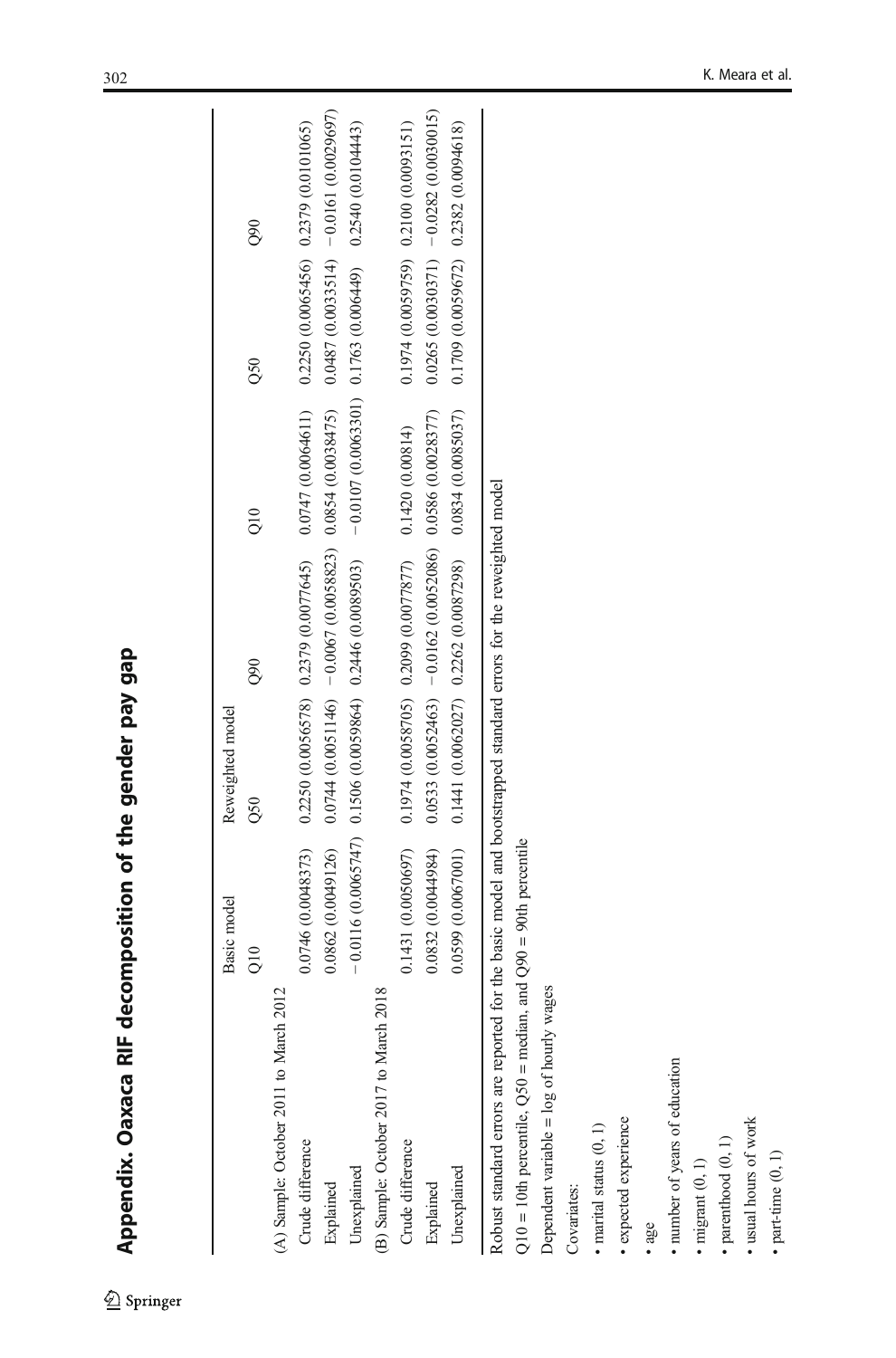- · race dummy variables race dummy variables
- · region dummy variables region dummy variables
- industry and occupation dummy variables industry and occupation dummy variables
- Variables used for reweighting: Variables used for reweighting:
- · expected experience expected experience
- · number of years of education number of years of education
	- $\bullet$  part-time  $(0,1)$ part-time (0, 1)
- $\bullet$ union membership $(0,1)$ union membership (0, 1)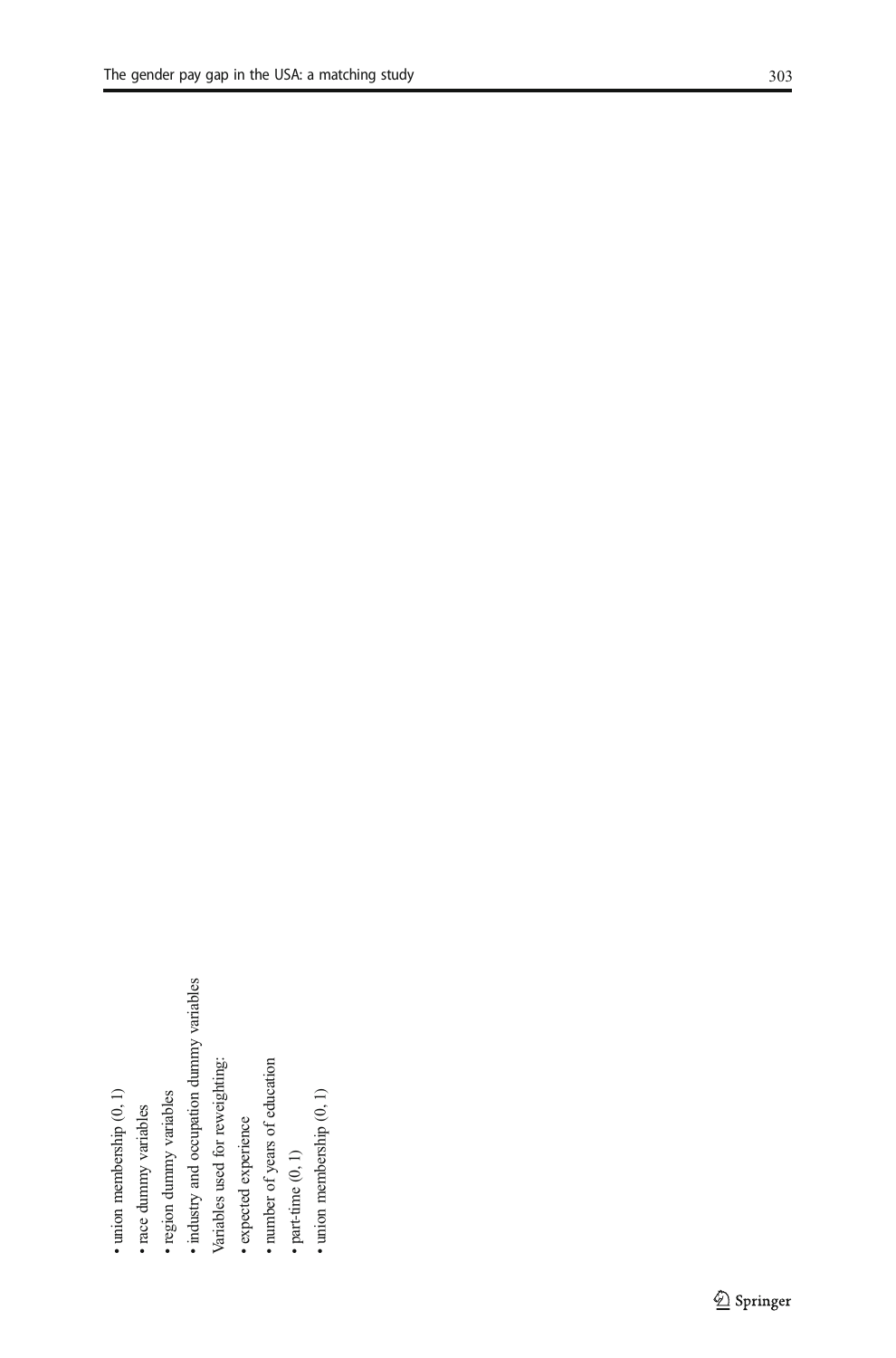<span id="page-33-0"></span>Open Access This article is distributed under the terms of the Creative Commons Attribution 4.0 International License (http://creativecommons.org/licenses/by/4.0/), which permits unrestricted use, distribution, and reproduction in any medium, provided you give appropriate credit to the original author(s) and the source, provide a link to the Creative Commons license, and indicate if changes were made.

# References

- Arulampalam W, Booth AL, Bryan ML (2007) Is there a glass ceiling over Europe? Exploring the gender pay gap across the wage distribution. ILR Rev 60(2):163–186
- Barón JD, Cobb-Clark DA (2010) Occupational segregation and the gender wage gap in private-and public-sector employment: a distributional analysis\*. Econ Record 86(273):227–246
- Beaudry P, Lewis E (2014) Do male-female wage differentials reflect differences in the return to skill? Cross-city evidence from 1980-2000. Am Econ J Appl Econ 6(2):178–194
- Bertrand M, Goldin C, Katz LF (2010) Dynamics of the gender gap for young professionals in the financial and corporate sectors. Am Econ J Appl Econ 2(3):228–255
- Blau FD, Kahn LM (1997) Swimming upstream: trends in the gender wage differential in the 1980s. J Labor Econ 15:1–42
- Blau FD, Kahn LM (2013a) The feasibility and importance of adding measures of actual experience to crosssectional data collection. J Labor Econ 31(S1):S17-S58
- Blau FD, Kahn LM (2013b) Female labor supply: why is the United States falling behind? Am Econ Rev 103(3):251–256
- Blau FD, Kahn LM (2017) The gender wage gap: extent, trends, and explanations. J Econ Lit 55(3):789–865

Blau FD, Brummund P, Liu AYH (2013) Trends in occupational segregation by gender 1970–2009: adjusting for the impact of changes in the occupational coding system. Demography 50(2):471–492

- Blinder AS (1973) Wage discrimination: reduced form and structural estimates. J Human Resour 436–455
- Borghans L, Ter Weel B, Weinberg BA (2014) People skills and the labor-market outcomes of underrepresented groups. ILR Rev 67(2):287–334
- Cattaneo MD (2010) Efficient semiparametric estimation of multi-valued treatment effects under ignorability. J Econ 155(2):138–154
- Cattaneo MD, Drukker DM, Holland AD (2013) Estimation of multivalued treatment effects under conditional independence. Stata J 13(3):407–450
- Cobb-Clark DA, Moschion J (2017) Gender gaps in early educational achievement. J Popul Econ 30:1093– 1134

Duncan OD, Duncan B (1955) A methodological analysis of segregation indexes. Am Sociol Rev 20(2):210–217

- Ermisch JF, Wright RE (1993) Wage offers and full-time and part-time employment by British women. J Hum Resour 28:111–133
- Firpo S, Fortin NM, Lemieux T (2009) Unconditional quantile regressions. Econometrica 77(3):953–973
- Firpo S, Fortin N, Lemieux T (2018) Decomposing wage distributions using recentered influence function regressions. Econometrics 6(2):28
- Flory JA, Leibbrandt A, List JA (2014) Do competitive workplaces deter female workers? A large-scale natural field experiment on job entry decisions. Rev Econ Stud 82(1):122–155
- Fortin NM (2005) Gender role attitudes and the labour-market outcomes of women across OECD countries. Oxf Rev Econ Policy 21(3):416–438
- Fortin NM, Lemieux T, Firpo S (2011) Decomposition methods. In O. Ashenfelter and D. Card, eds., Handbook of labor economics, Vol. 4A, chap. 1, pp. 1 102. North-Holland, Amsterdam
- Frölich M (2007) Propensity score matching without conditional independence assumption—with an application to the gender wage gap in the United Kingdom. Econ J 10(2):359–407
- Gauchat G, Kelly M, Wallace M (2012) Occupational gender segregation, globalization, and gender earnings inequality in US metropolitan areas. Gend Soc 26(5):718–747

Goldin C (2014) A grand gender convergence: its last chapter. Am Econ Rev 104(4):1091–1119

- Hegewisch A, Liepmann H, Hayes J, Hartmann H (2010) Separate and not equal? Gender segregation in the labor market and the gender wage gap. IWPR Briefing Paper, 377
- Hirano K, Imbens GW, Ridder G (2003) Efficient estimation of average treatment effects using the estimated propensity score. Econometrica 71(4):1161–1189